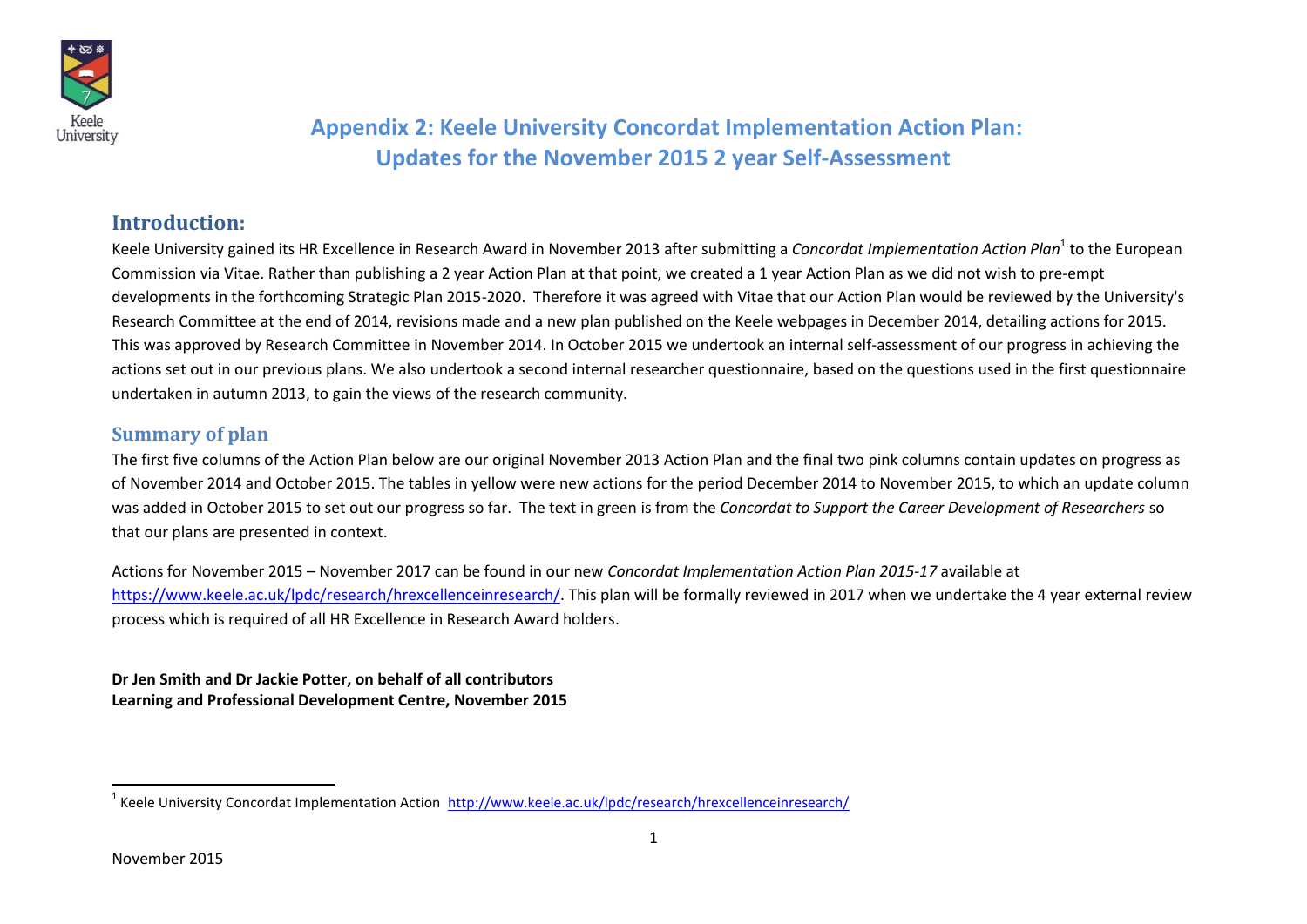

# **Keele University Concordat Implementation Action Plan: Updates for the November 2015 2 year Self-Assessment**

#### **Glossary**

| CoP                                                          | Code of Practice                                |
|--------------------------------------------------------------|-------------------------------------------------|
| <b>ECR</b>                                                   | <b>Early Career Researcher</b>                  |
| E&D                                                          | <b>Equality and Diversity</b>                   |
| EIA                                                          | <b>Equality Impact Assessment</b>               |
| <b>FTE</b>                                                   | Full time equivalent                            |
| <b>GSB</b> [now called UPGRC]                                | <b>Graduate School Board</b>                    |
| <b>HE</b>                                                    | <b>Higher Education</b>                         |
| <b>HR</b>                                                    | <b>Human Resources</b>                          |
| <b>ILM</b>                                                   | Institute of Leadership and Management          |
| IP                                                           | <b>Intellectual Property</b>                    |
| <b>LPDC</b>                                                  | Learning and Professional Development Centre    |
| <b>MAC</b>                                                   | Marketing and Communications                    |
| <b>PDP</b>                                                   | Personal Development Planning                   |
| <b>PGRDs</b>                                                 | Postgraduate Research Directors                 |
| <b>PGR</b>                                                   | Postgraduate Research Student                   |
| PVC R&E                                                      | Pro Vice Chancellor Research and Enterprise     |
| QAO                                                          | <b>Quality Assurance Office</b>                 |
| <b>RDF</b>                                                   | Researcher Development Framework                |
| <b>REF</b>                                                   | Research Excellence Framework                   |
| RES [now called Research Support]                            | Research and Enterprise Service                 |
| RI [now Research Institute & Faculty Research Offices - FRO) | Research Institute                              |
| SAT                                                          | Self-Assessment Team                            |
| <b>SPRE</b>                                                  | Staff Performance Review and Enhancement        |
| <b>SSDS</b>                                                  | <b>Student Support and Development Services</b> |
| <b>UPGRC</b>                                                 | University Postgraduate Research Committee      |
| <b>UEC</b>                                                   | <b>University Executive Committee</b>           |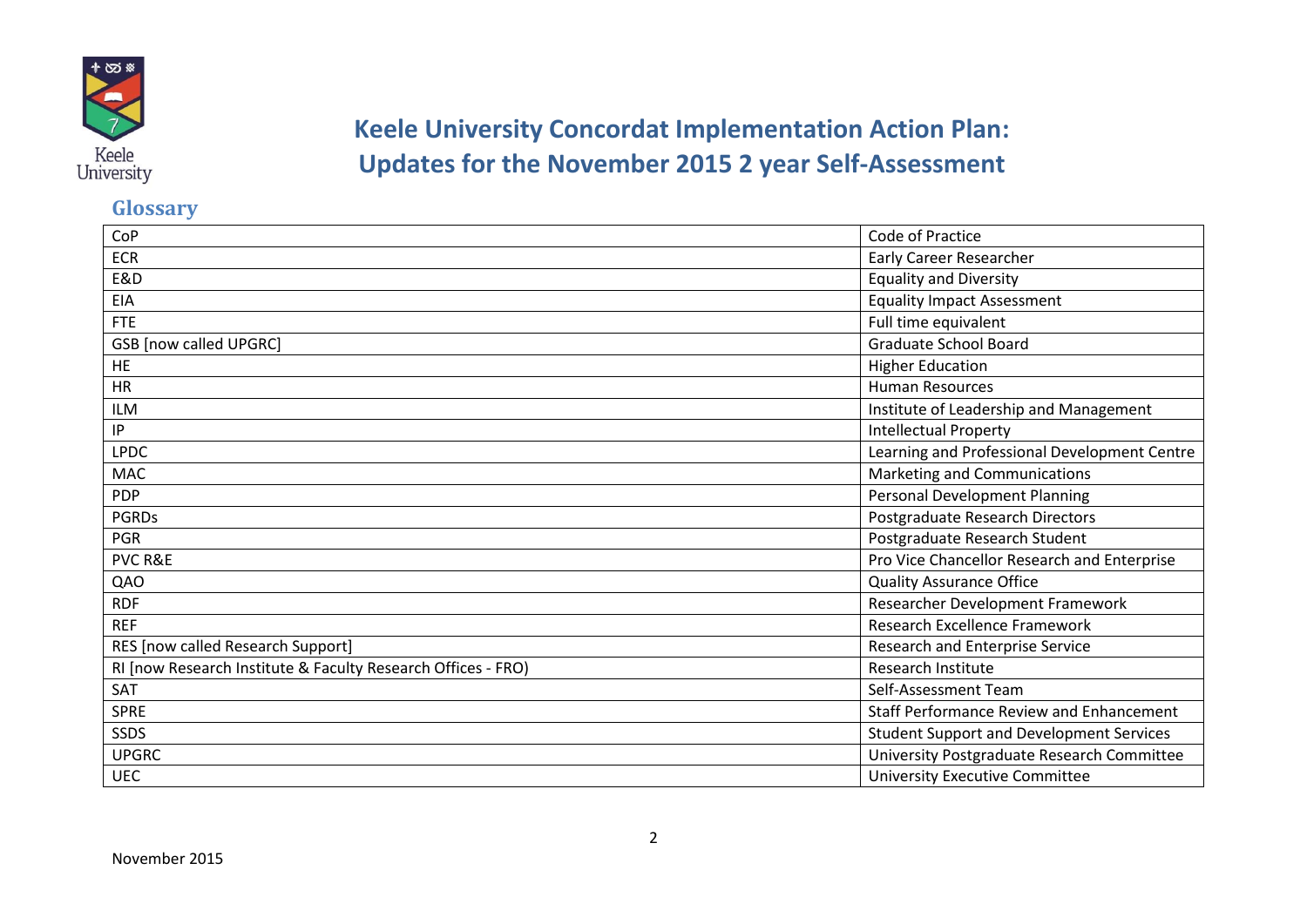# **Section A: Recruitment and Selection**

*Principle 1: Recognition of the importance of recruiting, selecting and retaining researchers with the highest potential to achieve excellence in research.*

| <b>Current policy and</b>                                                                                                                                                                                     | Any action to be                                                                                                                               | By whom                                                                                              | <b>Progress</b>                                                                 | <b>Review</b>                                                   | <b>Progress, November</b>                                                                                                                                                                                                                                                                                                                                                                                      | Progress,                                                                                                                                                                                         |
|---------------------------------------------------------------------------------------------------------------------------------------------------------------------------------------------------------------|------------------------------------------------------------------------------------------------------------------------------------------------|------------------------------------------------------------------------------------------------------|---------------------------------------------------------------------------------|-----------------------------------------------------------------|----------------------------------------------------------------------------------------------------------------------------------------------------------------------------------------------------------------------------------------------------------------------------------------------------------------------------------------------------------------------------------------------------------------|---------------------------------------------------------------------------------------------------------------------------------------------------------------------------------------------------|
| practice at Keele                                                                                                                                                                                             | taken                                                                                                                                          |                                                                                                      |                                                                                 |                                                                 | 2014                                                                                                                                                                                                                                                                                                                                                                                                           | October 2015                                                                                                                                                                                      |
| Keele's recruitment<br>and selection<br>procedures reflect<br>the aspects set out in<br>Principle 1. The<br>procedures, including<br>selection panel<br>composition, ensure<br>a broad yet balanced<br>panel. | Current policy and<br>practice is already<br>compliant with the<br>Concordat and<br>should be<br>maintained, subject<br>to review.             | Human<br>Resources (HR)<br>Academics and<br>other staff<br>involved in the<br>recruitment<br>process | Established                                                                     | HR will review<br>current policy in<br>November 2014            | The recruitment policy<br>has been reviewed and<br>audited by Uniac.<br>Practice continues to be<br>compliant with Principle<br>1. Further<br>improvements to<br>practice will continue to<br>be made in line with the<br>recommendations from<br>the audit report and with<br>the introduction of a<br>recruitment module in<br>"Keele People" (HR's<br>new database) during<br>phase 2 of<br>implementation. | Recruitment and<br>selection practice<br>is currently being<br>reviewed with<br>regards to Phase<br>2 of the Keele<br>People<br>implementation,<br>which includes a<br>web recruitment<br>module. |
| The Recruitment and<br>Selection workshops<br>include detailed<br>discussion regarding the<br>importance of person<br>specifications.                                                                         | HR to introduce an<br>e-Learning course<br>covering the writing<br>of Job Descriptions<br>and Person<br>Specifications to<br>ensure that staff | <b>HR</b><br>Academics and<br>other staff<br>involved in the<br>recruitment<br>process               | The e-Learning<br>portal will be<br>piloted in<br>August-<br>September<br>2014. | HR will review<br>the e-Learning<br>course in<br>December 2014. | E-learning course is<br>available through<br>Learning Pool.<br><b>Reviewed in December</b><br>2014.                                                                                                                                                                                                                                                                                                            | The Recruitment<br>and Selection<br>workshops have<br>been reviewed<br>and updated in<br>Summer 2015.                                                                                             |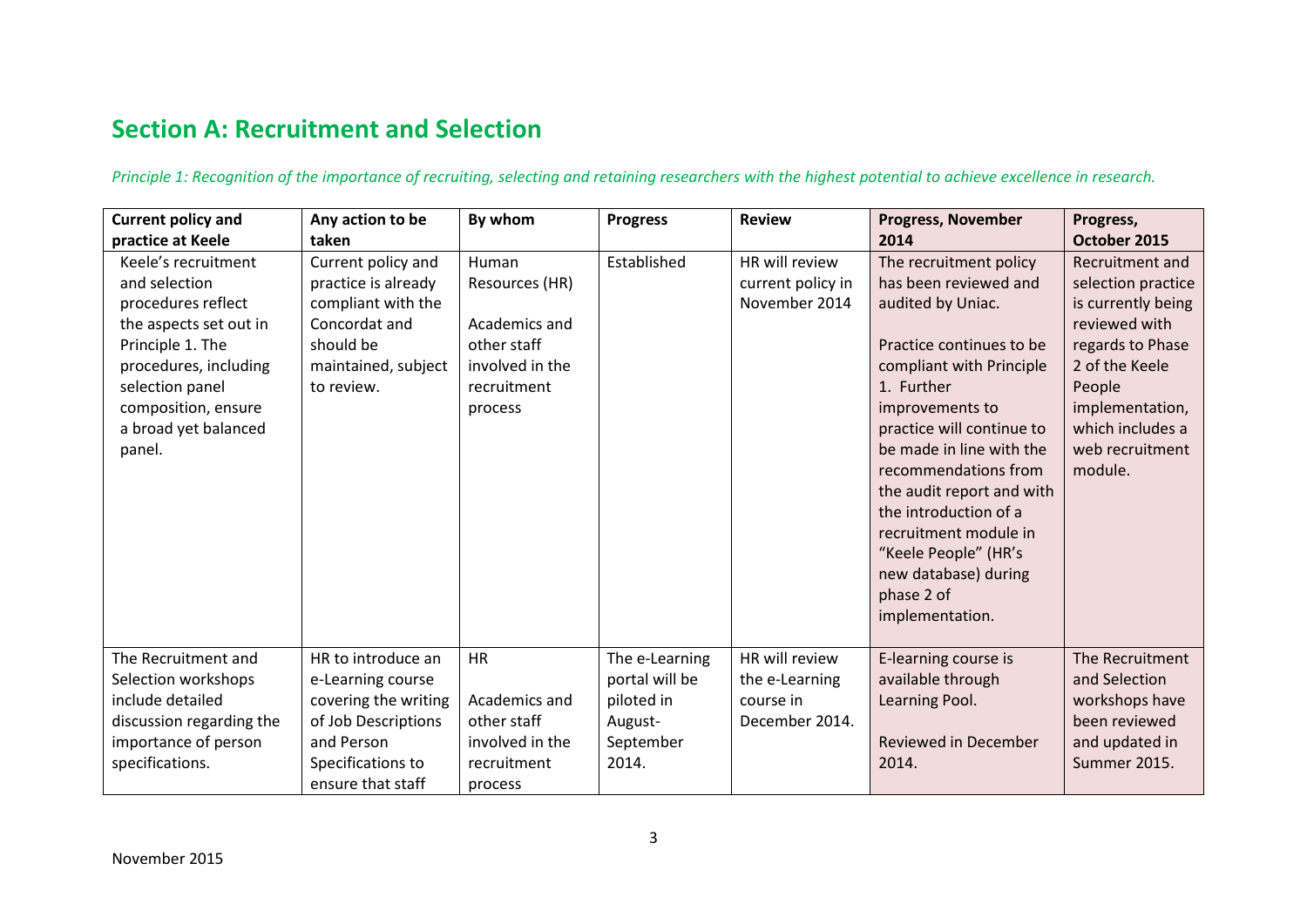| The Post Approval Form<br>(PAF), which is required<br>for all posts, includes a<br>requirement for<br>recruitment managers to<br>record the reasons for a<br><b>Fixed Term Contract</b><br>(FTC). | understand their<br>importance and<br>how to eliminate<br>discrimination.<br>Current policy and<br>practice is already<br>compliant with the<br>Concordat and<br>should be<br>maintained. | HR<br>Recruiting<br>Managers (via HR<br>workshops) | <b>Job Description</b><br>and Person<br>Specification e-<br>Learning course<br>is being written.<br>Established                   | HR will ensure<br>the new<br>HR/Payroll<br>system<br>incorporates a<br>requirement to<br>record the<br>reasons for FTCs.<br>It is expected<br>that the new<br>system will be<br>live in July 2014. | <b>Keele People</b><br>implementation has<br>been delayed to April<br>2015.<br>FTC considerations have<br>been included in the<br>system build. | The paper PAF<br>will still be<br>required as part<br>of our<br>Recruitment and<br>Selection<br>processes and<br>managers are<br>required to<br>provide<br>information<br>regarding the<br>reasons for FTC<br>being used.<br>These are<br>reviewed by HR<br>Advisors on a<br>case by case<br>basis. |
|---------------------------------------------------------------------------------------------------------------------------------------------------------------------------------------------------|-------------------------------------------------------------------------------------------------------------------------------------------------------------------------------------------|----------------------------------------------------|-----------------------------------------------------------------------------------------------------------------------------------|----------------------------------------------------------------------------------------------------------------------------------------------------------------------------------------------------|-------------------------------------------------------------------------------------------------------------------------------------------------|-----------------------------------------------------------------------------------------------------------------------------------------------------------------------------------------------------------------------------------------------------------------------------------------------------|
| The diversity profile of<br>recruitment and<br>promotion/rewards<br>panels is reported to the<br><b>University Executive</b><br>Committee (UEC) on a<br>biannual basis.                           | Management<br>information of<br>diversity profiles to<br>be reviewed by HR.<br>Reports to UEC to<br>continue.                                                                             | HR<br><b>UEC</b>                                   | Reviewing of<br>diversity profiles<br>is already<br>established but<br>provision of<br>reports to UEC<br>is newly<br>established. | HR will review<br>the reports that<br>are provided to<br><b>UEC</b> in January<br>2014.                                                                                                            | Following positive<br>feedback, reports to UEC<br>to continue.                                                                                  | Reports continue<br>to UEC through<br>the KPI<br>information<br>which is provided<br>annually.                                                                                                                                                                                                      |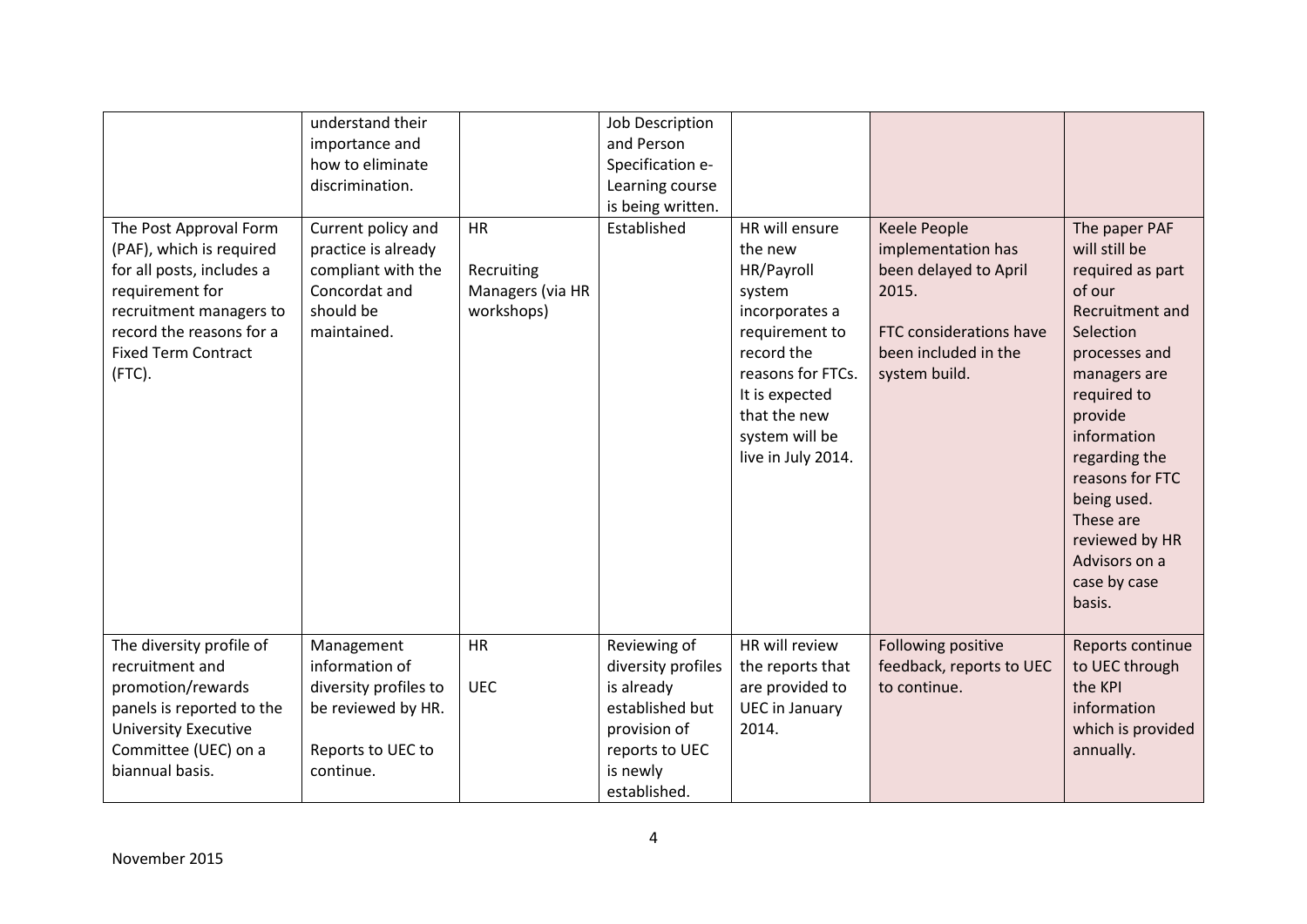| Keele does not permit<br>staff to take part in the<br>selection process until<br>they have completed the<br>Recruitment and<br>Selection (R & S)<br>workshop. Panel<br>members are based on<br>expertise and experience<br>and a mixture of gender is<br>achieved to ensure a fair<br>panel. | Current policy and<br>practice is already<br>compliant with the<br>Concordat and<br>should be<br>maintained.                                            | HR<br>Recruiting<br>Managers                                                                    | Established | HR will review<br>the current<br>policy in<br>November 2014.    | The recruitment policy<br>has been reviewed and<br>audited by Uniac.<br>Practice continues to be<br>compliant with Principle<br>1. Further<br>improvements to<br>practice will continue to<br>be made in line with the<br>recommendations from<br>the audit report and with<br>the introduction of a<br>recruitment module in<br>"Keele People" during<br>phase 2 of<br>implementation. | Members of staff<br>must still<br>complete R&S<br>training prior to<br>taking part in<br>selection<br>activities. This<br>training must be<br>refreshed every<br>two years, either<br>via face to face<br>training or an e-<br>learning package.<br>In addition,<br>panels are<br>compliant with<br>the University<br>selection panel<br><b>Ready Reckoner</b> |
|----------------------------------------------------------------------------------------------------------------------------------------------------------------------------------------------------------------------------------------------------------------------------------------------|---------------------------------------------------------------------------------------------------------------------------------------------------------|-------------------------------------------------------------------------------------------------|-------------|-----------------------------------------------------------------|-----------------------------------------------------------------------------------------------------------------------------------------------------------------------------------------------------------------------------------------------------------------------------------------------------------------------------------------------------------------------------------------|----------------------------------------------------------------------------------------------------------------------------------------------------------------------------------------------------------------------------------------------------------------------------------------------------------------------------------------------------------------|
|                                                                                                                                                                                                                                                                                              |                                                                                                                                                         |                                                                                                 |             |                                                                 |                                                                                                                                                                                                                                                                                                                                                                                         | and are<br>monitored on a<br>vacancy by                                                                                                                                                                                                                                                                                                                        |
| During the Recruitment<br>and Selection workshop,<br>managers are encouraged<br>to provide feedback to<br>unsuccessful candidates<br>to assist them with future<br>applications/selection<br>processes.                                                                                      | HR to continue to<br>coach managers on<br>the requirement for<br>feedback.<br>Selection panels to<br>provide feedback to<br>unsuccessful<br>candidates. | HR<br>Selection panels<br>(via HR<br>workshops and<br>one-to-one<br>coaching with<br>managers.) | Established | HR will review<br>the current<br>workshops in<br>December 2013. | Reviewed annually in<br>December.                                                                                                                                                                                                                                                                                                                                                       | vacancy basis.<br>Workshops have<br>been reviewed in<br>2015 and<br>streamlined to<br>bring together<br>Recruitment and<br>Selection.<br>Examples used<br>within the<br>sessions have                                                                                                                                                                          |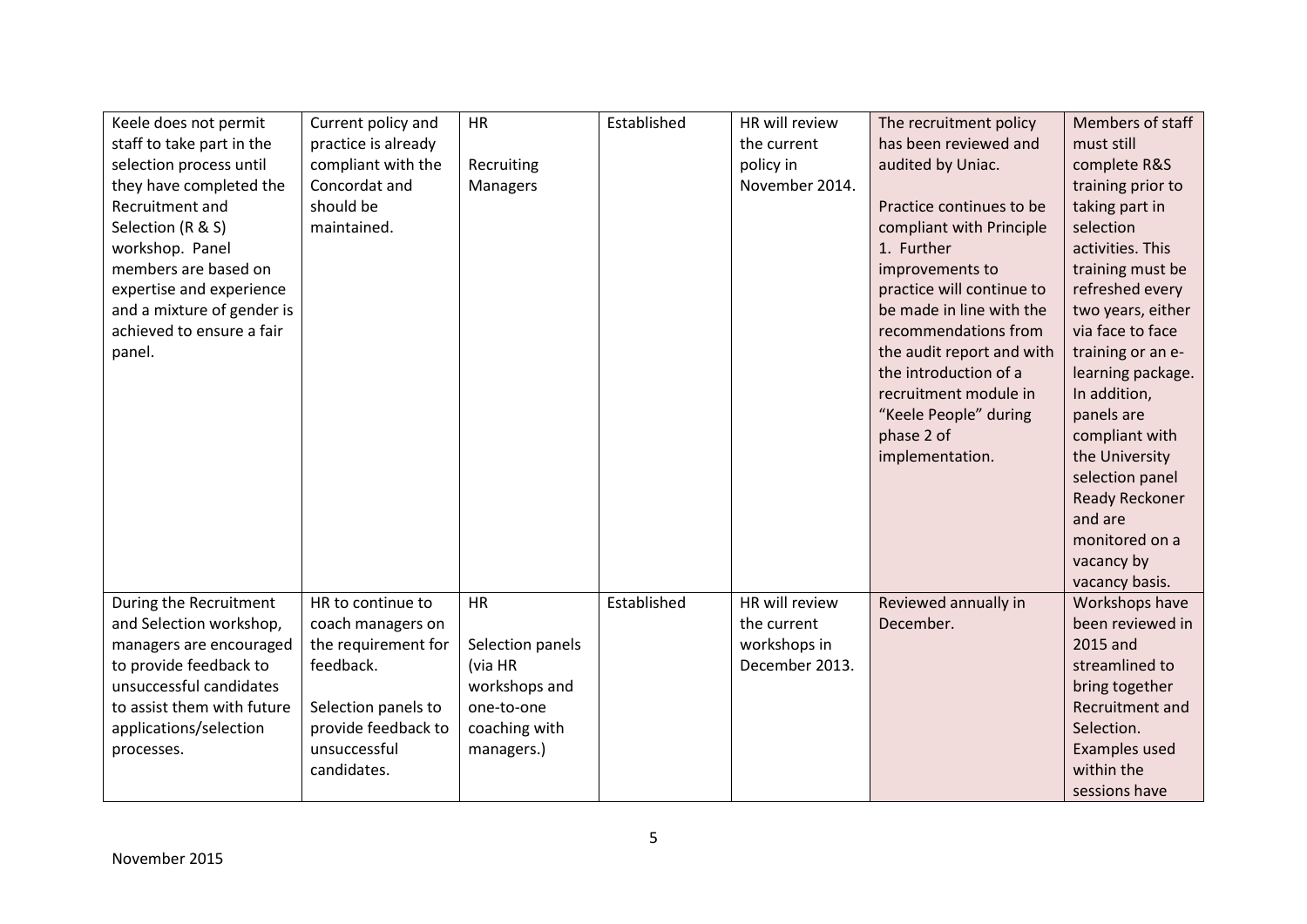|                                                                                                                                                                                                                                                                                                                                                                                                               |                                                                                                              |                                        |             |                                                                                             |                                                                                                           | also been                                                                                                                                                           |
|---------------------------------------------------------------------------------------------------------------------------------------------------------------------------------------------------------------------------------------------------------------------------------------------------------------------------------------------------------------------------------------------------------------|--------------------------------------------------------------------------------------------------------------|----------------------------------------|-------------|---------------------------------------------------------------------------------------------|-----------------------------------------------------------------------------------------------------------|---------------------------------------------------------------------------------------------------------------------------------------------------------------------|
|                                                                                                                                                                                                                                                                                                                                                                                                               |                                                                                                              |                                        |             |                                                                                             |                                                                                                           | updated to                                                                                                                                                          |
|                                                                                                                                                                                                                                                                                                                                                                                                               |                                                                                                              |                                        |             |                                                                                             |                                                                                                           | include more                                                                                                                                                        |
|                                                                                                                                                                                                                                                                                                                                                                                                               |                                                                                                              |                                        |             |                                                                                             |                                                                                                           | recent, relevant                                                                                                                                                    |
|                                                                                                                                                                                                                                                                                                                                                                                                               |                                                                                                              |                                        |             |                                                                                             |                                                                                                           | case law.                                                                                                                                                           |
| The University adopted<br>the single pay spine as<br>part of the National<br>Framework Agreement.<br>Researchers are paid on<br>the single pay spine with<br>the appropriate grade<br>determined through Job<br>Evaluation panel and the<br>Hay grading                                                                                                                                                       | Current policy and<br>practice is already<br>compliant with the<br>Concordat and<br>should be<br>maintained. | HR (in<br>conjunction with<br>Finance) | Established | HR review the<br>single pay spine<br>on an annual<br>basis around<br>December each<br>year. | Pay spine was updated in<br>line with the nationally<br>agreed pay award in<br>August 2014.               | The pay award<br>for 2015/16 has<br>not yet been<br>agreed. Once this<br>is agreed by<br><b>UCEA</b> (the<br>Employer<br>representative<br>on pay<br>bargaining) we |
| methodology.                                                                                                                                                                                                                                                                                                                                                                                                  |                                                                                                              |                                        |             |                                                                                             |                                                                                                           | will comply with<br>their instruction.                                                                                                                              |
| Academic colleagues<br>recruited to the<br>University who do not<br>hold a higher degree are<br>eligible to apply for<br>admittance to an<br>appropriate Masters or<br>Doctoral level<br>programme. Applications<br>are scrutinized in the<br>same way, irrespective of<br>whether the applicant is a<br>member of staff and the<br>process conforms to<br>indicator 6 of chapter B11<br>of the Quality Code. | Current policy and<br>practice is already<br>compliant with the<br>Concordat and<br>should be<br>maintained. | School<br>Manager/Head<br>of Service   | Established | This is reviewed<br>on a case by case<br>basis.                                             | Current policy and<br>practice is already<br>compliant with the<br>Concordat and should be<br>maintained. | <b>Current policy</b><br>and practice is<br>already<br>compliant with<br>the Concordat<br>and should be<br>maintained.                                              |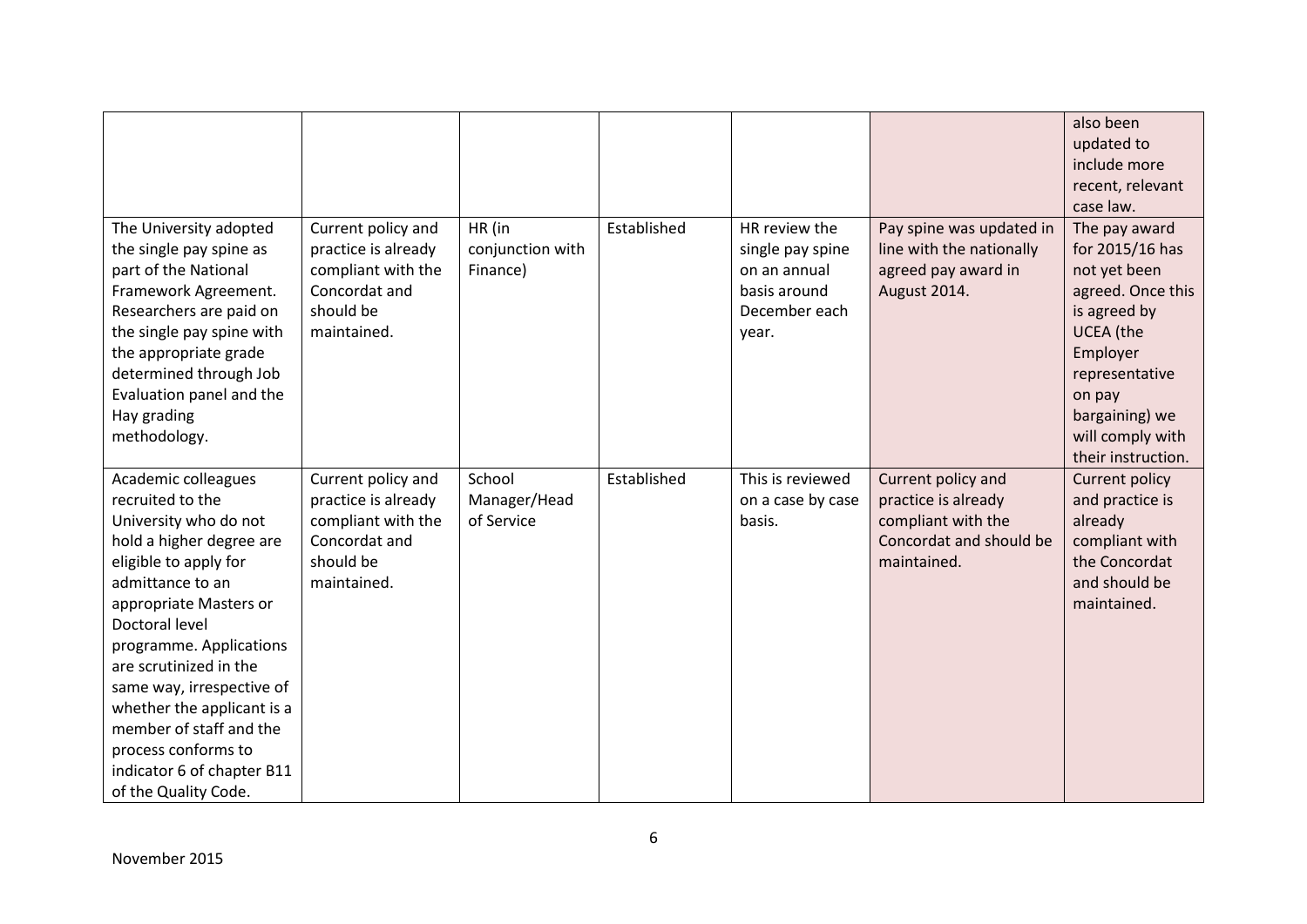# **Section A: New Actions, December 2014 to November 2015 for Principle 1**

| <b>Current policy and</b>   | Any action to be      | By whom                 | <b>Progress</b>         | <b>Review</b>                     | Progress,           |
|-----------------------------|-----------------------|-------------------------|-------------------------|-----------------------------------|---------------------|
| practice at Keele           | taken                 |                         |                         |                                   | October 2015        |
| A number of                 | To convey the         | <b>Human Resources</b>  | In development.         | The target date for completion is | The Recruitment     |
| recommendations were        | attractiveness of the | in collaboration        |                         | <b>March 2015.</b>                | web pages are       |
| made from the Uniac         | University and its    | with Marketing &        |                         |                                   | currently under     |
| review of recruitment       | roles, the website    | Communications.         |                         |                                   | review as part of   |
| and selection at Keele      | and accompanying      |                         |                         |                                   | Phase 2 of the      |
| (Oct 2014). Many of         | information will be   |                         |                         |                                   | Implementation      |
| these are general but       | further developed.    |                         |                         |                                   | of Keele People.    |
| specific impact on          |                       |                         |                         |                                   | This is due to be   |
| researchers will be         |                       |                         |                         |                                   | implemented in      |
| considered.                 |                       |                         |                         |                                   | January 2016.       |
| <b>Currently electronic</b> | The functionality of  | <b>Human Resources.</b> | Phase 1 in development. | The target date for completion is | <b>Keele People</b> |
| applications are            | Keele People will     |                         |                         | April 2015.                       | web recruitment     |
| received by the             | ensure efficiency and |                         |                         |                                   | module will         |
| University through an e-    | the candidate         |                         |                         |                                   | allow candidates    |
| recruitment system          | experience are        |                         |                         |                                   | to submit their     |
| used by a number            | optimised.            |                         |                         |                                   | application         |
| of HEIs. The system is      |                       |                         |                         |                                   | forms on line       |
| robust but does not offer   |                       |                         |                         |                                   | and to view         |
| the functionality of        |                       |                         |                         |                                   | their progress.     |
| a workflow management       |                       |                         |                         |                                   | The system also     |
| process which               |                       |                         |                         |                                   | has the             |
| would minimise delays       |                       |                         |                         |                                   | functionality of    |
| and allow candidates to     |                       |                         |                         |                                   | allowing            |
| track their applications.   |                       |                         |                         |                                   | candidates to       |
|                             |                       |                         |                         |                                   | book their          |
|                             |                       |                         |                         |                                   | interview slots     |
|                             |                       |                         |                         |                                   | on line.            |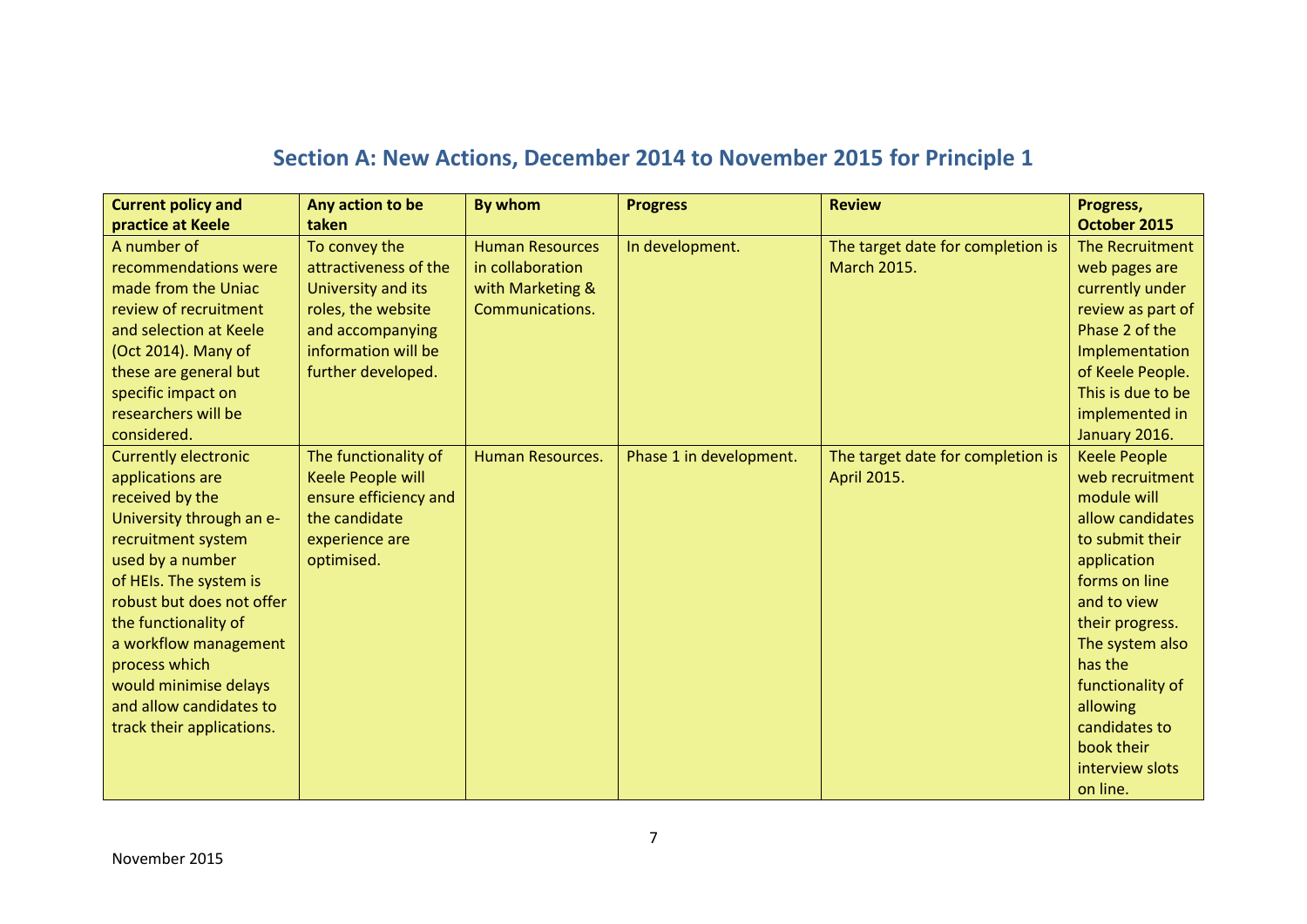### **Section B: Recognition and Value**

*Principle 2: Researchers are recognised and valued by their employing organisation as an essential part of their organisation's human resources and a key component of their overall strategy to develop and deliver world-class research.*

| Current policy and strategy at  | Any action to        | By whom         | <b>Progress</b> | <b>Review</b>    | Progress, November 2014     | Progress, October     |
|---------------------------------|----------------------|-----------------|-----------------|------------------|-----------------------------|-----------------------|
| <b>Keele</b>                    | be taken             |                 |                 |                  |                             | 2015                  |
| The Successfully Managing a     | Current policy       | HR and LPDC     | Established     | Review has       | New format will be          | This training will    |
| Research Award workshop         | and practice is      |                 |                 | led to a         | delivered again in Spring   | run again in Spring   |
| contains information on         | already              |                 |                 | revised          | 2015.                       | 2016 but will then    |
| inter alia People               | compliant with       |                 |                 | format for       |                             | move online on to     |
| <b>Management for Principal</b> | the Concordat        |                 |                 | delivery in      |                             | Learning Pool to      |
| Investigators, including        | and should be        |                 |                 | February         |                             | make it more easily   |
| managing staff on fixed-        | maintained.          |                 |                 | 2014.            |                             | accessible (see new   |
| term contracts.                 |                      |                 |                 |                  |                             | Action Plan 2015-     |
|                                 |                      |                 |                 |                  |                             | 17)                   |
| The LPDC delivers annual        | <b>LPDC</b> reviewed | <b>LPDC</b>     | LPDC are        | <b>LPDC will</b> | The Keele Leadership        | A full and            |
| courses on team management      | attendance and       |                 | introducing     | establish an     | Academy has been            | revitalised offer of  |
| and leadership accredited by    | relevance of the     |                 | new             | oversight        | reviewed to align to the    | courses, workshops    |
| the Institute of Leadership and | courses for          |                 | management      | group to         | 2015 Strategic Plan.        | and network events    |
| Management (ILM).               | Principal            |                 | and             | review and       | Oversight group established | has been published    |
|                                 | Investigators        |                 | leadership      | monitor          | December 2014.              | for $2015-16$ as part |
|                                 | and research         |                 | programmes      | management       |                             | of the Keele          |
|                                 | managers in          |                 | in 2013/14      | and              |                             | Leadership            |
|                                 | 2012/13.             |                 | under the       | leadership       |                             | initiative.           |
|                                 |                      |                 | auspices of     | provision by     |                             |                       |
|                                 |                      |                 | the             | the              |                             |                       |
|                                 |                      |                 | Leadership      | Leadership       |                             |                       |
|                                 |                      |                 | Academy         | Academy in       |                             |                       |
|                                 |                      |                 |                 | July 2014.       |                             |                       |
| Colleagues wishing to be        | The training         | LPDC and cross- | Established     | Review is        | Supervisor training was     | Supervisor training   |
| considered a supervisor for     | and knowledge        | University      |                 | annual in        | reviewed and updated in     | ran in Spring 2015    |
| Postgraduate Research (PGR)     | transfer is          | delivery team.  |                 | May.             | 2014. The LPDC are now      | as part of the        |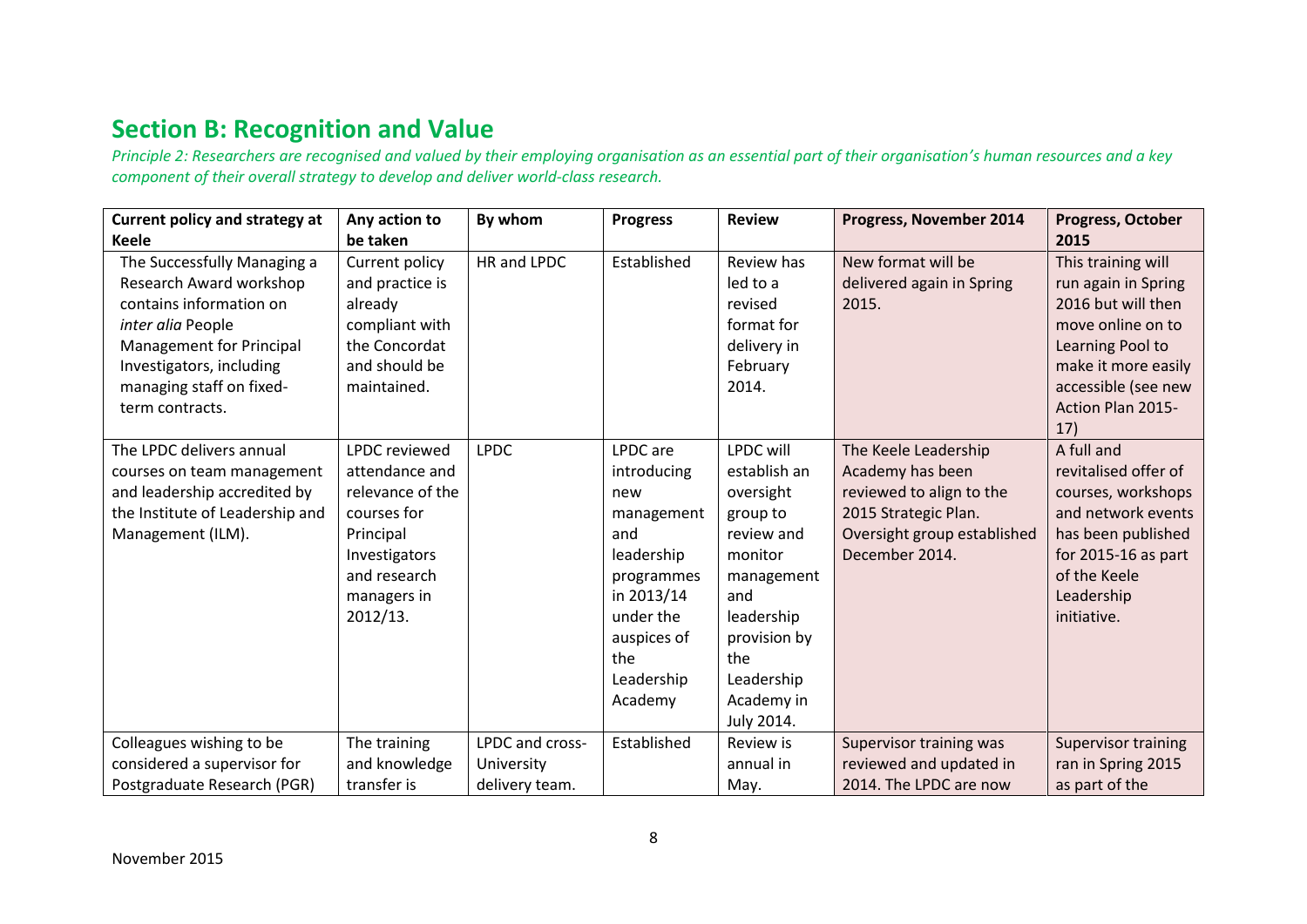| students are required to<br>undergo an introduction to<br>supervision and mentoring.<br>The programme is co-<br>ordinated by the LPDC, RIs, and<br>FROs, with oversight and<br>monitoring by GSB [now called<br>UPGRC]. | guided by the<br>Code of Practice<br>on<br>Postgraduate<br>Research<br>Degrees which<br>is itself aligned<br>to the UK<br><b>Quality Code</b><br>for Higher<br>Education,<br>published by<br>the QAA.<br>Regular review<br>and updating is<br>required. |           |             |                                                                                                                                                            | working with RI and FRO<br>Managers and others to<br>explore whether there is a<br>benefit to more<br>disciplinary-specific<br>training. A Supervisory<br>Masterclass will be<br>commissioned from an<br>external developer to run in<br>April 2015. | annual delivery<br>cycle. Bespoke<br>supervisor training<br>was delivered in<br>one School on<br>request. A<br>Supervisory<br>Masterclass on<br>Difference and<br>Doctorateness ran<br>on 23rd April 2015. |
|-------------------------------------------------------------------------------------------------------------------------------------------------------------------------------------------------------------------------|---------------------------------------------------------------------------------------------------------------------------------------------------------------------------------------------------------------------------------------------------------|-----------|-------------|------------------------------------------------------------------------------------------------------------------------------------------------------------|------------------------------------------------------------------------------------------------------------------------------------------------------------------------------------------------------------------------------------------------------|------------------------------------------------------------------------------------------------------------------------------------------------------------------------------------------------------------|
| The University fully complies<br>with the regulations for Fixed<br><b>Term Employees (Prevention</b><br>of Less favourable Treatment)<br>2002.                                                                          | Current policy<br>and practice is<br>already<br>compliant with<br>the Concordat<br>and should be<br>maintained.                                                                                                                                         | <b>HR</b> | Established | HR review all<br>contract<br>templates on<br>an annual<br>basis (around<br>July each<br>year) or<br>following the<br>change of<br>legislation.<br>Ongoing. | No updates to contracts<br>have been made as a result<br>of the review. University<br>remains fully compliant.                                                                                                                                       | No changes to<br>legislation which<br>have required HR to<br>amend or update<br>the contractual<br>position. Contracts<br>are regularly<br>reviewed.                                                       |
| All staff are required to<br>participate in active<br>performance management<br>through the Staff Performance<br><b>Review and Enhancement</b><br>(SPRE).                                                               | Current policy is<br>compliant with<br>the Concordat.                                                                                                                                                                                                   | <b>HR</b> | Established | We will<br>monitor the<br>use and<br>effectiveness<br>of SPRE for<br>researchers in                                                                        | New SPRE system has been<br>launched with<br>comprehensive training for<br>all reviewing managers<br>being run from October-<br>December 2014.                                                                                                       | <b>New SPRE</b><br>framework had<br>been implemented<br>from January 2015.<br>A review is<br>underway to assess                                                                                            |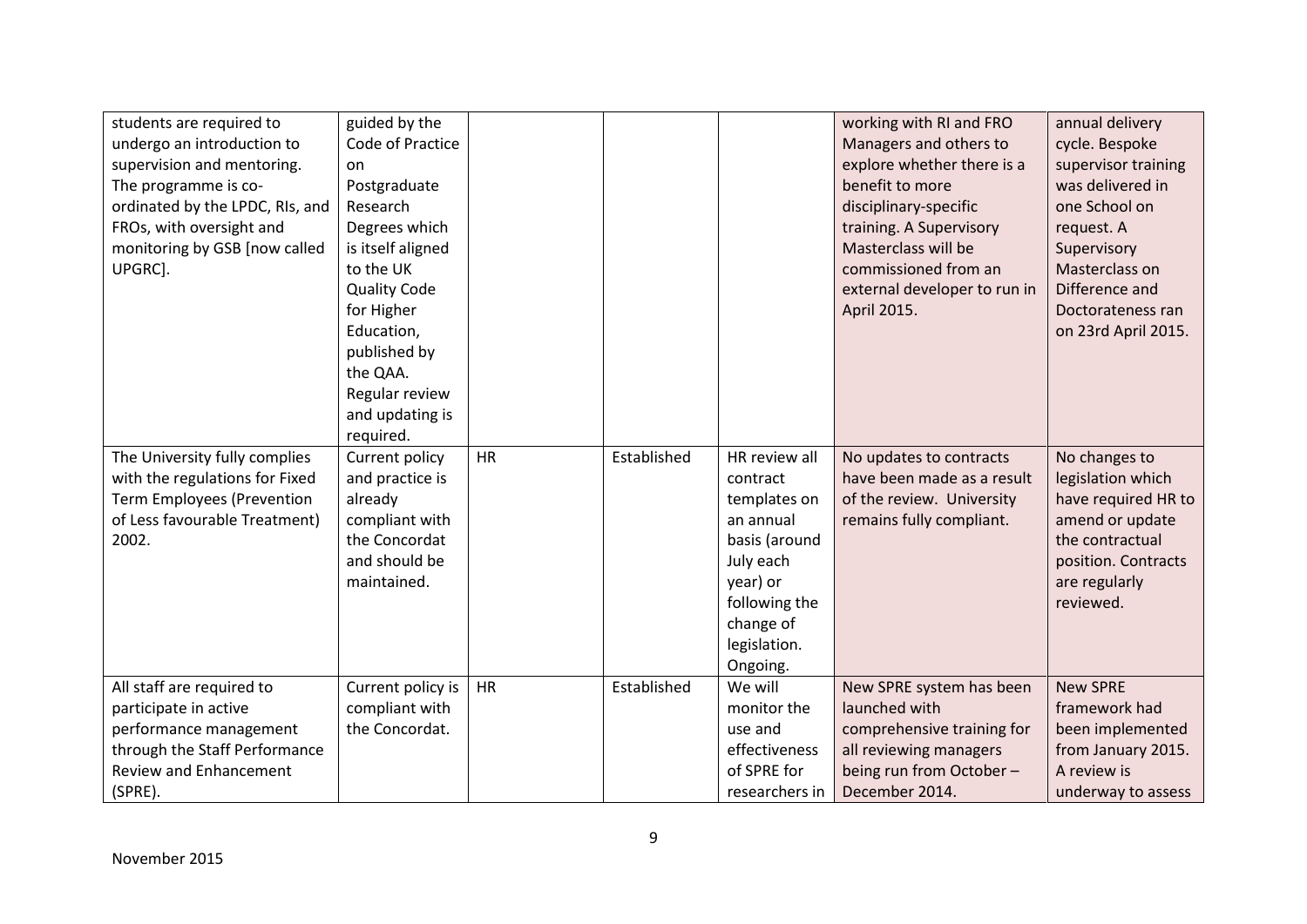|                                 |                   |            |                | <b>July 2014</b> |                                   | completion rates      |
|---------------------------------|-------------------|------------|----------------|------------------|-----------------------------------|-----------------------|
|                                 |                   |            |                | although this    |                                   | and effectiveness.    |
|                                 |                   |            |                | may change if    |                                   |                       |
|                                 |                   |            |                | a new SPRE is    |                                   |                       |
|                                 |                   |            |                | introduced.      |                                   |                       |
| HR have recently developed a    | This is available | HR & LPDC  | Established.   | A review of      | Workshop material has             | Provision of the HR   |
| new workshop for managers to    | to all managers   |            | Positive       | the workshop     | been reviewed. Workshops          | toolkit training is   |
| provide a better understanding  | and aspirant      |            | feedback has   | will be          | continue to be delivered          | ongoing.              |
| of key HR process and enable    | managers who      |            | been received  | conducted in     | though take up tends to be        |                       |
| them to deal with people        | wish to           |            | from a wide    | August 2014.     | in support areas.                 |                       |
| issues at the informal level.   | progress their    |            | variety of     |                  |                                   |                       |
|                                 | careers.          |            | participants.  |                  |                                   |                       |
| We have a redeployment          | Current policy    | <b>HR</b>  | Established.   | The policy for   | Consultation with the             | Redeployment          |
| process in place which includes | and practice is   |            | This is used   | redeployment     | <b>Trades Unions is currently</b> | policy has been       |
| researchers who are             | already           | Recruiting | continually    | is currently     | underway. Subject to              | reviewed and          |
| approaching the end of their    | compliant with    | Managers   | for colleagues | being            | feedback, revised policy will     | updated to include    |
| contract. This is used          | the Concordat     |            | at the end of  | reviewed         | be in place by end of the         | a strengthened HR     |
| successfully by many            | and should be     |            | FTCs or those  | although this    | first quarter of 2015.            | involvement           |
| colleagues to secure continuity | maintained.       |            | at risk of     | will maintain    |                                   | around providing      |
| of employment at the end of a   |                   |            | redundancy     | the inclusion    |                                   | candidates with       |
| contract.                       |                   |            | following a    | of               |                                   | feedback. A new       |
|                                 |                   |            | restructure.   | researchers in   |                                   | 'Redeployment         |
|                                 |                   |            | The            | the              |                                   | Form' has also        |
|                                 |                   |            | redeployment   | redeployment     |                                   | replaced the 'Job     |
|                                 |                   |            | process has    | pool. The        |                                   | Skills Analysis form' |
|                                 |                   |            | successfully   | new policy       |                                   | to include further    |
|                                 |                   |            | maintained     | will be          |                                   | details around the    |
|                                 |                   |            | employment     | published by     |                                   | type of role the      |
|                                 |                   |            | for many       | November         |                                   | individual is seeking |
|                                 |                   |            | colleagues.    | 2014.            |                                   | through the           |
|                                 |                   |            |                |                  |                                   | redeployment          |
|                                 |                   |            |                |                  |                                   | procedure.            |
|                                 |                   |            |                |                  |                                   | Policy not yet        |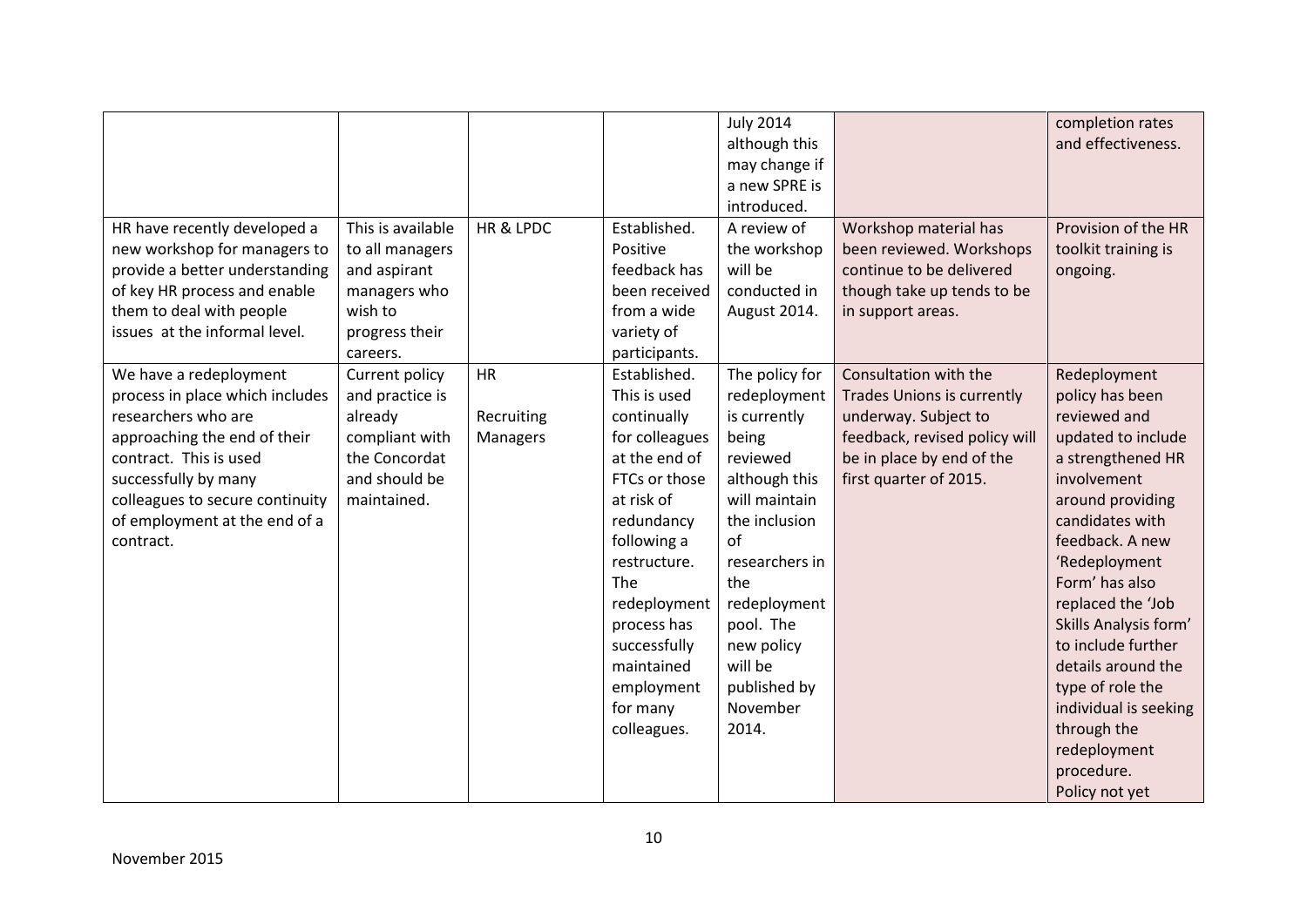|                                                                                                                                                                                                                                                       |                                                                                                                 |             |             |                                                                                                                                                                                                                                          |                                                                                             | implemented due<br>to further feedback<br>from the Unions<br>being provided.                                                                                                                            |
|-------------------------------------------------------------------------------------------------------------------------------------------------------------------------------------------------------------------------------------------------------|-----------------------------------------------------------------------------------------------------------------|-------------|-------------|------------------------------------------------------------------------------------------------------------------------------------------------------------------------------------------------------------------------------------------|---------------------------------------------------------------------------------------------|---------------------------------------------------------------------------------------------------------------------------------------------------------------------------------------------------------|
| The policy for pay progression<br>and the Keele Pay Spine are<br>available through the internet.<br>Researchers enjoy the same<br>benefits as other academic<br>staff on the same grade.                                                              | Current policy<br>and practice is<br>already<br>compliant with<br>the Concordat<br>and should be<br>maintained. | <b>HR</b>   | Established | HR review the<br>single pay<br>spine on an<br>annual basis,<br>around<br>December<br>each year.                                                                                                                                          | Pay spine was updated in<br>line with the nationally<br>agreed pay award in August<br>2014. | The pay award for<br>2015/16 has not yet<br>been agreed. Once<br>this is agreed by<br><b>UCEA</b> (the<br>Employer<br>representative on<br>pay bargaining) we<br>will comply with<br>their instruction. |
| Where promotions are<br>considered, this is through a<br>formal panel which takes<br>account of expertise and<br>experience to ensure a fair<br>process. The diversity of<br>applicants and successful<br>promotees is recorded and<br>reported upon. | Current policy<br>and practice is<br>already<br>compliant with<br>the Concordat<br>and should be<br>maintained. | HR          | Established | The<br>promotions<br>panel sit on<br>an annual<br>basis and the<br>diversity<br>statistics are<br>reviewed by<br>University<br>Executive<br>Committee<br>(UEC). This<br>takes place<br>between<br>September to<br>December<br>each year. | Promotions cycle for<br>2013/14 completed and a<br>review has been<br>undertaken.           | The promotions<br>cycle is underway<br>and a review will be<br>undertaken once<br>this is completed.                                                                                                    |
| The Staff Development                                                                                                                                                                                                                                 | The Staff                                                                                                       | <b>LPDC</b> | Reporting   | The Staff                                                                                                                                                                                                                                | Delayed to July 2015 to                                                                     | Strategy can now                                                                                                                                                                                        |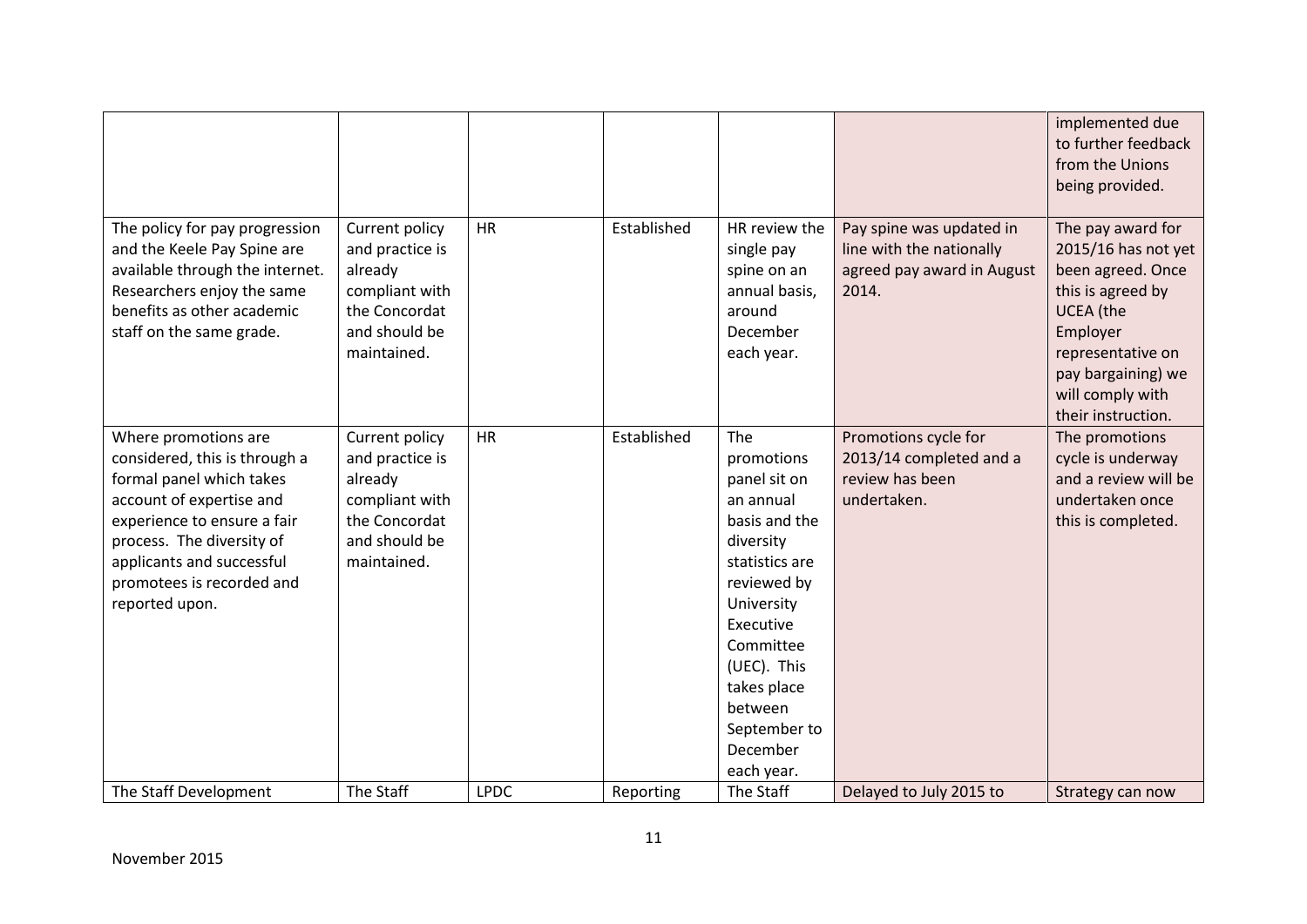| Strategy outlines Keele's      | Development     |                | due in 2014    | Development      | align with developments in | be developed to      |
|--------------------------------|-----------------|----------------|----------------|------------------|----------------------------|----------------------|
| commitment to the on-going     | Strategy is due |                | for a new      | Strategy is      | the Keele 2015 Strategic   | align with the       |
| training and career            | to be revised   |                | strategy going | being            | Plan.                      | published Keele      |
| development of all its staff,  | and updated in  |                | forward from   | updated with     |                            | 2015 Strategic Plan. |
| including researchers.         | 2013/14.        |                | 2015.          | a first draft    |                            |                      |
|                                |                 |                |                | complete for     |                            |                      |
|                                |                 |                |                | <b>July 2014</b> |                            |                      |
| Where colleagues conduct       | Current policy  | School         | Established    | Fractional       | Established                | Established          |
| research and/or supervise      | and practice is | Managers/Heads |                | buyout is        |                            |                      |
| research degrees this is often | already         | of Service     |                | conducted by     |                            |                      |
| supported by a fractional      | compliant with  |                |                | the Manager      |                            |                      |
| buyout. This enables the       | the Concordat   |                |                | on an            |                            |                      |
| Workload Allocation Model to   | and should be   |                |                | individual       |                            |                      |
| take account of their research | maintained.     |                |                | basis and in     |                            |                      |
| activities and reduce their    |                 |                |                | conjunction      |                            |                      |
| teaching loads accordingly.    |                 |                |                | with the RI.     |                            |                      |

### **Section B: New Actions, December 2014 to November 2015 for Principle 2**

| <b>Current policy and strategy at</b> | Any action to be taken          | By whom                 | <b>Progress</b>              | Review             | <b>Progress, October</b> |
|---------------------------------------|---------------------------------|-------------------------|------------------------------|--------------------|--------------------------|
| <b>Keele</b>                          |                                 |                         |                              |                    | 2015                     |
| Annual reviews of research are        | Annual reviews to include key   | Key data                | <b>Current systems being</b> | Annually to review | <b>Established</b>       |
| undertaken by each                    | metrics on research outputs,    | provided by RES         | updated to provide           | and improve.       |                          |
| researcher.                           | research income and PGR         | central systems,        | this information at a        |                    |                          |
|                                       | students (previous year and     | <b>reviews</b>          | Researcher level, with       |                    |                          |
|                                       | planning for future) which      | managed by              | aim for                      |                    |                          |
|                                       | feeds into their annual         | <b>Faculty Research</b> | implementation in            |                    |                          |
|                                       | appraisal (SPRE).               | Offices/Research        | 2015/16 academic             |                    |                          |
|                                       |                                 | Institutes.             | year.                        |                    |                          |
|                                       |                                 |                         |                              |                    |                          |
| Current centrally-delivered           | Development and support to      | <b>LPDC</b>             | Meeting between              | Review after 1st   | 'Building a Vibrant      |
| management and leadership             | build leadership capability and |                         | <b>LPDC staff and PVC</b>    | iteration.         | <b>Research Culture'</b> |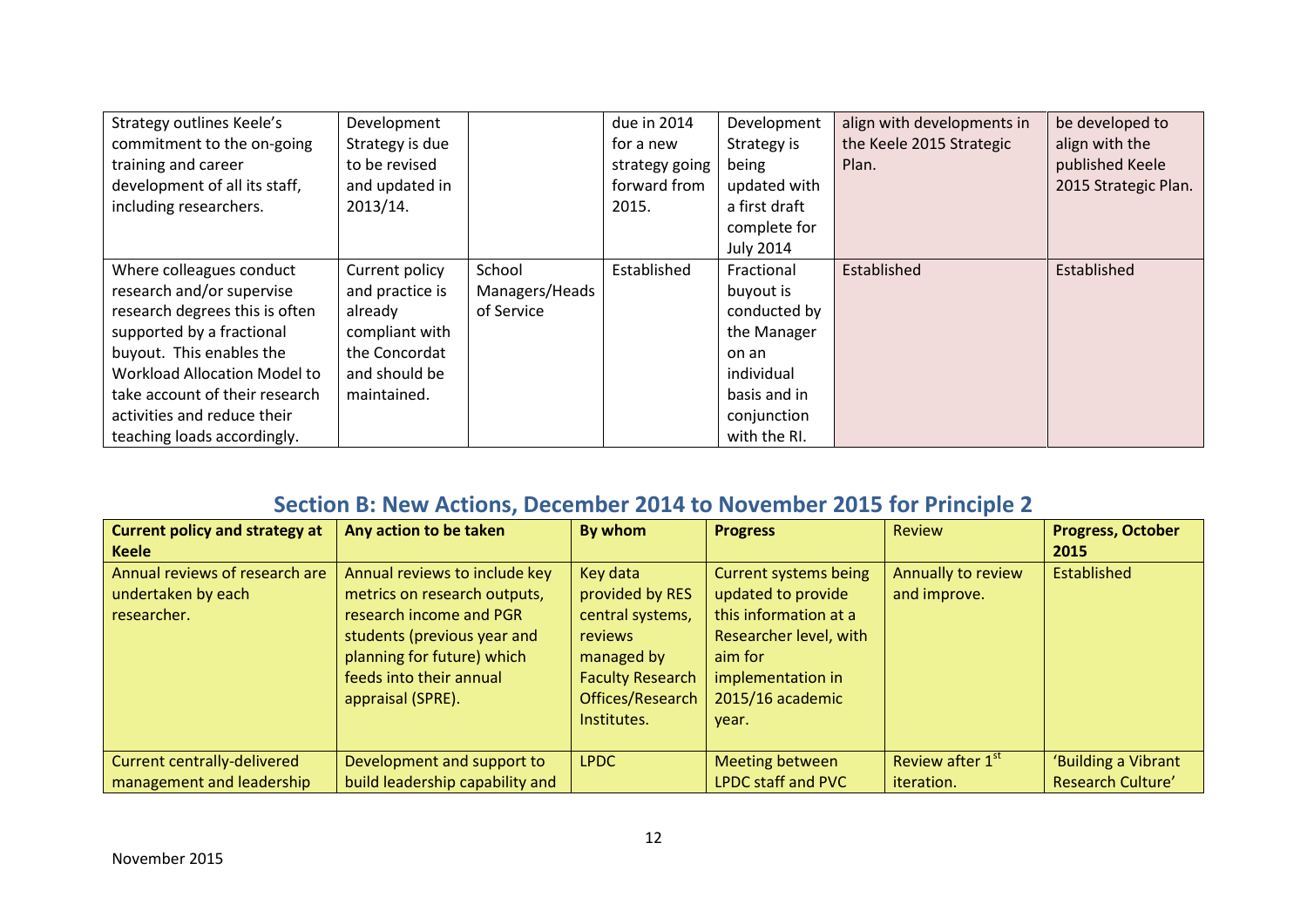| courses are not specific for | capacity in line with the    |           | Research and              |                  | one day event was  |
|------------------------------|------------------------------|-----------|---------------------------|------------------|--------------------|
| research leaders.            | requirements of the new      |           | Enterprise, October       |                  | attended by        |
|                              | research leadership and      |           | 2014. Initiatives will be |                  | research leaders   |
|                              | performance management       |           | delivered between         |                  | from across the    |
|                              | structures (Leading Research |           | January and May 2015.     |                  | university.        |
|                              | project).                    |           |                           |                  | (See new Action    |
|                              |                              |           |                           |                  | Plan for follow-up |
|                              |                              |           |                           |                  | actions.)          |
| Reviewed redeployment        | Consultation to be completed | <b>HR</b> | Implementation by         | Procedure to be  | Policy to be       |
| policy/procedure to          | with stakeholders            |           | end of quarter 1 2015     | reviewed every 2 | implemented.       |
| implemented                  |                              |           |                           | years, end of    |                    |
|                              |                              |           |                           | quarter 1 2017.  |                    |

# **Section C. Support and Career Development**

*Principle 3: Researchers are equipped and supported to be adaptable and flexible in an increasingly diverse, mobile, global research environment*

| <b>Current policy and</b> | Any action to be    | By whom     | <b>Progress</b> | <b>Review</b>               | <b>Progress, November</b>  | <b>Progress, October</b> |
|---------------------------|---------------------|-------------|-----------------|-----------------------------|----------------------------|--------------------------|
| practice at Keele         | taken               |             |                 |                             | 2014                       | 2015                     |
| LPDC formed in May        | The LPDC will       | <b>LPDC</b> | Established and | LPDC review the central     | After review in            | Courses referred to      |
| 2011 to provide           | extend its          |             | on going        | researcher training         | Spring 2014 MBTI for       | in the previous          |
| oversight and co-         | transferable skills |             | training being  | provision annually (May     | <b>Doctoral Researcher</b> | column continue to       |
| ordination of central     | training for        |             | reviewed and    | to June). Postgraduate      | has now become             | run. The internal        |
| University provision      | researchers in      |             | further         | researcher engagement       | MBTI for                   | survey undertaken        |
| of training and           | 2013/14. In         |             | developed       | with provision is reported  | Researchers as it          | in preparation for       |
| development               | particular it will  |             |                 | to Research Student         | attracted some             | producing our            |
| opportunities.            | review its          |             |                 | <b>Liaison Committee</b>    | research staff             | 2015-17 Action Plan      |
| Notional 0.5 FTE          | postgraduate        |             |                 | quarterly. Similar          | anyway. Exploring          | will lead to the         |
| developer time            | researcher courses  |             |                 | reporting processes are     | Self-confidence            | creation of new          |
| allocated to              | with a view to      |             |                 | established for research    | through the                | workshops (see           |
| researcher                | extending           |             |                 | staff through the Athena    | Researcher                 | 2015-17 Action           |
| development               | availability to the |             |                 | <b>SWAN Self-Assessment</b> | Development                | Plan).                   |
| activities.               | wider research      |             |                 | Team.                       | Framework and              |                          |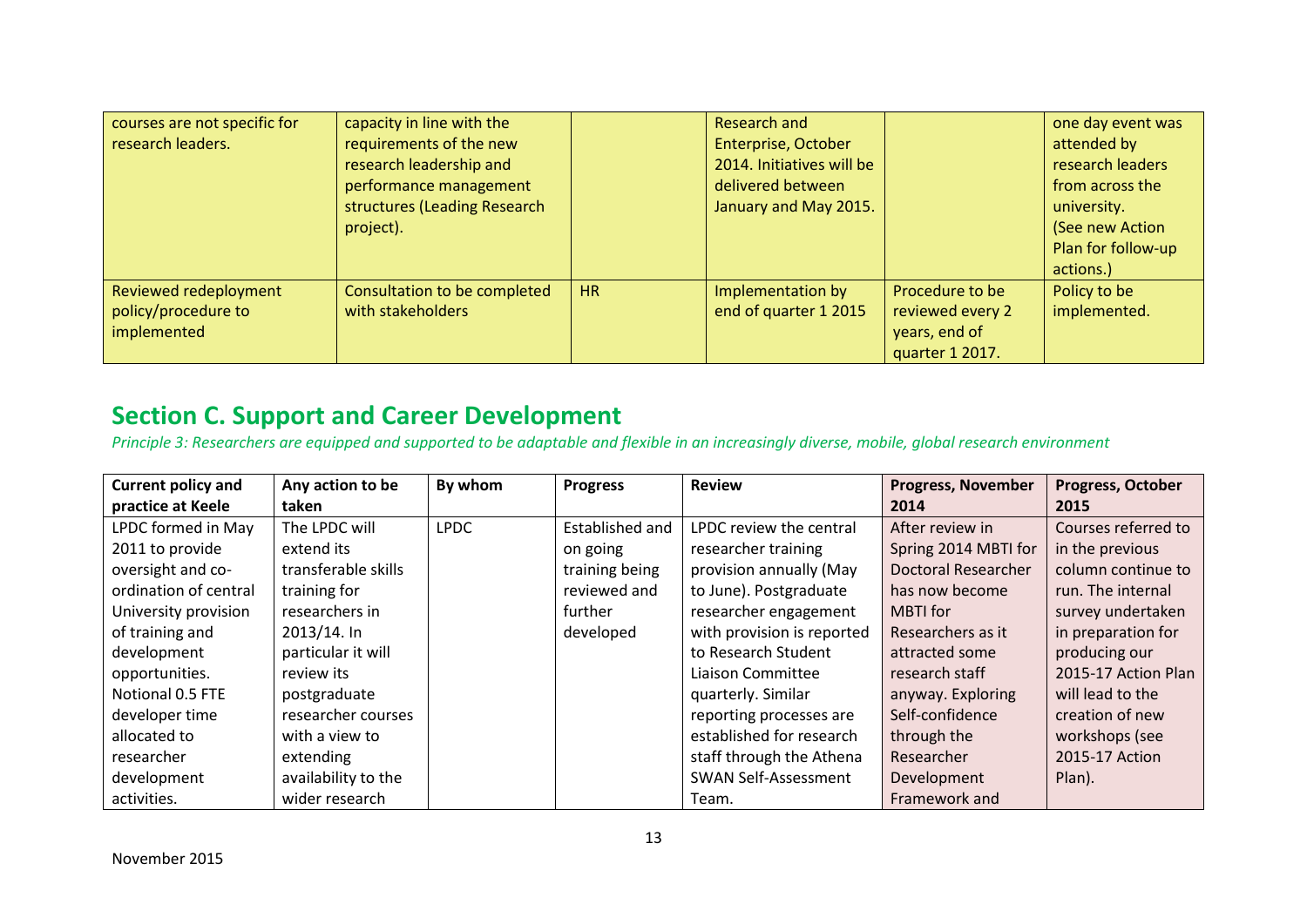|                          | community where     |             |             |                           | other Tools is also        |                     |
|--------------------------|---------------------|-------------|-------------|---------------------------|----------------------------|---------------------|
|                          | appropriate.        |             |             |                           | now aimed at ECRs          |                     |
|                          |                     |             |             |                           | as well as PGRs.           |                     |
|                          |                     |             |             |                           | <b>Presentation skills</b> |                     |
|                          |                     |             |             |                           | training workshops         |                     |
|                          |                     |             |             |                           | are open to all            |                     |
|                          |                     |             |             |                           | researchers and the        |                     |
|                          |                     |             |             |                           | <b>LPDC</b> have delivered |                     |
|                          |                     |             |             |                           | discipline-based           |                     |
|                          |                     |             |             |                           | presentation skills to     |                     |
|                          |                     |             |             |                           | PGRs and ECRs in the       |                     |
|                          |                     |             |             |                           | sciences. A research       |                     |
|                          |                     |             |             |                           | staff-specific ECR         |                     |
|                          |                     |             |             |                           | PDP workshop is            |                     |
|                          |                     |             |             |                           | planned for October        |                     |
|                          |                     |             |             |                           | $2015 -$ see New           |                     |
|                          |                     |             |             |                           | Actions below.             |                     |
| The current training     | The LPDC and        | LPDC, PGRDs | Established | Annual review of training | <b>PGR Research</b>        | Since September     |
| offer for                | PGRDs map           |             |             | in May/ June and update   | training Handbook          | 2015 all workshops  |
| postgraduate             | centrally-provided  |             |             | of handbook each          | updated in                 | in the LPDC         |
| researchers is           | researcher training |             |             | September.                | September 2014             | researcher          |
| mapped to the RDF,       | to the RDF          |             |             |                           |                            | brochure explicitly |
| centrally by the LPDC    |                     |             |             |                           | Gap analysis was           | state which sub-    |
| and locally by RIs and   | LPDC to conduct a   |             |             |                           | conducted in               | domains of the RDF  |
| publicised in the        | gap analysis of the |             |             |                           | November 2013 and          | they relate to so   |
| 2013/14 PGR              | training offer      |             |             |                           | resulted in various        | that researchers    |
| <b>Research Training</b> |                     |             |             |                           | new workshops,             | can plan their      |
| Handbook                 |                     |             |             |                           | such as Intellectual       | personal and        |
|                          |                     |             |             |                           | Property and               | professional        |
|                          |                     |             |             |                           | Commercialisation in       | development         |
|                          |                     |             |             |                           | a Research Context,        | against the RDF.    |
|                          |                     |             |             |                           | which ran in               |                     |
|                          |                     |             |             |                           | December 2014.             |                     |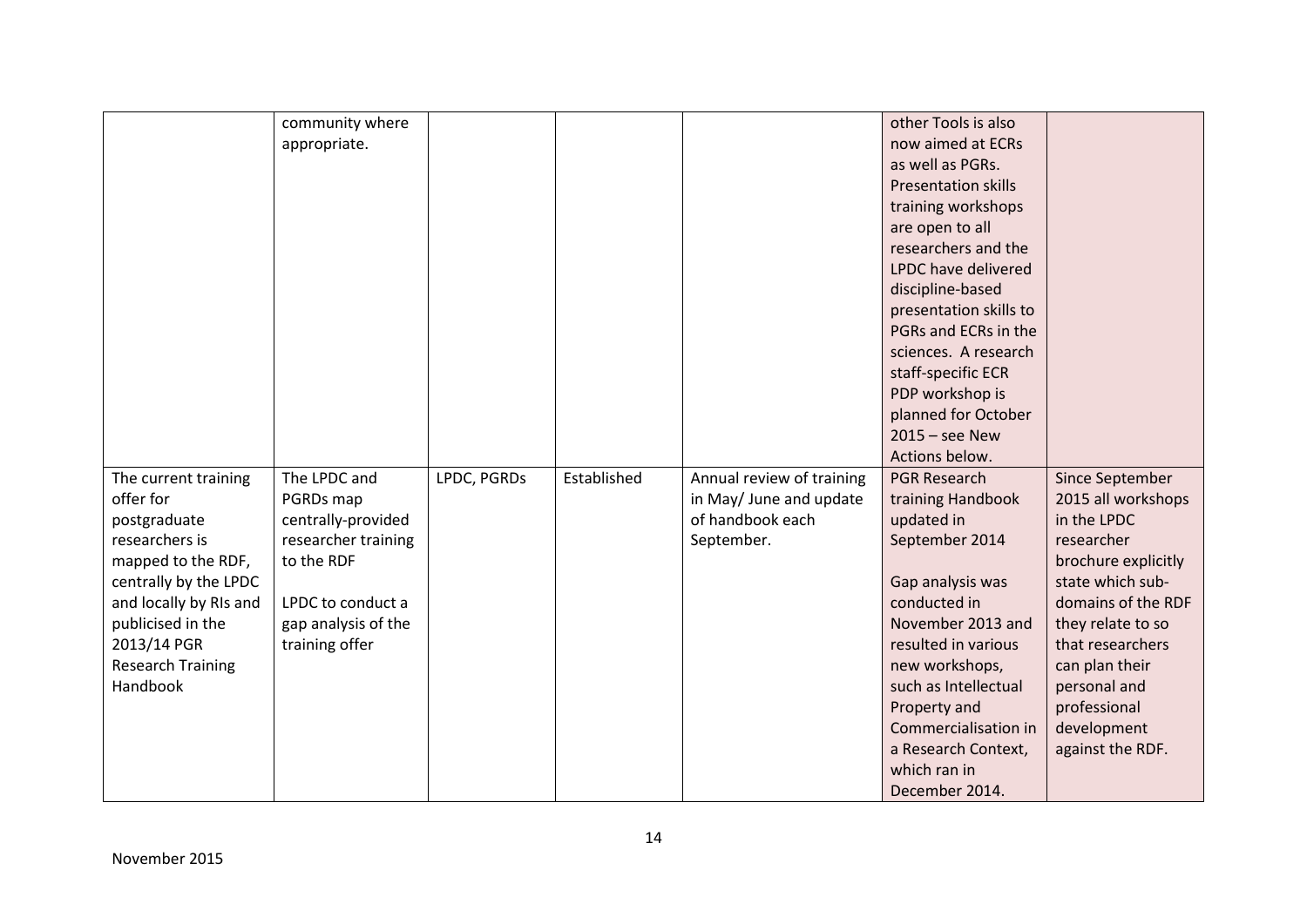| Tailored staff support<br>around specialist<br>areas such as<br>research impact is<br>provided by the RIs<br>and RES via<br>presentations,<br>individual advice,<br>group meetings and<br>webpages. | LPDC has been<br>working with RES<br>to plan workshops<br>on research<br>impact. Most<br>recently, we have<br>successfully applied<br>for a pilot of Vitae's<br>Making your Mark -<br>Introduction to<br>Impact and<br>Engagement<br>course | <b>LPDC</b> | Making your<br>Mark pilot will<br>take place in<br>December 2013<br>LPDC also<br>offering Vitae's<br>Engaging<br>Researcher<br>programme in<br>February 2014. | LPDC to incorporate the<br>courses into our annual<br>offer.                                                                                                | Bite size researcher<br>training 'Digital tools<br>for research funding<br>and impact' to be<br>offered by RES and<br>the RI/FRO managers<br>for 2014/15<br>academic year,<br>semester 2 (see New<br>Actions below).<br><b>Engaging Researcher</b><br>programme part of<br>the annual offer<br>(running next in<br>February 2015) and<br>now features a<br>segment run by a<br>member of research | Engaging<br>Researcher<br>continues to run<br>annually. Making<br>your Mark is taking<br>place in January<br>2016 and will be<br>delivered by the<br>facilitator who ran<br>the 2013 pilot<br>course. |
|-----------------------------------------------------------------------------------------------------------------------------------------------------------------------------------------------------|---------------------------------------------------------------------------------------------------------------------------------------------------------------------------------------------------------------------------------------------|-------------|---------------------------------------------------------------------------------------------------------------------------------------------------------------|-------------------------------------------------------------------------------------------------------------------------------------------------------------|---------------------------------------------------------------------------------------------------------------------------------------------------------------------------------------------------------------------------------------------------------------------------------------------------------------------------------------------------------------------------------------------------|-------------------------------------------------------------------------------------------------------------------------------------------------------------------------------------------------------|
| <b>Distinctive Keele</b><br>Curriculum<br>development strand<br>mapped to the RDF<br>and offers some<br>opportunities for<br>personal                                                               | The creation of a<br>fixed-term working<br>group on PGR skills<br>development, in<br>part to co-ordinate<br>integration of<br>development                                                                                                   | <b>LPDC</b> | Terms of<br>reference and<br>membership to<br>be established.                                                                                                 | Working group to meet<br>before the end of 2013.<br>Updates on postgraduate<br>researcher training to<br>RSLC three times per year<br>and regular strategic | staff.<br>The working group<br>was deemed<br>unnecessary as co-<br>delivery of PGR skills<br>development<br>between the two key<br>central services                                                                                                                                                                                                                                               | The postgraduate<br>researcher<br>development days<br>continue to be<br>delivered three<br>times per year. As<br>well as                                                                              |
| development of<br>postgraduate<br>researchers through<br>workshops and online<br>study.                                                                                                             | strand offer and<br>development days<br>into the central<br>skills development<br>offer for                                                                                                                                                 |             |                                                                                                                                                               | discussion at GSB<br>[UPGRC].                                                                                                                               | involved (LPDC and<br>SSDS) had become<br>an established way<br>of working and<br>participant feedback                                                                                                                                                                                                                                                                                            | contributions from<br>SSDS and LPDC, in<br>October 2015 half a<br>day focuses on<br>using databases                                                                                                   |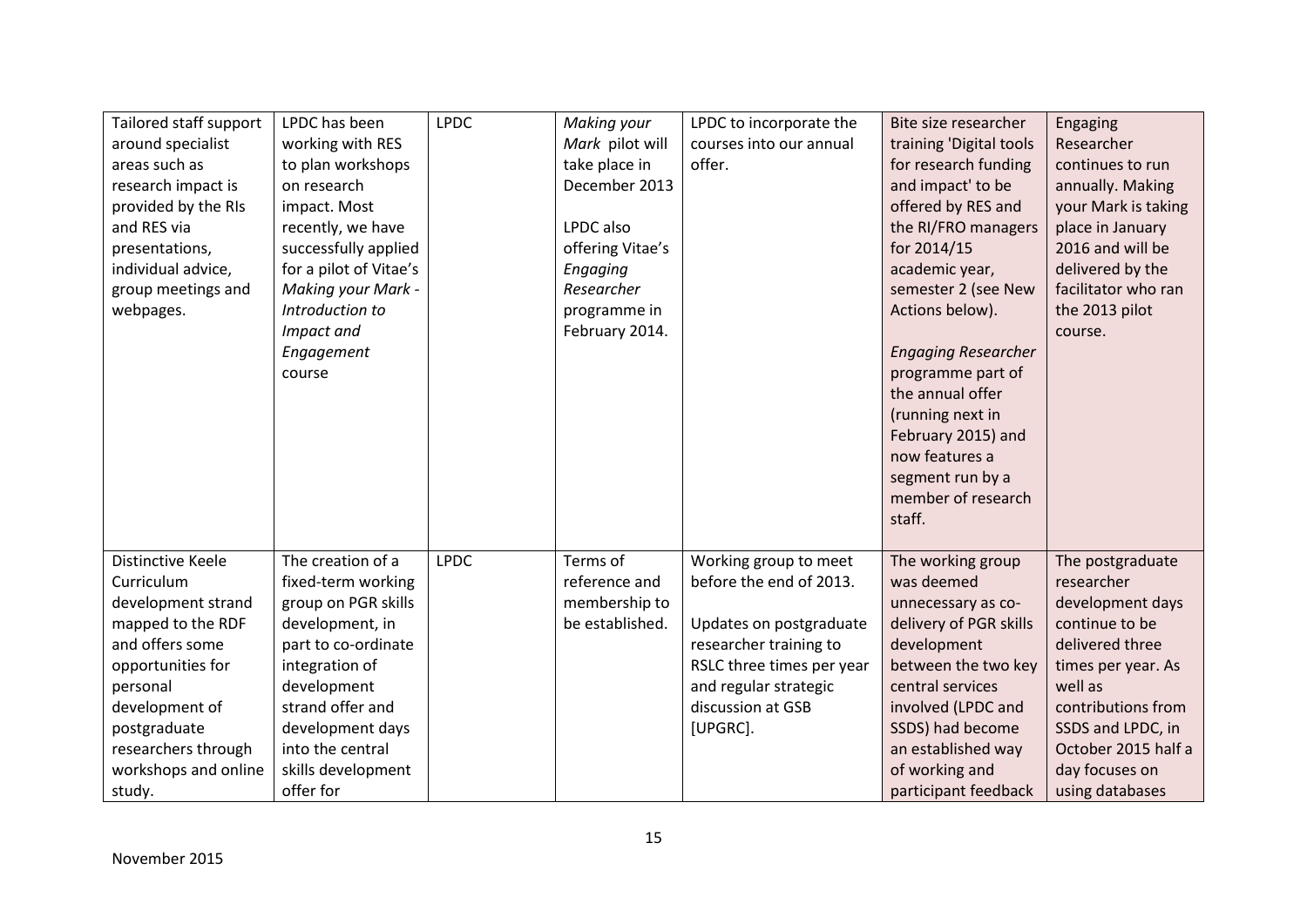| LPDC and SSDS have     | postgraduate        |             |                 |                         | was very good. PGR       | and literature        |
|------------------------|---------------------|-------------|-----------------|-------------------------|--------------------------|-----------------------|
| joint co-ordination of | researchers.        |             |                 |                         | <b>Development Days</b>  | searching and is run  |
| thematic               |                     |             |                 |                         | are delivered 3 times    | by Keele's Research   |
| development days for   |                     |             |                 |                         | per year, as well as     | Support Librarian (a  |
| postgraduate           |                     |             |                 |                         | other joint              | new role as of        |
| researchers focused    |                     |             |                 |                         | SSDS/LPDC                | November 2014).       |
| on transferable        |                     |             |                 |                         | workshops such as        |                       |
| personal and           |                     |             |                 |                         | Using the RDF to         | <b>UPGRC receives</b> |
| professional           |                     |             |                 |                         | <b>Explore Self-</b>     | reports from LPDC     |
| capabilities           |                     |             |                 |                         | Confidence and           | on activities from    |
|                        |                     |             |                 |                         | <b>Broadening</b>        | October 2015.         |
|                        |                     |             |                 |                         | Horizons. The            |                       |
|                        |                     |             |                 |                         | development strand       |                       |
|                        |                     |             |                 |                         | offer is flagged up in   |                       |
|                        |                     |             |                 |                         | the Development          |                       |
|                        |                     |             |                 |                         | Days and at PGR          |                       |
|                        |                     |             |                 |                         | induction.               |                       |
| New staff induction is | The availability of | <b>LPDC</b> | Established and | Implement any changes   | Schools and              | A Personal and        |
| both local and         | an online learning  |             | on going        | to researcher induction | RIs/FROs now more        | Professional          |
| central. An LPDC       | platform for staff  |             | training being  | for September 2014.     | integrated from          | Development for       |
| induction checklist is | development from    |             | reviewed and    |                         | September 2014 so        | Postdoctoral          |
| used locally by        | 2013/14 allows for  |             | further         |                         | separate inductions      | Researchers           |
| Schools and RIs for    | some                |             | developed       |                         | unlikely to be           | workshop and          |
| new staff who are      | reconsideration of  |             |                 |                         | necessary. The ECR       | lunch ran in          |
| also required to       | the delivery of the |             |                 |                         | PDP workshop (see        | October 2015. The     |
| attend central         | induction           |             |                 |                         | New Actions below)       | LPDC will be looking  |
| training - the Keele   | programme.          |             |                 |                         | will be delivered at     | at how it can better  |
| Knowledge              |                     |             |                 |                         | the start of the new     | support FROs/RIs      |
| Programme.             |                     |             |                 |                         | academic year to         | in the induction of   |
|                        |                     |             |                 |                         | contribute to the        | research staff in     |
|                        |                     |             |                 |                         | induction of new         | 2016-17 (see new      |
|                        |                     |             |                 |                         | <b>ECRs. Full online</b> | Action Plan).         |
|                        |                     |             |                 |                         | induction not            |                       |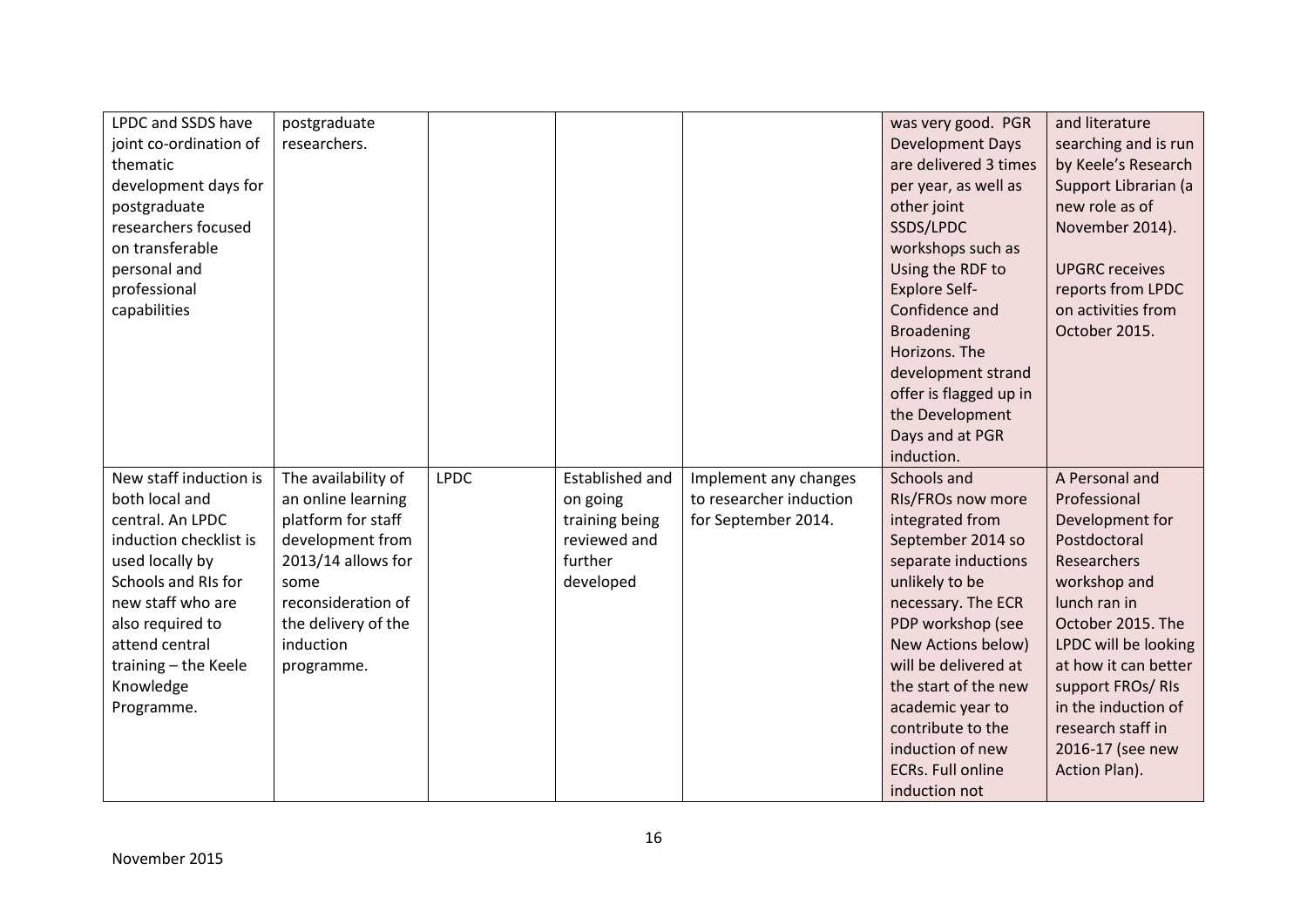|                                                                                                                                                                                                                                                          |                                                                                                                                                                                                                                                           |             |                                                                                                                 |                                                                                                                                     | currently feasible or<br>desirable, but<br>elements of<br>induction $-$ such as<br>E&D training - are<br>now available online.<br>A sessional tutor<br>induction checklist<br>has been produced<br>by the LPDC for<br>Schools to adapt to<br>local requirements. |                                                                                                                                                                |
|----------------------------------------------------------------------------------------------------------------------------------------------------------------------------------------------------------------------------------------------------------|-----------------------------------------------------------------------------------------------------------------------------------------------------------------------------------------------------------------------------------------------------------|-------------|-----------------------------------------------------------------------------------------------------------------|-------------------------------------------------------------------------------------------------------------------------------------|------------------------------------------------------------------------------------------------------------------------------------------------------------------------------------------------------------------------------------------------------------------|----------------------------------------------------------------------------------------------------------------------------------------------------------------|
| An annual induction<br>in September<br>welcomes new<br>postgraduate<br>research students<br>with local RI<br>induction for those<br>that join all year.<br>SSDS are creating an<br>online induction<br>space to introduce<br>the KLE to new<br>students. | Fixed term working<br>group on PGR skills<br>development in<br>part to co-ordinate<br>integration and<br>ensure relevancy<br>and currency of<br>postgraduate<br>researcher<br>induction materials<br>and linkage to on-<br>going training and<br>support. | <b>LPDC</b> | Terms of<br>reference and<br>membership to<br>be established                                                    | Updates on postgraduate<br>researcher training to<br>RSLC three times per year<br>and regular strategic<br>discussion at GSB[UPGRC] | The working group<br>was deemed<br>unnecessary (see<br>note above).                                                                                                                                                                                              | Central services -<br>including LPDC and<br>SSDS - continue to<br>contribute to the<br>annual welcome<br>session for new<br>postgraduate<br>research students. |
| Keele takes part in<br>the biannual<br>Postgraduate<br>Research Experience<br>Survey (PRES) and<br>uses the data to<br>inform policy and<br>practice to improve                                                                                          | In 2012/13<br>academic year,<br>responsibility for<br>administering the<br>survey and<br>reporting<br>outcomes lay with<br><b>MAC</b>                                                                                                                     | <b>MAC</b>  | Data has been<br>analysed and<br>sent to the<br>Senior<br>Management<br>Team and<br>Committees<br>and the LPDC. | PRES engagement is<br>biannual and discussed at<br>GSB [UPGRC], which<br>meets three times a year.                                  | Established - Keele<br>will be taking part in<br>PRES 2015.                                                                                                                                                                                                      | Keele took part in<br><b>PRES 2015 and</b><br>significantly<br>improved its<br>response rate.                                                                  |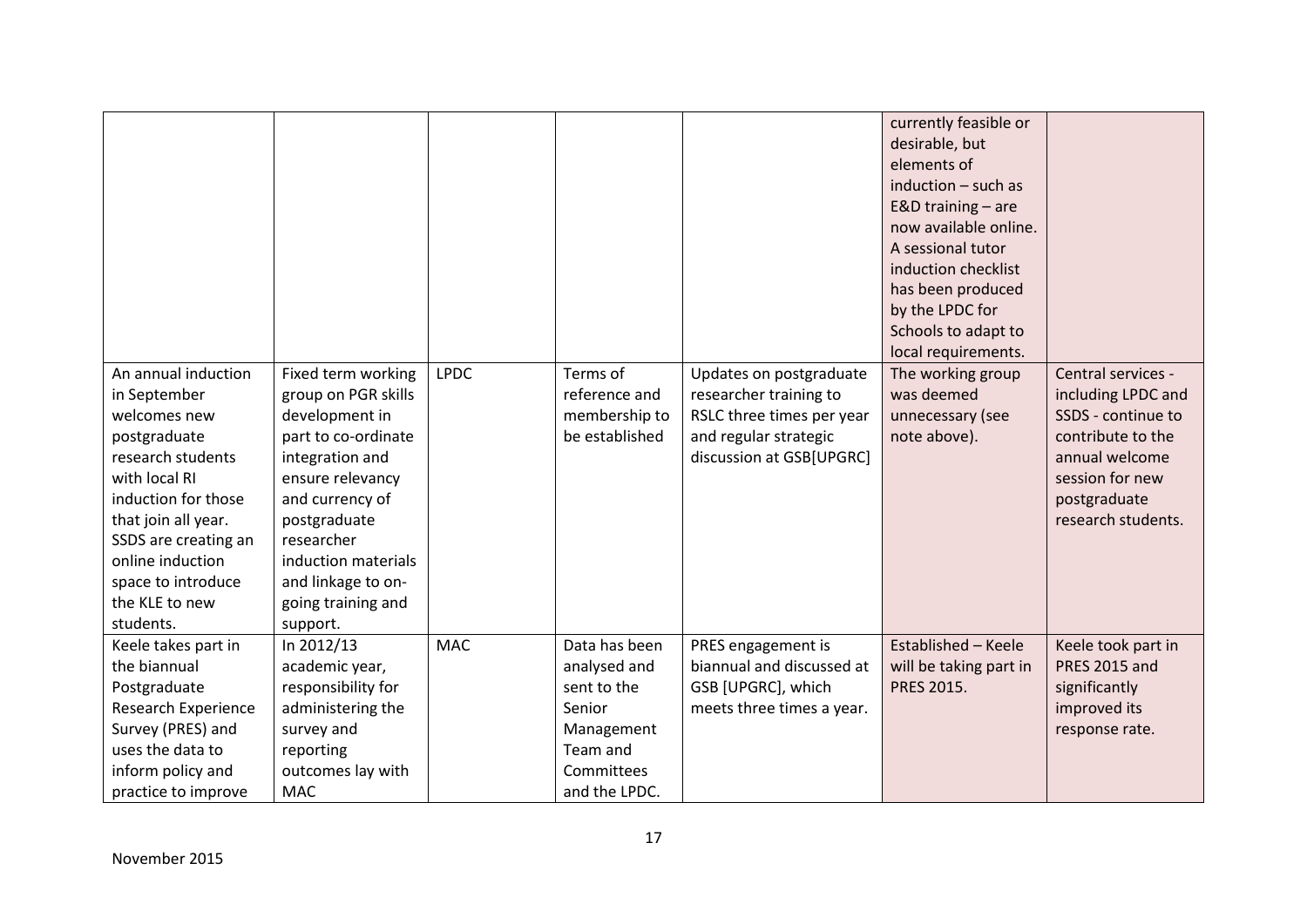| the postgraduate          |                           |                      |                 |                          |                            |                     |
|---------------------------|---------------------------|----------------------|-----------------|--------------------------|----------------------------|---------------------|
| research student          |                           |                      |                 |                          |                            |                     |
| experience.               |                           |                      |                 |                          |                            |                     |
| Careers and               | <b>Review Careers and</b> | <b>LPDC and SSDS</b> | Annual email to | Annually, each October   | In Spring 2015,            | <b>Broadening</b>   |
| Employability (In         | Employability             |                      | be sent to      |                          | <b>Broadening Horizons</b> | Horizons again      |
| SSDS) provides            | webpages to offer         |                      | RIs/FROs each   |                          | will run as two            | improved and        |
| information, advice       | information and           |                      | October for     |                          | separate courses           | restructured for    |
| and guidance to           | access to career          |                      | distribution to |                          | (one for PGRs and          | 2016 (see new       |
| postgraduate              | planning resources        |                      | their           |                          | one for ECRs). Before      | Action Plan).       |
| researchers and Keele     |                           |                      | researchers to  |                          | this the two groups        |                     |
| Alumni.                   | Enhance and               |                      | highlight       |                          | were merged. The           |                     |
|                           | publicise career          |                      | resources and   |                          | course has also been       |                     |
| <b>LPDC</b> offer careers | development               |                      | workshops       |                          | adapted to move            |                     |
| sessions to staff, such   | provision and             |                      | within and      |                          | from a 2-day               |                     |
| as Preparing for          | opportunities for         |                      | outside of      |                          | commitment to 1            |                     |
| Interviews.               | Keele researchers         |                      | Keele.          |                          | day, in recognition of     |                     |
|                           | locally, regionally       |                      |                 |                          | time constraints on        |                     |
| LPDC and SSDS             | and nationally,           |                      | Careers         |                          | busy researchers.          |                     |
| (Careers and              | including greater         |                      | signposting to  |                          | This will be               |                     |
| Employability)            | promotion of Vitae        |                      | be              |                          | supplemented by pre        |                     |
| collaborate to deliver    | courses and               |                      | incorporated    |                          | and post workshop          |                     |
| Vitae's Broadening        | resources such as         |                      | into the LPDC   |                          | exercises so that the      |                     |
| Horizons: Career          | their Career-Wise         |                      | induction       |                          | course is still            |                     |
| Management for            | Researcher                |                      | presentation    |                          | comprehensive. An          |                     |
| Researchers course.       | booklet.                  |                      | for PGRs        |                          | email to research          |                     |
|                           |                           |                      |                 |                          | staff was sent in          |                     |
|                           |                           |                      |                 |                          | October to highlight       |                     |
|                           |                           |                      |                 |                          | the local and              |                     |
|                           |                           |                      |                 |                          | national career and        |                     |
|                           |                           |                      |                 |                          | professional               |                     |
|                           |                           |                      |                 |                          | development                |                     |
|                           |                           |                      |                 |                          | opportunities.             |                     |
| The University            | Further                   | Quality              | During 2013/14  | LPDC are piloting online | Supervisors'               | Online resources to |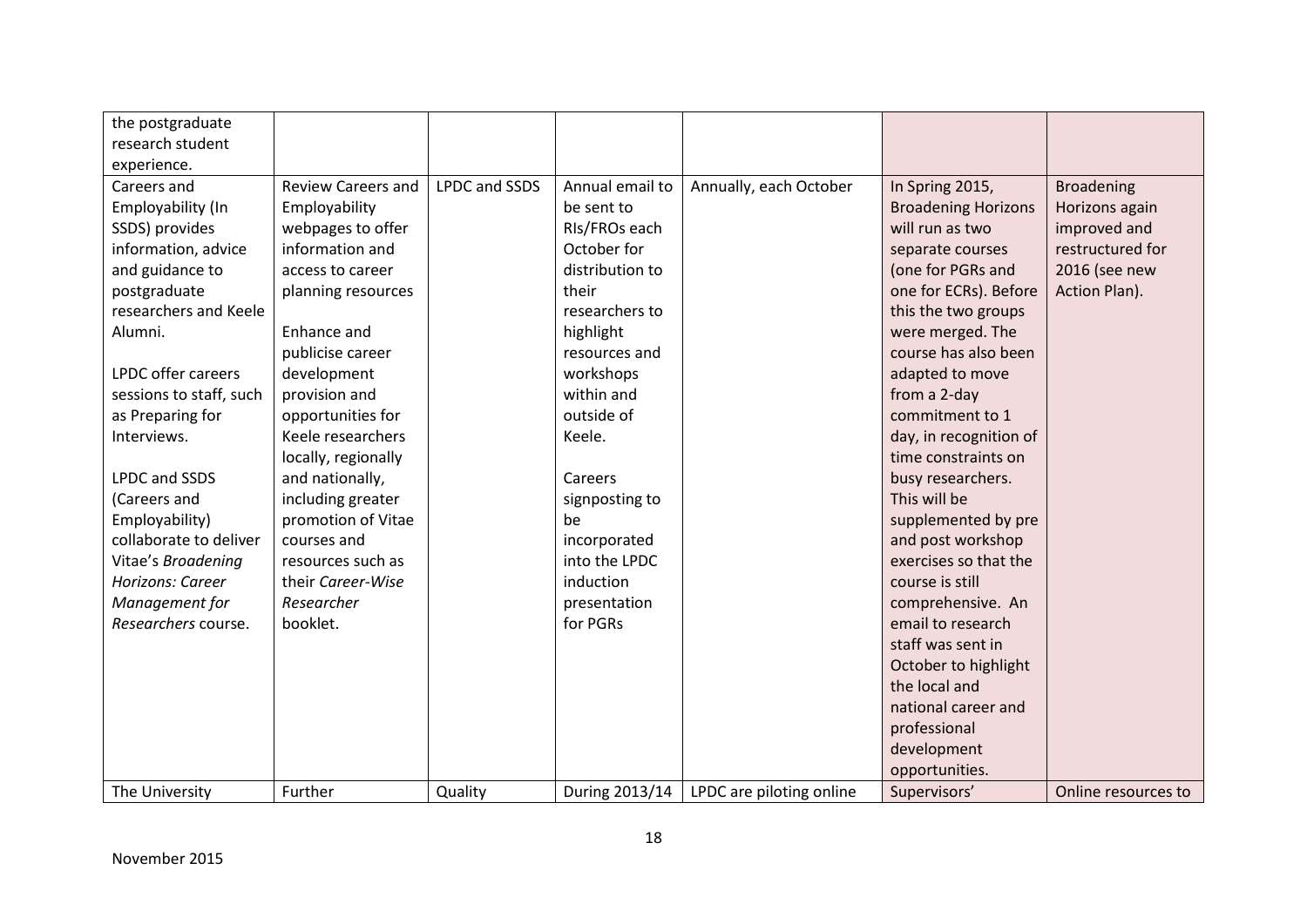| maintains a Code of     | development of      | Assurance   | training review/      | webpages on LPDC       | support the face-to- |
|-------------------------|---------------------|-------------|-----------------------|------------------------|----------------------|
| Practice on             | online resources so | Office and  | monitoring protocols, | site being developed,  | face Supervisor      |
| Postgraduate            | that guidance for   | <b>LPDC</b> | September-December    | including              | Development          |
| <b>Research Degrees</b> | colleagues          |             | 2013.                 | information on         | Programme yet to     |
| which all colleagues    | supervising         |             |                       | expectations, links to | be developed.        |
| engaged in the          | research students   |             |                       | internal and external  |                      |
| supervision of          | is available on     |             |                       | resources, and viva    |                      |
| research students are   | demand.             |             |                       | chair information.     |                      |
| required to adhere      |                     |             |                       |                        |                      |
| to. This helps the      |                     |             |                       |                        |                      |
| University to comply    |                     |             |                       |                        |                      |
| with the expectation    |                     |             |                       |                        |                      |
| set out in chapter B11  |                     |             |                       |                        |                      |
| of the Quality Code     |                     |             |                       |                        |                      |
| and ensures that        |                     |             |                       |                        |                      |
| research colleagues     |                     |             |                       |                        |                      |
| have accessible and     |                     |             |                       |                        |                      |
| clear guidance to       |                     |             |                       |                        |                      |
| support them with       |                     |             |                       |                        |                      |
| their responsibilities. |                     |             |                       |                        |                      |
| Briefings on updates    |                     |             |                       |                        |                      |
| to the Code are held.   |                     |             |                       |                        |                      |
| New staff are           |                     |             |                       |                        |                      |
| introduced to the       |                     |             |                       |                        |                      |
| Code through the        |                     |             |                       |                        |                      |
| mandatory               |                     |             |                       |                        |                      |
| Supervisor              |                     |             |                       |                        |                      |
| Development             |                     |             |                       |                        |                      |
| Training Programme.     |                     |             |                       |                        |                      |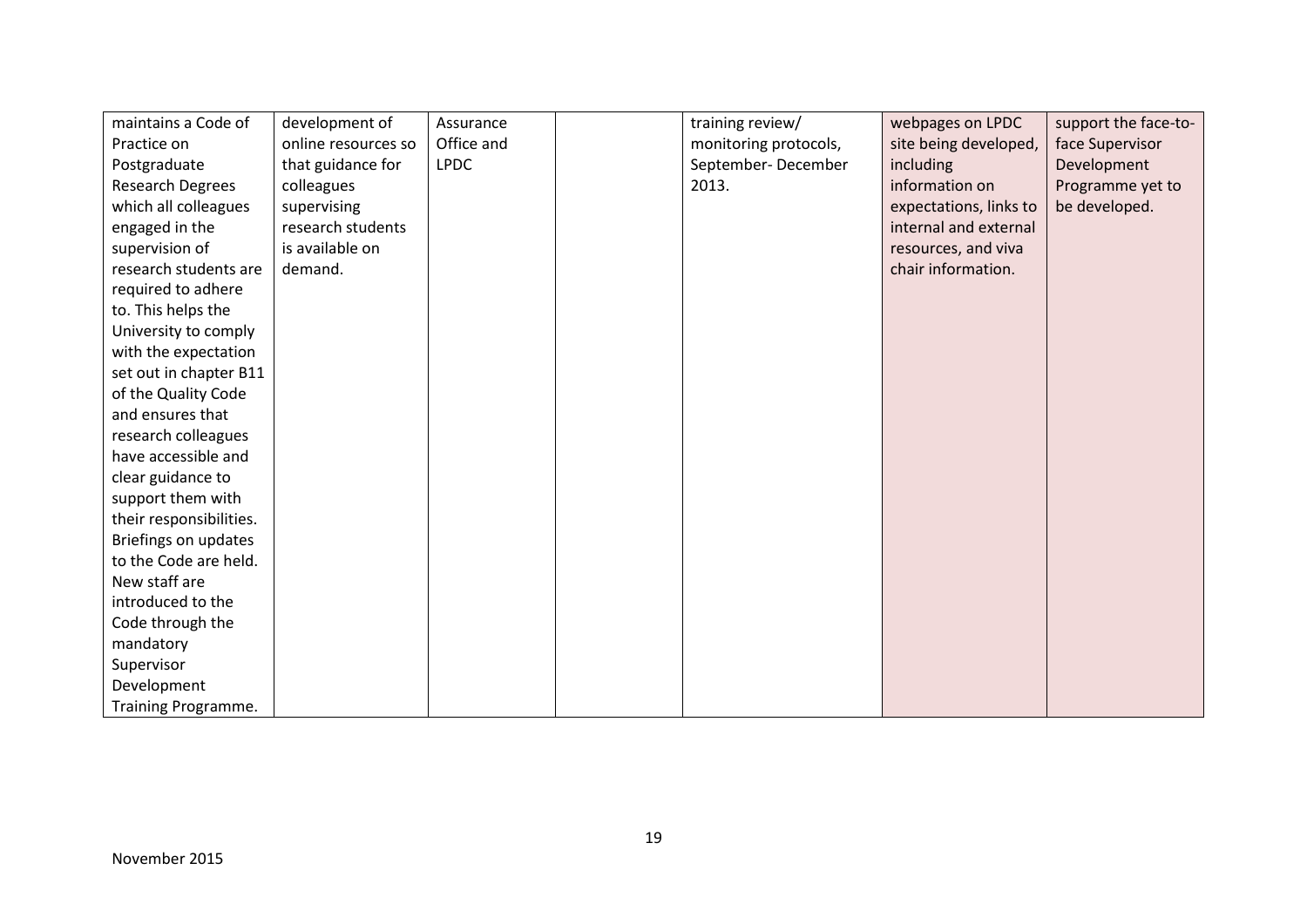| <b>Current policy and</b> | Any action to be    | By whom     | <b>Progress</b> | <b>Review</b>          | Progress, November 2014        | <b>Progress, October</b> |
|---------------------------|---------------------|-------------|-----------------|------------------------|--------------------------------|--------------------------|
| practice at Keele         | taken               |             |                 |                        |                                | 2015                     |
| The annual Staff          | Ensure researchers  | <b>HR</b>   | Established     | We will monitor        | New SPRE system has been       | SPRE system has          |
| Performance Review        | on fixed-term       |             |                 | the use and            | launched with comprehensive    | now been                 |
| and Enhancement           | contracts           |             |                 | effectiveness of       | training for all reviewing     | implemented. A           |
| (SPRE) scheme             | participate in SPRE |             |                 | SPRE for               | managers being run from        | review is currently      |
| applies to all staff      | as mandated in      |             |                 | researchers in         | October - December 2014.       | underway to assess       |
|                           | Keele's Fixed-term  |             |                 | July 2014,             |                                | completion rates         |
|                           | Working             |             |                 | although this          |                                | and the                  |
|                           | Policy and          |             |                 | may change if a        |                                | effectiveness of the     |
|                           | Procedure.          |             |                 | new SPRE is            |                                | new system,              |
|                           |                     |             |                 | introduced.            |                                | including if the RDF     |
|                           |                     |             |                 |                        |                                | is being used with       |
|                           |                     |             |                 |                        |                                | researchers as part      |
|                           |                     |             |                 |                        |                                | of SPRE.                 |
| Mentors provided by       | Ensure Research     | <b>LPDC</b> | Established     | Annual review of       | Mentoring for ECRs will form   | Mentoring was a          |
| Research Institutes to    | Institute mentors   |             |                 | training and           | part of the Leading Research   | key theme at the         |
| new research staff.       | know about the      |             |                 | services, May-         | project (See above)            | 'Building a Vibrant      |
| LPDC resources for        | Mentoring at Keele  |             |                 | June.                  |                                | Research Culture'        |
| mentoring available       | open workshops.     |             |                 |                        |                                | event.                   |
| on the LPDC               |                     |             |                 |                        |                                |                          |
| webpages and open         |                     |             |                 |                        |                                | See new Action           |
| training sessions are     |                     |             |                 |                        |                                | Plan for follow up       |
| regularly provided.       |                     |             |                 |                        |                                | actions.                 |
|                           |                     |             |                 |                        |                                |                          |
| SSDS (Student             | Align mentoring to  | <b>SSDS</b> | Peer mentors    | <b>Graduate School</b> | Interim report produced        | Peer mentoring for       |
| Support and               | Institute of        |             | recruited and   | Board to receive       | February 2014. Full review of  | research students is     |
| Experience) with          | Leadership and      |             | training        | interim report in      | pilot not undertaken as it was | still in place but       |
| LPDC have introduced      | Management          |             | provided in     | February 2014 of       | decided to make the scheme     | take up is minimal.      |
| peer mentoring for        | accreditation that  |             | August and      | process and            | part of the SSDS annual offer. |                          |
| postgraduate              | is available to     |             | September       | engagement.            | Scheme established and in      |                          |

*Principle 4: The importance of researchers' personal and career development, and lifelong learning, is clearly recognised and promoted at all stages of their career.*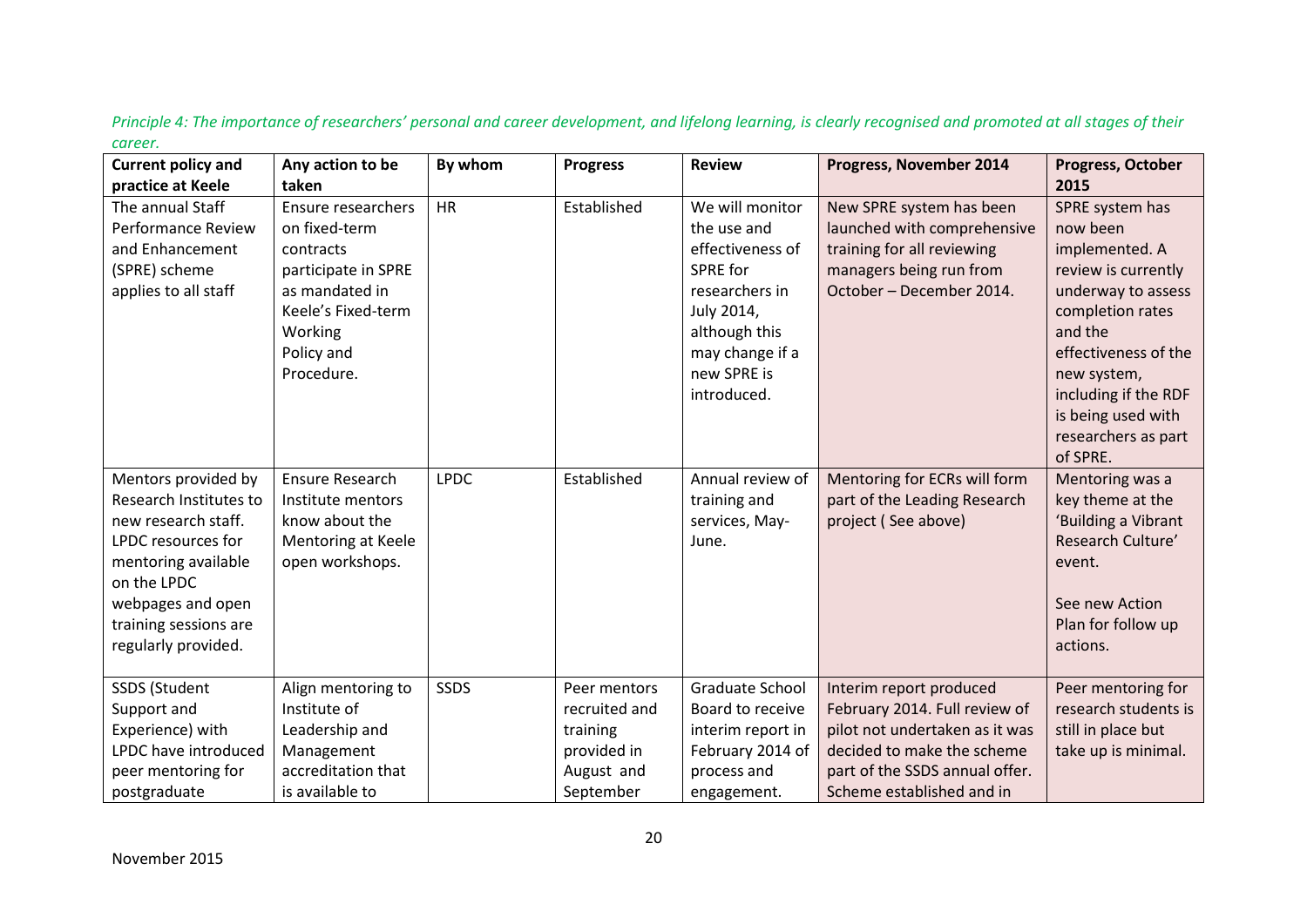| researchers for       | students and        |             | 2013        | Full review in     | place.                         |              |
|-----------------------|---------------------|-------------|-------------|--------------------|--------------------------------|--------------|
| 2013/14.              | Volunteering        |             |             | May 2014 of the    |                                |              |
|                       | Award.              |             |             | extent and         |                                |              |
|                       |                     |             |             | effectiveness of   |                                |              |
|                       |                     |             |             | the first year of  |                                |              |
|                       |                     |             |             | operation of the   |                                |              |
|                       |                     |             |             | PGR peer           |                                |              |
|                       |                     |             |             | mentoring          |                                |              |
|                       |                     |             |             | system.            |                                |              |
| A suite of teaching   | Submission for HEA  | <b>LPDC</b> | Established | Provision is       | CPD Portfolio route open to    | Established. |
| development           | (re) accreditation  |             |             | subject to three-  | all staff from January 2015,   |              |
| workshops and         | due in 2013/14 for  |             |             | yearly re-         | after having been piloted with |              |
| courses are available | existing routes (PG |             |             | accreditation      | senior staff in 2013/14. CPD   |              |
| to researchers,       | Certificate) and    |             |             | cycle. PGCert is   | workshops for demonstrators    |              |
| including HEA         | new CPD portfolio   |             |             | subject to         | and sessional tutors available |              |
| accredited provision  | route.              |             |             | annual CARD        | to book via the LPDC website.  |              |
| aligned to the UK     |                     |             |             | review in April    |                                |              |
| Professional          |                     |             |             | 2014. All other    |                                |              |
| Standards             |                     |             |             | courses are        |                                |              |
| Framework. A further  |                     |             |             | annually           |                                |              |
| Continuing            |                     |             |             | reviewed as part   |                                |              |
| Professional          |                     |             |             | of the LPDC        |                                |              |
| Development (CPD)     |                     |             |             | training portfolio |                                |              |
| portfolio route is    |                     |             |             | monitoring         |                                |              |
| being developed for   |                     |             |             | process in May     |                                |              |
| 2013/14 which will    |                     |             |             | to June.           |                                |              |
| also be available to  |                     |             |             |                    |                                |              |
| staff and research    |                     |             |             |                    |                                |              |
| students.             |                     |             |             |                    |                                |              |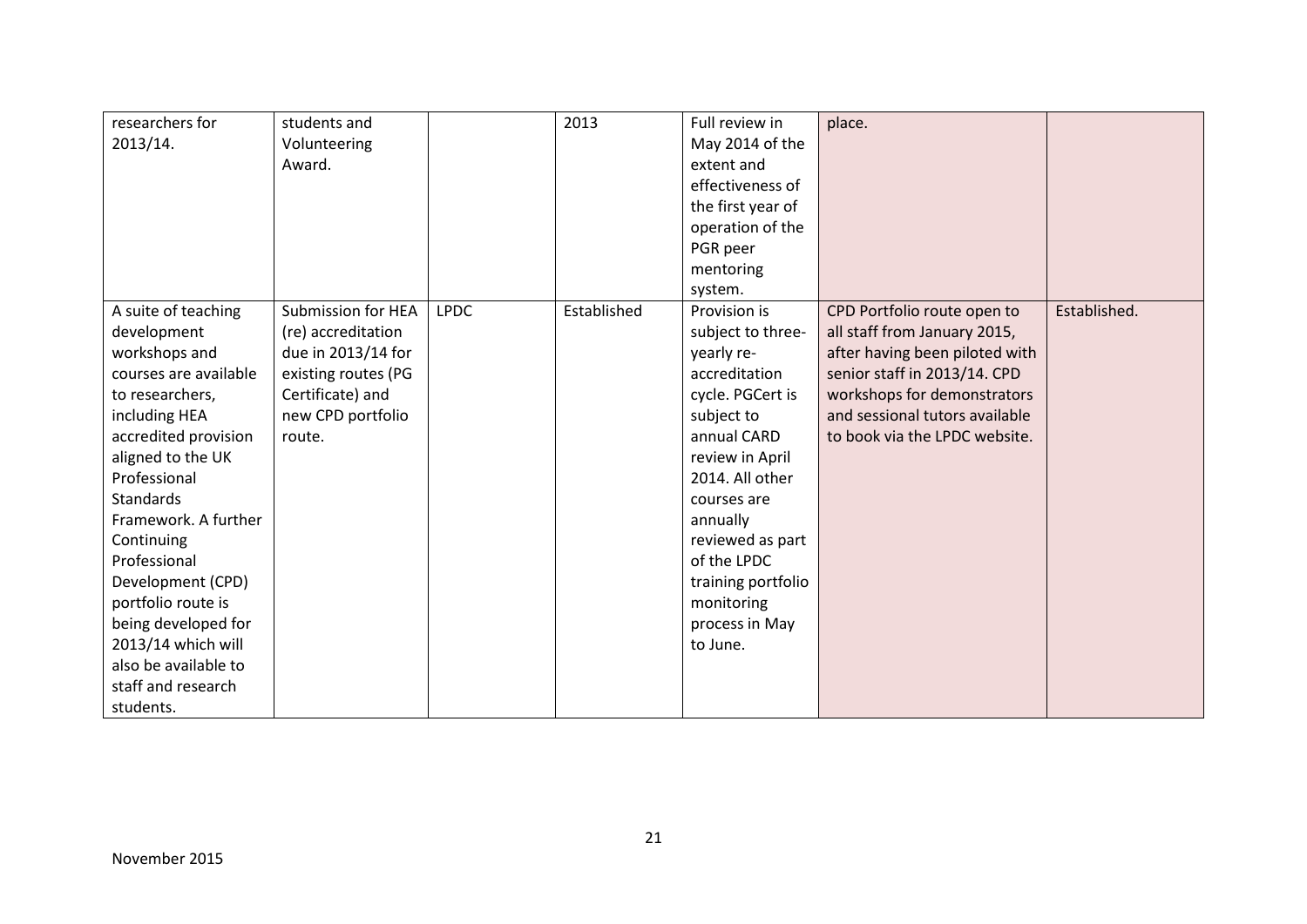| <b>Current policy and</b>  | Any action to be taken           | <b>By whom</b>                | <b>Progress</b>        | <b>Review</b>                     | <b>Progress October</b>    |
|----------------------------|----------------------------------|-------------------------------|------------------------|-----------------------------------|----------------------------|
| practice at Keele          |                                  |                               |                        |                                   | 2015                       |
| <b>Researchers are</b>     | Creating bitesize 1hour          | Organised by RES with         | Discussed at           | Will be delivered in Spring       | <b>Bitesize sessions</b>   |
| updated on the latest      | sessions which academics can     | input from Research           | Research               | 2015. RES to review feedback      | were not developed         |
| systems to support         | drop in to, which highlight key  | <b>Institutes and Faculty</b> | <b>Managers</b>        | after first few sessions have     | this academic year.        |
| their research by RES      | systems functionality e.g.       | <b>Research Managers</b>      | meeting October        | run.                              | However, links to          |
| and Research               | <b>Research Professional,</b>    |                               | 2014.                  |                                   | the key systems will       |
| <b>Managers</b>            | <b>Research Gate, Symplectic</b> |                               |                        |                                   | feature on the LPDC        |
|                            | publications and open access,    |                               |                        |                                   | webpages as part of        |
|                            | Altmetrics, Researchfish,        |                               |                        |                                   | an effort to better        |
|                            | using social media. This         |                               |                        |                                   | promote the                |
|                            | session will signpost to a       |                               |                        |                                   | available support          |
|                            | range of further information     |                               |                        |                                   | and information.           |
|                            | available on the webpages        |                               |                        |                                   |                            |
|                            | (including 'how to' videos)      |                               |                        |                                   |                            |
| Introduction to            | To automate processes            | <b>LPDC working with HR</b>   | <b>Discussed at</b>    | Introduction to Teaching and      | Introduction to            |
| <b>Teaching and</b>        | whereby staff with significant   |                               | <b>RSLM</b> in October | <b>Demonstrator Training will</b> | <b>Teaching and</b>        |
| Demonstrator               | HE experience and/or prior       |                               | 2014.                  | both be reviewed in July          | Demonstrator               |
| <b>Training for hourly</b> | HE training can be exempted      |                               |                        | 2015.                             | <b>Training continue</b>   |
| paid staff were            | from the course by their Head    |                               |                        |                                   | to run in the new          |
| separate courses.          | of School (currently it is a     |                               |                        |                                   | format.                    |
| Now they are co-           | paper form).                     |                               |                        |                                   |                            |
| ordinated and there        |                                  |                               |                        |                                   |                            |
| are shared materials       |                                  |                               |                        |                                   |                            |
| available online year      |                                  |                               |                        |                                   |                            |
| round. Course now          |                                  |                               |                        |                                   |                            |
| mandatory.                 |                                  |                               |                        |                                   |                            |
| Research staff who         | A paper has been written         | <b>LPDC and QAO</b>           | <b>Viva Chair</b>      | Training to be developed,         | <b>Established as part</b> |
| would like to Chair        | outlining plans for online viva  |                               | register has           | piloted and evaluated in          | of the annual LPDC         |
| Vivas currently are        | chairs training. Early career    |                               | moved from             | 2015.                             | offer.                     |
| listed on a register       | researchers who wish to act      |                               | QAO to the LPDC        |                                   |                            |

# **Section C: New Actions, December 2014 to November 2015 for Principles 3 & 4**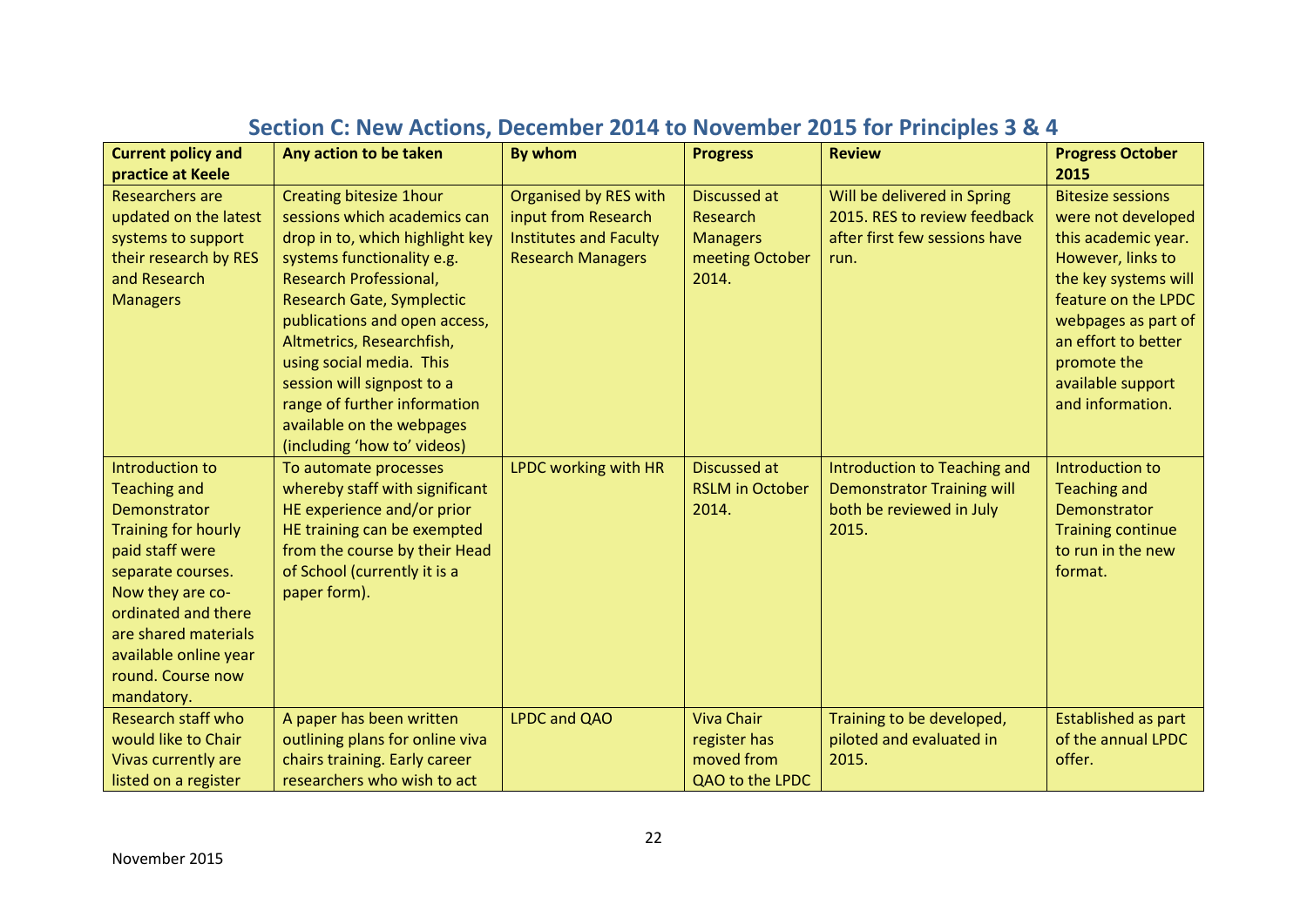| held by the Quality<br>Assurance Office.                                                                                    | of viva chairs would be<br>mentored as part of this<br>scheme.                                                                                                                                                 |                                        | and now on staff<br>training records.<br>Training for staff<br>wishing to join<br>the register is<br>delayed until<br>2015. |                                                                                                                                      |                                                                                                                                              |
|-----------------------------------------------------------------------------------------------------------------------------|----------------------------------------------------------------------------------------------------------------------------------------------------------------------------------------------------------------|----------------------------------------|-----------------------------------------------------------------------------------------------------------------------------|--------------------------------------------------------------------------------------------------------------------------------------|----------------------------------------------------------------------------------------------------------------------------------------------|
| User guides available<br>on the website for<br><b>Publications</b><br>database, and staff<br>available to answer<br>queries | A range of short videos made<br>available on the website, so<br>researchers can access them<br>24/7 without having to attend<br>a workshop, or feel<br>uncomfortable asking for<br>help.                       | <b>Research Support Team</b><br>in RES | A range of 'How<br>to' videos are<br>available on<br>website for<br>researchers at<br><b>Keele</b>                          | Review and update each year,<br>and add additional ones as<br>appropriate, such as new<br>videos for the new research<br>repository. | The 'How to' videos<br>continue to be<br>accessible on the<br><b>Research Support</b><br>website.                                            |
| <b>Effectiveness of new</b><br>SPRE to be reviewed                                                                          | Following launch of revised<br>system and training for all<br>reviewing managers, a review<br>to be undertaken -<br>methodology to be agreed<br>but could involve focus<br>groups including research<br>staff. | HR and LPDC                            | In development.                                                                                                             | Review to be completed after<br>first cycle of SPRE's which<br>take place Jan-July 2015.                                             | SPRE review (Oct.<br>2015) is capturing<br>information about<br>the use of the Vitae<br><b>RDF</b> within<br>researcher SPRE<br>discussions. |

# **Section D: Researchers' Responsibilities**

*Principle 5: Individual researchers share the responsibility for and need to pro-actively engage in their own personal and career development, and lifelong learning.*

| <b>Current policy and</b> | Any action to be | By whom    | <b>Progress</b> | <b>Review</b>      | <b>Progress, November</b> | <b>Progress, October</b> |
|---------------------------|------------------|------------|-----------------|--------------------|---------------------------|--------------------------|
| strategy at Keele         | taken            |            |                 |                    | 2014                      | 2015                     |
| The University            | Promote and      | <b>RES</b> | Established     | Next update is     | Next update is due in     | Review to take place     |
| publishes a Code of       | disseminate      |            |                 | due in April 2015. | April 2015.               | in early 2016            |
| Good Research             | updated Code of  |            |                 |                    |                           |                          |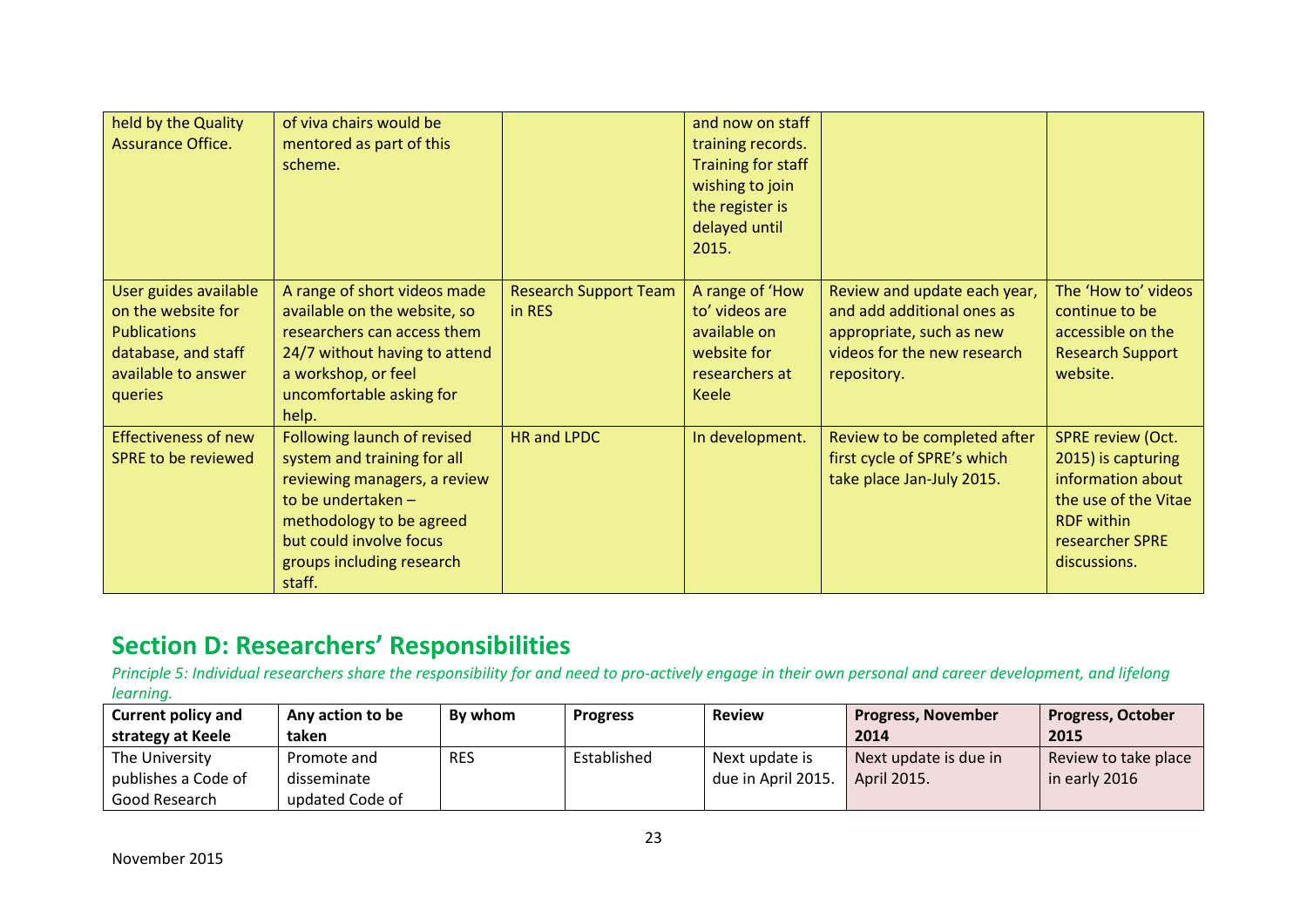| Practice which is<br>updated biannually.<br>The most recent<br>update was agreed by | Practice.              |              |             |                   |                        |                             |
|-------------------------------------------------------------------------------------|------------------------|--------------|-------------|-------------------|------------------------|-----------------------------|
| <b>Research Governance</b>                                                          |                        |              |             |                   |                        |                             |
| Committee in April<br>2013                                                          |                        |              |             |                   |                        |                             |
| There is an                                                                         | Ethics briefings to be | <b>RES</b>   | Established | Annual review as  | Established.           | <b>New Research Ethics</b>  |
| established                                                                         | introduced to the      |              |             | part of the LPDC  |                        | leaflet published on        |
| mechanism in place                                                                  | Keele Knowledge        |              |             | researcher        |                        | the Research                |
| for the ethical review                                                              | Programme in           |              |             | training          |                        | Support website in          |
| of staff and PGR                                                                    | 2013/14.               |              |             | monitoring in     |                        | <b>July 2015.</b>           |
| student projects                                                                    |                        |              |             | May-June.         |                        |                             |
| which is compliant                                                                  | Introduce a light      |              |             |                   |                        | <b>Research Ethics</b>      |
| with ESRC Framework                                                                 | touch review           |              |             |                   |                        | workshop runs 3             |
| for Research Ethics                                                                 | process for projects   |              |             |                   |                        | times per year as           |
| 2012. Information and                                                               | that generate no or    |              |             |                   |                        | part of the Keele           |
| guidance is available                                                               | very minimal ethical   |              |             |                   |                        | Knowledge                   |
| on the University<br><b>Ethics Web Pages and</b>                                    | concerns.              |              |             |                   |                        | programme for new<br>staff. |
| from the Research                                                                   | Develop the ethics     |              |             |                   |                        |                             |
| Governance Officer.                                                                 | review process into    |              |             |                   |                        |                             |
|                                                                                     | an on-line process     |              |             |                   |                        |                             |
|                                                                                     | during 2013/14.        |              |             |                   |                        |                             |
|                                                                                     |                        |              |             |                   |                        |                             |
| Information, advice                                                                 | RES and LPDC are       | RES and LPDC | Commencing  | Report forward to | New workshops on IP,   | An IP-related session       |
| and guidance on a                                                                   | working together to    |              | 2013/14     | PVC (R&E) by      | ethics and other areas | runs each academic          |
| range of research                                                                   | review and where       |              |             | May 2014          | incorporated into the  | year. Research Ethics       |
| areas are available                                                                 | necessary revise       |              |             |                   | 2014/15 offer and will | runs 3 times per            |
| from RES. LPDC                                                                      | training and           |              |             |                   | run annually.          | year.                       |
| administer and co-                                                                  | development            |              |             |                   |                        |                             |
| ordinate some RES                                                                   | working practice       |              |             |                   |                        |                             |
| training and                                                                        | and offer for          |              |             |                   |                        |                             |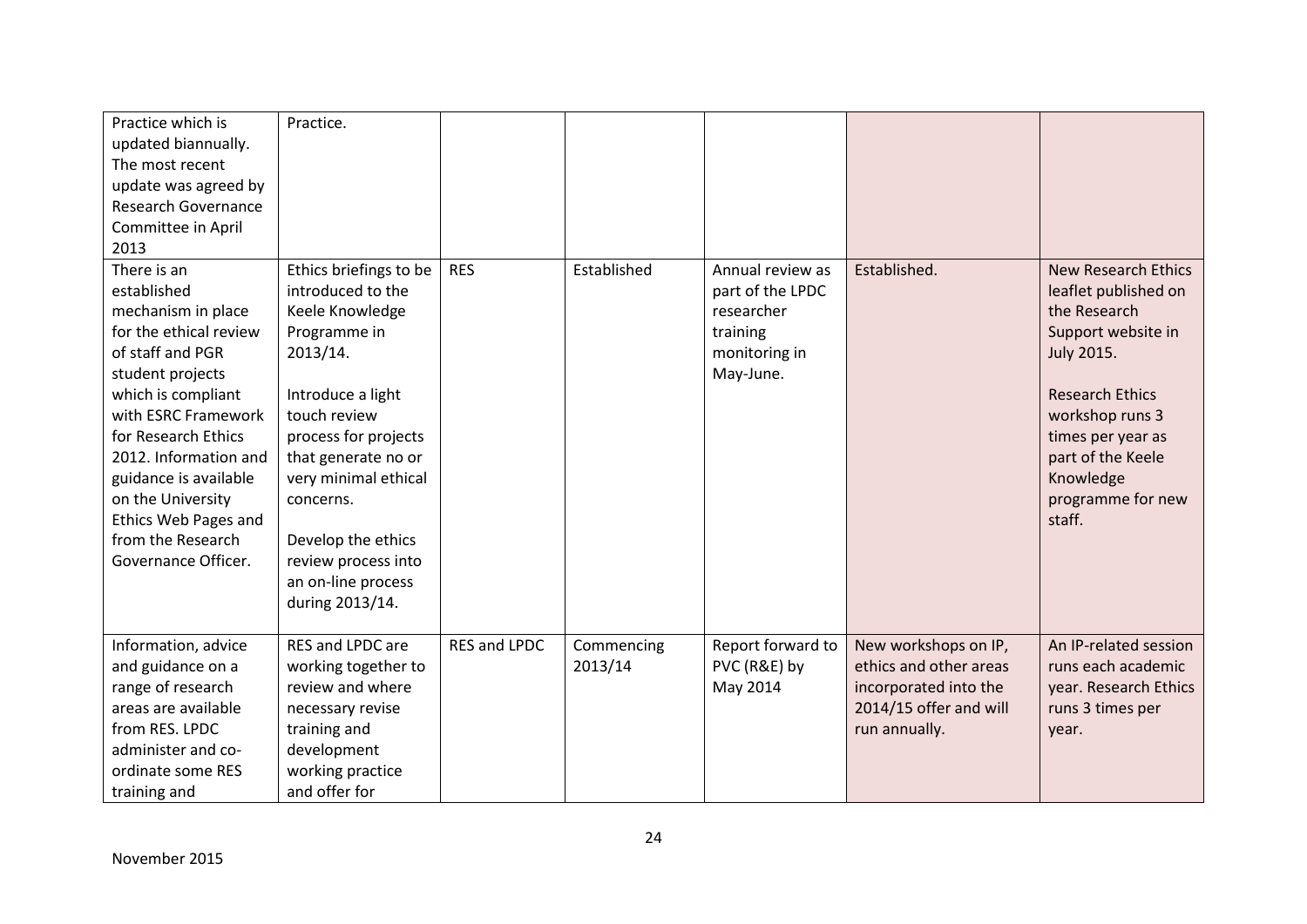| commission and<br>deliver other<br>research-specific<br>training.                                                                          | researchers and<br>undertake a gap<br>analysis of provision                                                  |             |                        |                                                                                              |                                                                                                                                                                                  |                                                                                                                                                 |
|--------------------------------------------------------------------------------------------------------------------------------------------|--------------------------------------------------------------------------------------------------------------|-------------|------------------------|----------------------------------------------------------------------------------------------|----------------------------------------------------------------------------------------------------------------------------------------------------------------------------------|-------------------------------------------------------------------------------------------------------------------------------------------------|
| LPDC has updated<br>generic personal<br>development sessions<br>to better meet<br>different staff group<br>needs, including<br>researchers | Targeted personal<br>development<br>session introducing<br>the RDF and Vitae<br>resources                    | <b>LPDC</b> | Delivery in<br>2013/14 | Annual review as<br>part of the LPDC<br>researcher<br>training<br>monitoring in<br>May-June. | RDF-based PDP part of<br>the PGR development<br>days and associated<br>workshops. New PDP<br>workshop for ECRs will<br>be introduced October<br>2015 (see New Actions<br>below). | LPDC to review<br>Personal and<br>Professional<br>Development<br>resources and<br>activity for end of<br>December 2015-<br>see new Action Plan. |
| There is a University<br>Policy and Procedure<br>for Research<br>Misconduct that is<br>available to all staff<br>through the intranet.     | Current policy and<br>practice is already<br>compliant with the<br>Concordat and<br>should be<br>maintained. | HR and RES  | Established            | This is due for<br>review in July<br>2014.                                                   | Review has been<br>rescheduled to February<br>2015.                                                                                                                              | Review will be<br>undertaken in early<br>2016 by the Policy<br>Development Officer<br>(HR & Equalities).                                        |

# **Section D: New Actions, December 2014 to November 2015 for Principles 5**

| <b>Current policy and strategy at</b> | Any action to be taken         | By whom     | <b>Progress</b>      | <b>Review</b>           | <b>Progress, October</b> |
|---------------------------------------|--------------------------------|-------------|----------------------|-------------------------|--------------------------|
| <b>Keele</b>                          |                                |             |                      |                         | 2015                     |
| The Learning and professional         | A new workshop for ECRs        | <b>LPDC</b> | LPDC planning how    | The PDP workshop will   | A Personal and           |
| <b>Development Centre provides</b>    | will be introduced for late    |             | this PDP workshop    | be delivered in October | Professional             |
| a Professional Development            | October 2015, the start of     |             | can integrate with   | 2015 and feedback from  | Development for          |
| <b>Toolkit for staff. PDP</b>         | the semester. It will focus on |             | the annual           | it reviewed in          | Postdoctoral             |
| workshops using the RDF are           | using frameworks such as       |             | researcher           | November 2015 and       | <b>Researchers</b>       |
| available for postgraduate            | the RDF and, where             |             | development offer in | changes made to the     | workshop and lunch       |
| researchers.                          | relevant, the UKPSF, to        |             | order to provide a   | content and structure   | ran in October 2015.     |
|                                       | identify opportunities (both   |             | coherent,            | as necessary.           | This will be revised in  |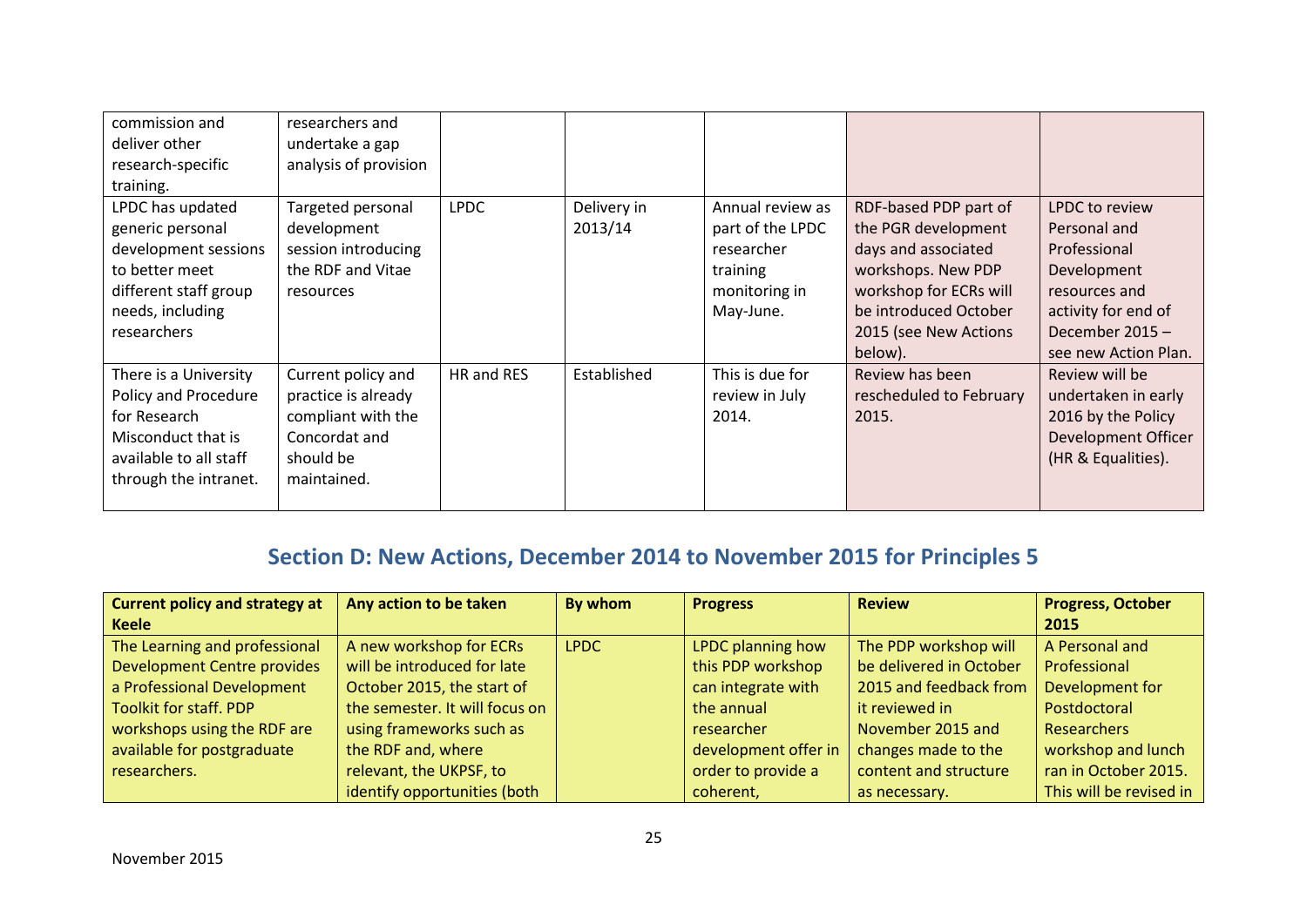|                               | at Keele and externally) to<br>develop skills and progress<br>career aspirations. |                     | identifiable<br>programme for ECRs. |                         | line with received<br>feedback. LPDC to<br>review Personal and<br>Professional |
|-------------------------------|-----------------------------------------------------------------------------------|---------------------|-------------------------------------|-------------------------|--------------------------------------------------------------------------------|
|                               |                                                                                   |                     |                                     |                         | Development<br>resources and                                                   |
|                               |                                                                                   |                     |                                     |                         | activity for end of                                                            |
|                               |                                                                                   |                     |                                     |                         | December 2015.                                                                 |
| IP and commercialisation      | To review feedback from                                                           | <b>LPDC and RES</b> | Workshop ran in                     | Feedback will be        | An IP-related session                                                          |
| support available via RES.    | that workshop and make                                                            |                     | December 2014.                      | reviewed and a          | runs each academic                                                             |
| General workshop, open to all | changes where necessary.                                                          |                     | Evaluations will be                 | discussion will take    | year. The format and                                                           |
| staff, introduced in December |                                                                                   |                     | reviewed in January                 | place between RES and   | content will be                                                                |
| 2014.                         |                                                                                   |                     | 2015.                               | LPDC as to whether it   | agreed by staff                                                                |
|                               |                                                                                   |                     |                                     | should form part of the | within the                                                                     |
|                               |                                                                                   |                     |                                     | annual offer for        | Directorate of                                                                 |
|                               |                                                                                   |                     |                                     | researchers or if a     | Engagement &                                                                   |
|                               |                                                                                   |                     |                                     | different format/       | Partnerships.                                                                  |
|                               |                                                                                   |                     |                                     | approach is required.   |                                                                                |

# **Section E: Equality and Diversity**

*Principle 6: Diversity and equality must be promoted in all aspects of the recruitment and career management of researchers.*

| <b>Current policy and</b>     | Any action to be    | By whom         | <b>Progress</b>  | <b>Review</b>          | <b>Progress, November</b> | Progress, October          |
|-------------------------------|---------------------|-----------------|------------------|------------------------|---------------------------|----------------------------|
| strategy at Keele             | taken               |                 |                  |                        | 2014                      | 2015                       |
| The University has a          | The University      | Athena SWAN     | The University   | The Athena SWAN        | The University            | The School of              |
| strategic commitment          | Athena SWAN         | Self-Assessment | currently holds  | Silver and Bronze      | successfully              | Pharmacy and the           |
| contained within its          | Action Plan is in   | Team            | the Bronze       | award renewals are     | renewed its               | <b>School of Computing</b> |
| <b>Equality Objectives to</b> | place and           |                 | Award.           | due in April 2014.     | Institutional Bronze      | & Mathematics              |
| progress the University       | the Self-Assessment |                 | Three Schools    | The Self-              | award, and the            | submitted for initial      |
| towards Silver Status of      | Team meet regularly |                 | hold silver      | <b>Assessment Team</b> | School of Life            | Athena SWAN                |
| the Athena SWAN               | to steer its        |                 | awards.          | meets every two        | Sciences successfully     | awards. Neither            |
| Charter.                      | implementation and  |                 | Two schools hold | months to review       | renewed its Silver        | School was                 |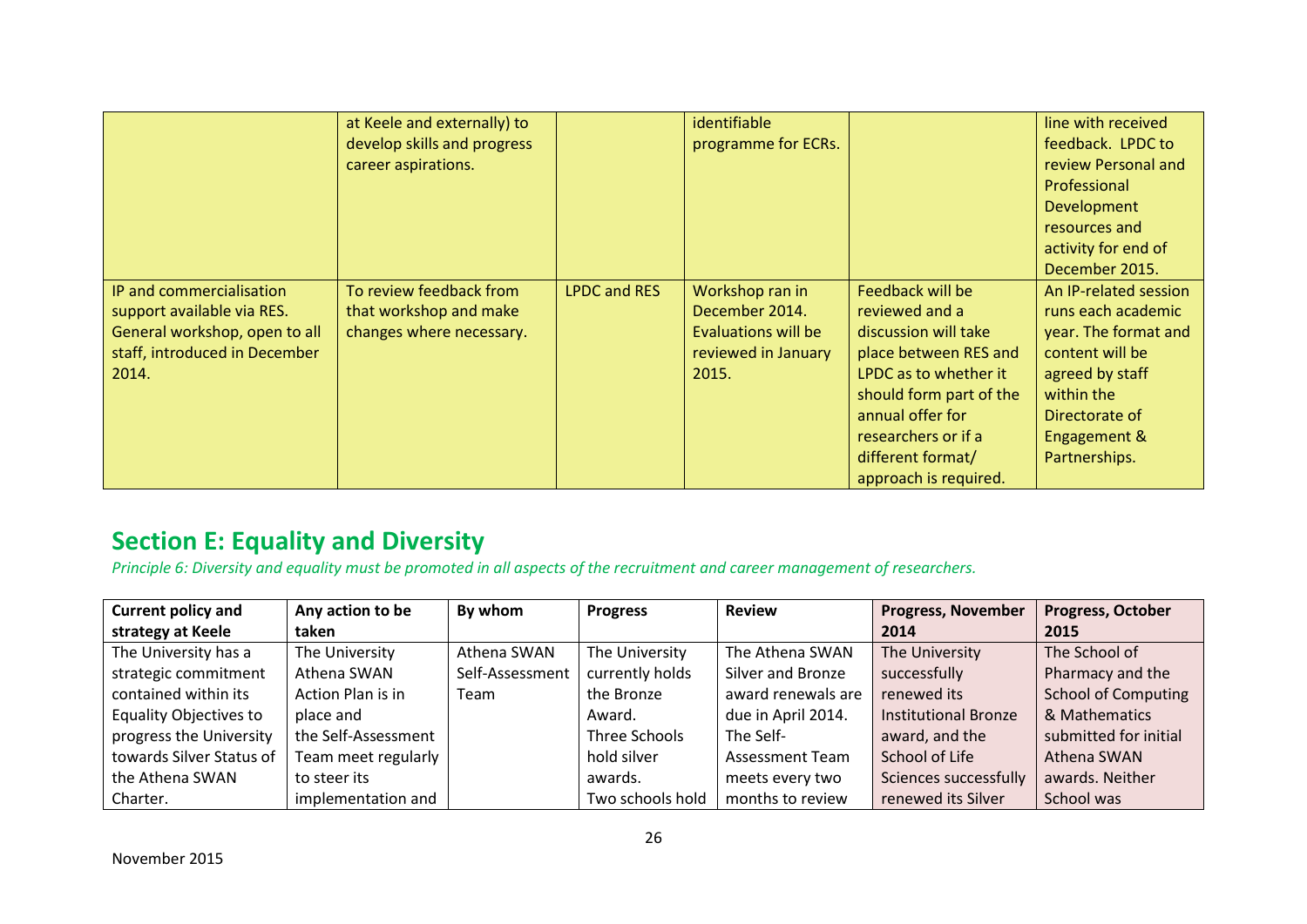| <b>Current policy and</b> | Any action to be     | By whom     | <b>Progress</b>     | <b>Review</b>       | <b>Progress, November</b> | Progress, October              |
|---------------------------|----------------------|-------------|---------------------|---------------------|---------------------------|--------------------------------|
| strategy at Keele         | taken                |             |                     |                     | 2014                      | 2015                           |
| The University has a      | monitor progress.    |             | bronze awards.      | the action plan and | Award.                    | successful. However,           |
| dedicated resource for    | Schools have also    |             |                     | analyse gender      |                           | the process has been           |
| an Athena SWAN            | set up their own     |             |                     | data.               | The School of             | useful in providing            |
| Officer.                  | self-assessment      |             |                     |                     | Humanities took           | valuable feedback              |
|                           | teams and are in the |             |                     |                     | part in an ECU trial      | that the Schools can           |
|                           | process of           |             |                     |                     | to introduce the          | work with. The                 |
|                           | developing schools   |             |                     |                     | Gender equality           | <b>School of Physical</b>      |
|                           | plans.               |             |                     |                     | Mark (GEM) into           | and Geographical               |
|                           |                      |             |                     |                     | non-STEMM schools         | Sciences has                   |
|                           |                      |             |                     |                     | and was successfully      | renewed an award at            |
|                           |                      |             |                     |                     | awarded a Bronze          | the Bronze level.              |
|                           |                      |             |                     |                     | Award.                    |                                |
|                           |                      |             |                     |                     |                           | The School of                  |
|                           |                      |             |                     |                     | In the remaining          | <b>Nursing &amp; Midwifery</b> |
|                           |                      |             |                     |                     | STEMM Schools, a          | plan to submit for             |
|                           |                      |             |                     |                     | <b>SAT has been</b>       | initial Bronze awards          |
|                           |                      |             |                     |                     | established in each       | in November 2015               |
|                           |                      |             |                     |                     | School, who are           | and the Institute of           |
|                           |                      |             |                     |                     | currently working to      | Primary Care and               |
|                           |                      |             |                     |                     | either Bronze or          | <b>Health Sciences plans</b>   |
|                           |                      |             |                     |                     | Silver Awards.            | to submit for the              |
|                           |                      |             |                     |                     |                           | highest level of               |
|                           |                      |             |                     |                     |                           | award (Gold). The              |
|                           |                      |             |                     |                     |                           | School of Law plan to          |
|                           |                      |             |                     |                     |                           | submit for Bronze              |
|                           |                      |             |                     |                     |                           | next year.                     |
| The University has a      | The LPDC has         | <b>LPDC</b> | Delivery in 2014    | Annual review as    | 13 women attended         | The impact of the              |
| commitment to             | introduced the       |             | for the first time. | part of the LPDC    | the Aurora                | Springboard                    |
| support gender            | Springboard          |             |                     | researcher training | programme in 2013-        | programme will be              |
| equality and make         | development          |             |                     | monitoring in May-  | 14 and a further 15       | evaluated in October           |
| opportunities available   | programme for        |             |                     | June.               | women are                 | 2015.                          |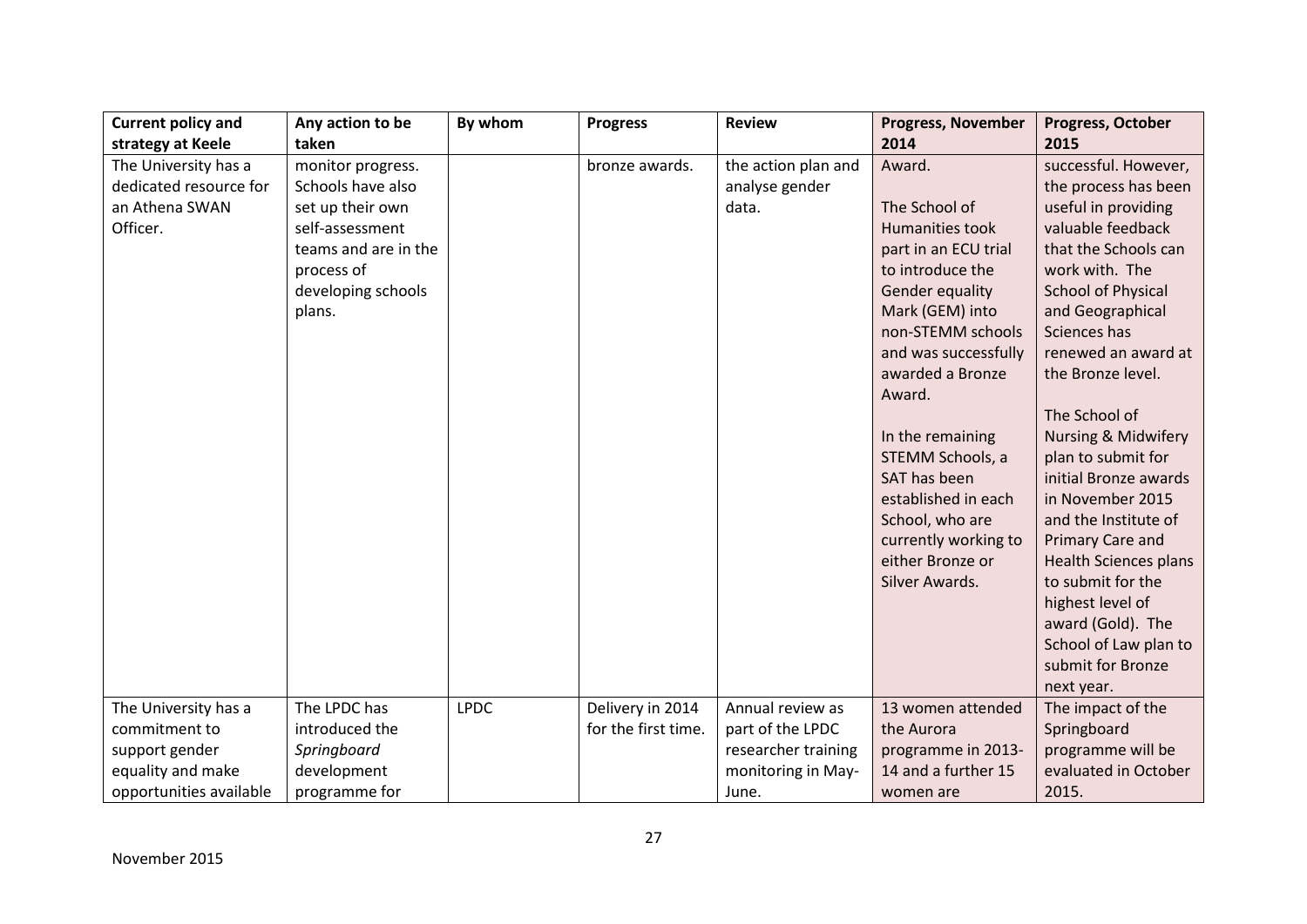| <b>Current policy and</b>                                                                                                                                                    | Any action to be                                                                                                                   | By whom                                         | <b>Progress</b>                                                                                                                                                          | <b>Review</b>                                                                                                                                                                                                                                                                              | <b>Progress, November</b>                                                                                                                                                                                                                                                                                                                                             | Progress, October                                                                                                                                                                                                                                                                    |
|------------------------------------------------------------------------------------------------------------------------------------------------------------------------------|------------------------------------------------------------------------------------------------------------------------------------|-------------------------------------------------|--------------------------------------------------------------------------------------------------------------------------------------------------------------------------|--------------------------------------------------------------------------------------------------------------------------------------------------------------------------------------------------------------------------------------------------------------------------------------------|-----------------------------------------------------------------------------------------------------------------------------------------------------------------------------------------------------------------------------------------------------------------------------------------------------------------------------------------------------------------------|--------------------------------------------------------------------------------------------------------------------------------------------------------------------------------------------------------------------------------------------------------------------------------------|
| strategy at Keele                                                                                                                                                            | taken                                                                                                                              |                                                 |                                                                                                                                                                          |                                                                                                                                                                                                                                                                                            | 2014                                                                                                                                                                                                                                                                                                                                                                  | 2015                                                                                                                                                                                                                                                                                 |
| to women researchers<br>and leaders                                                                                                                                          | women in 2013/14<br>and is fully<br>supporting the<br>Leadership<br>Foundation for<br><b>Higher Education</b><br>Aurora programme. |                                                 |                                                                                                                                                                          |                                                                                                                                                                                                                                                                                            | participating in the<br>2014-15<br>programme.<br>The Springboard<br>programme is being<br>delivered in house.                                                                                                                                                                                                                                                         | Plan to evaluate the<br>impact of the Aurora<br>programme in 2016.                                                                                                                                                                                                                   |
| The University Equality<br><b>Strategy and Equality</b><br>Objectives are in place<br>in compliance with the<br>Equality Act 2010 and<br><b>Equality Duty</b><br>regulations | A supporting<br><b>Equality Action Plan</b><br>was reviewed and is<br>due to be refreshed<br>for 2013/14.                          | Equality and<br>Diversity<br>Reference<br>Group | A full annual<br>progress review<br>against the<br><b>Equality Action</b><br>Plan was<br>undertaken and<br>reported to the<br><b>E&amp;D Committee</b><br>in April 2013. | The Equality and<br><b>Diversity Reference</b><br>Group monitors<br>progress against<br>the implementation<br>of the University<br>Equality Action.<br>Plan and progress is<br>reported annually<br>to the April<br>meeting of the<br>Equality and<br>Diversity<br>Committee of<br>Council | The Equality &<br>Diversity Sub-<br>Committee of the<br><b>University Council</b><br>has reviewed the<br><b>Strategy and Action</b><br>Plan annually.<br>In order to<br>synchronise with the<br><b>University Strategic</b><br>Planning process, a<br>new E&D strategy<br>for 2015-2020, is<br>currently in draft<br>form and<br>undergoing internal<br>consultation. | E & D sub-committee<br>has been disbanded.<br>Work towards E&D<br>objectives will be led<br>through the E&D<br>action planning<br>groups and all E&D<br>matters are now<br>taken to the full UEC<br>committee.<br>The new E&D<br>strategy for 2015 -<br>2020 is now in<br>operation. |
| The University has a                                                                                                                                                         | To hold the                                                                                                                        | The Equalities                                  | The University                                                                                                                                                           | Attendance at                                                                                                                                                                                                                                                                              | In 2013/2014, the                                                                                                                                                                                                                                                                                                                                                     | Further events have                                                                                                                                                                                                                                                                  |
| strategic commitment                                                                                                                                                         | following Equality                                                                                                                 | Manager                                         | has hosted a                                                                                                                                                             | events is                                                                                                                                                                                                                                                                                  | following events                                                                                                                                                                                                                                                                                                                                                      | been held in                                                                                                                                                                                                                                                                         |
| towards                                                                                                                                                                      | Events in 2013/14:                                                                                                                 |                                                 | range of                                                                                                                                                                 | monitored.                                                                                                                                                                                                                                                                                 | were held:                                                                                                                                                                                                                                                                                                                                                            | 2014/15. These                                                                                                                                                                                                                                                                       |
| internationalisation and                                                                                                                                                     | *Health and                                                                                                                        |                                                 | awareness and                                                                                                                                                            | An evaluation of                                                                                                                                                                                                                                                                           | Health and                                                                                                                                                                                                                                                                                                                                                            | include:                                                                                                                                                                                                                                                                             |
| to fostering good                                                                                                                                                            | Wellbeing Week                                                                                                                     |                                                 | engagement                                                                                                                                                               | Keele's equality                                                                                                                                                                                                                                                                           | <b>Wellbeing Week</b>                                                                                                                                                                                                                                                                                                                                                 | • Health and                                                                                                                                                                                                                                                                         |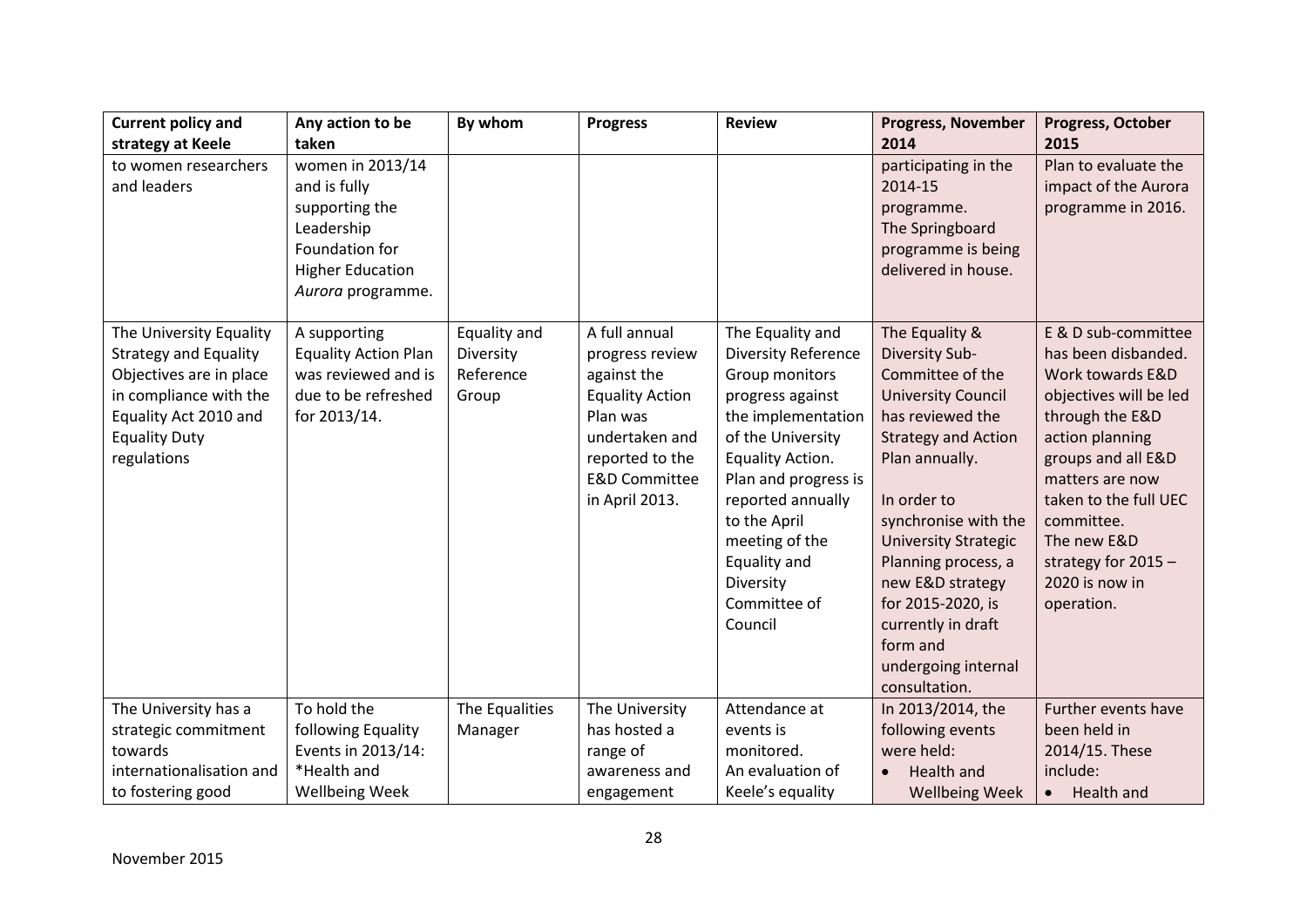| <b>Current policy and</b>                                                                                                                                  | Any action to be                                                                                                                                                                                                                                                                                                                             | By whom                                                                                     | <b>Progress</b>                                                                                                                                                | <b>Review</b>                                                                                                                                                                                                                                                                                                                                                                                | <b>Progress, November</b>                                                                                                                                                                                                                                                                                                                                                                  | Progress, October                                                                                                                                                                                                                                                                                      |
|------------------------------------------------------------------------------------------------------------------------------------------------------------|----------------------------------------------------------------------------------------------------------------------------------------------------------------------------------------------------------------------------------------------------------------------------------------------------------------------------------------------|---------------------------------------------------------------------------------------------|----------------------------------------------------------------------------------------------------------------------------------------------------------------|----------------------------------------------------------------------------------------------------------------------------------------------------------------------------------------------------------------------------------------------------------------------------------------------------------------------------------------------------------------------------------------------|--------------------------------------------------------------------------------------------------------------------------------------------------------------------------------------------------------------------------------------------------------------------------------------------------------------------------------------------------------------------------------------------|--------------------------------------------------------------------------------------------------------------------------------------------------------------------------------------------------------------------------------------------------------------------------------------------------------|
| strategy at Keele                                                                                                                                          | taken                                                                                                                                                                                                                                                                                                                                        |                                                                                             |                                                                                                                                                                |                                                                                                                                                                                                                                                                                                                                                                                              | 2014                                                                                                                                                                                                                                                                                                                                                                                       | 2015                                                                                                                                                                                                                                                                                                   |
| relations on campus.<br>The University has an<br>established process for<br>undertaking Equality<br>Impact Assessments on<br>its policies and<br>functions | *Keele World<br>Festival<br>*International<br>Women's Day<br>*Dignity and<br><b>Respect Day</b><br>To improve<br>attendance at<br>events<br>The University is<br>committed to<br>continually<br>improving its<br>practice and<br>performance in<br>relation to EIA's and<br>will establish a<br>process for quality<br>assuring all EIA's to | The Equalities<br>Manager.<br>Leads and<br>Editors of EIAs.<br>Human<br>Resources<br>Links. | events on<br>equality and<br>diversity themes<br>that has<br>successfully<br>brought staff and<br>students from all<br>backgrounds<br>together.<br>Established | events was<br>undertaken and<br>reported to the<br>Equality and<br><b>Diversity Reference</b><br>Group in April<br>2013. Date of next<br>review/evaluation<br>is November/Dec<br>2013<br>Progress on the<br>University's<br>performance on<br>completion of EIA's<br>is reported to the<br><b>E&amp;D Committee of</b><br>Council, where<br>recommendations<br>for improving<br>practice are | Keele World<br>$\bullet$<br>Festival<br>International<br>$\bullet$<br>Women's Day<br>Men's Health<br>$\bullet$<br>Week<br>$\bullet$<br>Deaf awareness<br>week<br><b>Black History</b><br>Month<br>Progress on EIAs has<br>been reported to the<br>University E&D sub-<br>committee of<br>council.<br><b>Further refinement</b><br>and streamlining of<br>the process is<br>proposed in the | <b>Wellbeing Week</b><br><b>Keele World</b><br>$\bullet$<br>Festival<br>International<br>$\bullet$<br>Women's Day<br><b>LGBT History</b><br>$\bullet$<br>month<br>Refugee week<br>$\bullet$<br>EIAs are undertaken<br>for all changes to<br>policy / procedure /<br>practice within the<br>University. |
|                                                                                                                                                            | ensure compliance<br>with legislation                                                                                                                                                                                                                                                                                                        |                                                                                             |                                                                                                                                                                | discussed. Last<br>reported November<br>2013; next report<br>April 2014.                                                                                                                                                                                                                                                                                                                     | draft E&D strategy,<br>yet to be approved.                                                                                                                                                                                                                                                                                                                                                 |                                                                                                                                                                                                                                                                                                        |
| Family friendly working<br>policies and the Keele<br>Day Nursery                                                                                           | Current policy and<br>practice will be<br>maintained                                                                                                                                                                                                                                                                                         | <b>HR</b>                                                                                   | The University<br>has a good<br>success rate of<br>staff returning to<br>work following a<br>period of                                                         | HR policies are<br>equality impact<br>assessed and<br>reviewed. Every<br>policy undergoes<br>EIA prior to                                                                                                                                                                                                                                                                                    | The University has a<br>suite of family<br>friendly policies,<br>which it continues to<br>update and refine in<br>light of legislative                                                                                                                                                                                                                                                     | Maternity and<br>paternity policies<br>have been reviewed<br>and updated to<br>include reference to<br><b>Shared Parental</b>                                                                                                                                                                          |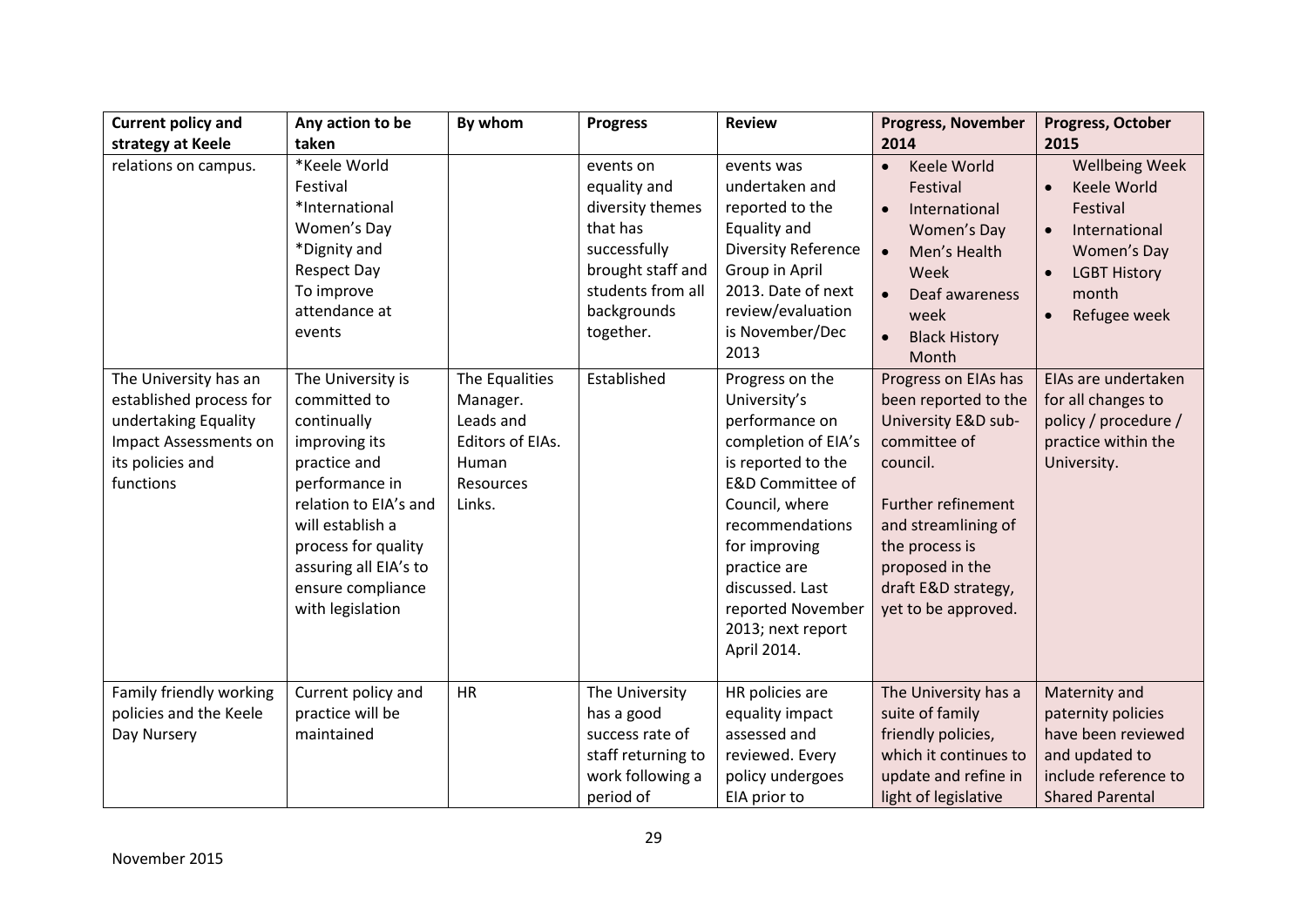| <b>Current policy and</b> | Any action to be     | By whom       | <b>Progress</b>    | <b>Review</b>       | <b>Progress, November</b> | Progress, October        |
|---------------------------|----------------------|---------------|--------------------|---------------------|---------------------------|--------------------------|
| strategy at Keele         | taken                |               |                    |                     | 2014                      | 2015                     |
|                           |                      |               | maternity leave    | publication, and    | change and sector         | Leave and a new          |
|                           |                      |               |                    | the EIA is reviewed | good practice. HR         | Shared parental          |
|                           |                      |               | The Keele Day      | on the policy       | have a timetable for      | Leave policy is now in   |
|                           |                      |               | Nursery            | renewal date every  | review of all policies    | operation.               |
|                           |                      |               | underwent a        | 2 years.            | with EIAs being           |                          |
|                           |                      |               | substantial        |                     | updated.                  |                          |
|                           |                      |               | refurbishment      |                     | Appropriate training      |                          |
|                           |                      |               | and offers staff   |                     | is provided to            |                          |
|                           |                      |               | and students       |                     | support this process.     |                          |
|                           |                      |               | access to onsite   |                     |                           |                          |
|                           |                      |               | childcare          |                     | Maternity and             |                          |
|                           |                      |               | provisions. The    |                     | Paternity policies        |                          |
|                           |                      |               | nursery recently   |                     | will be reviewed in       |                          |
|                           |                      |               | scored a 'good'    |                     | line with the             |                          |
|                           |                      |               | in it Ofsted       |                     | legislative changes       |                          |
|                           |                      |               | inspection rating  |                     | due April 2015 to         |                          |
|                           |                      |               |                    |                     | introduce Shared          |                          |
|                           |                      |               |                    |                     | Parental Leave.           |                          |
| The University Dignity    | The Framework will   | HR, All staff | The Framework      | The Framework is    | The Dignity &             | The Dignity &            |
| and Respect               | be implemented       |               | was launched       | being reviewed and  | <b>Respect Framework</b>  | <b>Respect Framework</b> |
| Framework sets out        | through training,    |               | and supported      | refreshed by HR for | is provided to every      | still forms the basis    |
| how the University and    | induction, and       |               | by a range of      | January 2014.       | new starter at Keele,     | of the required          |
| its staff and managers    | integration into job |               | presentations      |                     | as part of the Keele      | behaviours of            |
| uphold the values and     | descriptions.        |               | and workshops      |                     | welcome                   | University staff. It has |
| ethos of the University   |                      |               | as part of Dignity |                     | programme. The            | been provided to all     |
| and work towards          |                      |               | and Respect Day.   |                     | framework is              | new members of           |
| fostering a culture of    |                      |               |                    |                     | integrated into a         | staff during the Keele   |
| dignity and respect.      |                      |               |                    |                     | number of other           | Welcome                  |
| This Frameworks sits      |                      |               |                    |                     | training packages,        | programme.               |
| alongside the             |                      |               |                    |                     | commensurate with         |                          |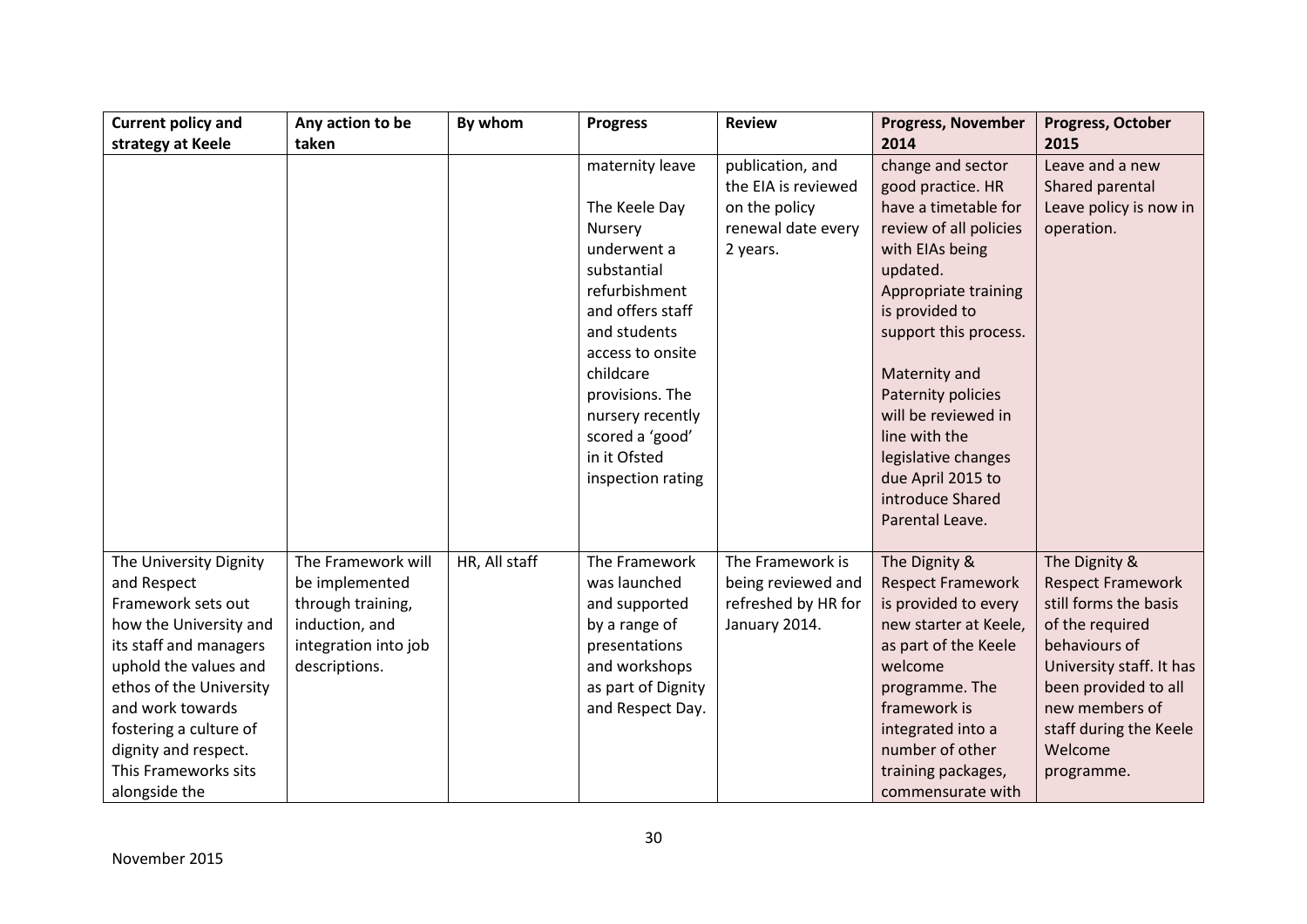| <b>Current policy and</b> | Any action to be     | By whom     | <b>Progress</b>         | <b>Review</b>       | <b>Progress, November</b>    | Progress, October      |
|---------------------------|----------------------|-------------|-------------------------|---------------------|------------------------------|------------------------|
| strategy at Keele         | taken                |             |                         |                     | 2014                         | 2015                   |
| University's Bullying     |                      |             |                         |                     | the mainstreaming            |                        |
| and Harassment            |                      |             |                         |                     | approach adopted             |                        |
| Procedures                |                      |             |                         |                     | by the University.           |                        |
|                           |                      |             |                         |                     |                              |                        |
|                           |                      |             |                         |                     | The framework was            |                        |
|                           |                      |             |                         |                     | shortlisted, and was         |                        |
|                           |                      |             |                         |                     | runner up in the             |                        |
|                           |                      |             |                         |                     | 2014 Guardian                |                        |
|                           |                      |             |                         |                     | <b>University Awards</b>     |                        |
|                           |                      |             |                         |                     | (Diversity category).        |                        |
| The University is         | Launch of the e-     | HR and LPDC | Established.            | HR review the       | The following                | In addition to the     |
| committed to ensuring     | learning pool for    |             |                         | forthcoming         | eLearning packages           | training offered in    |
| its staff are             | staff to access e-   |             | Equality and            | training            | are available to all         | 2014, the E&D          |
| appropriately trained in  | learning modules on  |             | Diversity               | programmes every    | staff at Keele:              | Manager gave a LGBT    |
| equality and diversity    | a range of equality  |             | elements feature        | January and July to | Introduction to<br>$\bullet$ | Master Class open to   |
| as part of its Equality   | and diversity areas  |             | in every                | ensure sufficient   | Equality &                   | all staff in Feb 2015. |
| Objectives and action     | and the              |             | welcome session         | capacity exists.    | Diversity                    |                        |
| plan. All new             | development of E&D   |             | of Keele                |                     | Introduction to<br>$\bullet$ | The Unconscious Bias   |
| employees receive E&D     | embedded practice    |             | knowledge               | LPDC annually       | carrying out EIAs            | course that was        |
| training as part of their | in online course     |             | programme               | review training in  | Introduction to<br>$\bullet$ | initially given as     |
| central induction (Keele  | development          |             |                         | May-June.           | providing                    | bespoke offerings is   |
| Knowledge                 |                      |             | <b>Bespoke training</b> |                     | reasonable                   | now available to all   |
| Programme) and E&D is     | The LPDC are         |             | provided:               |                     | adjustments                  | and it has been taken  |
| well embedded into a      | developing           |             | E&D in                  |                     |                              | up by the Senior       |
| range of core courses,    | mechanisms to        |             | admissions for          |                     | <b>Deaf Awareness</b>        | Management Team.       |
| for example the           | further integrate    |             | Schools of              |                     |                              | An Unconscious Bias    |
| Supervisor                | E&D into the         |             | Nursing &               |                     | In addition, the             | workshop was           |
| Development               | development of all   |             | Midwifery,              |                     | following bespoke            | delivered to           |
| Programme and the PG      | learning             |             | Medicine, Health        |                     | offerings have been          | University Council,    |
| Certificate. A range of   | programmes,          |             | and                     |                     | developed online:            | September 2015.        |
| bespoke training has      | including the use of |             | Rehabilitation.         |                     |                              |                        |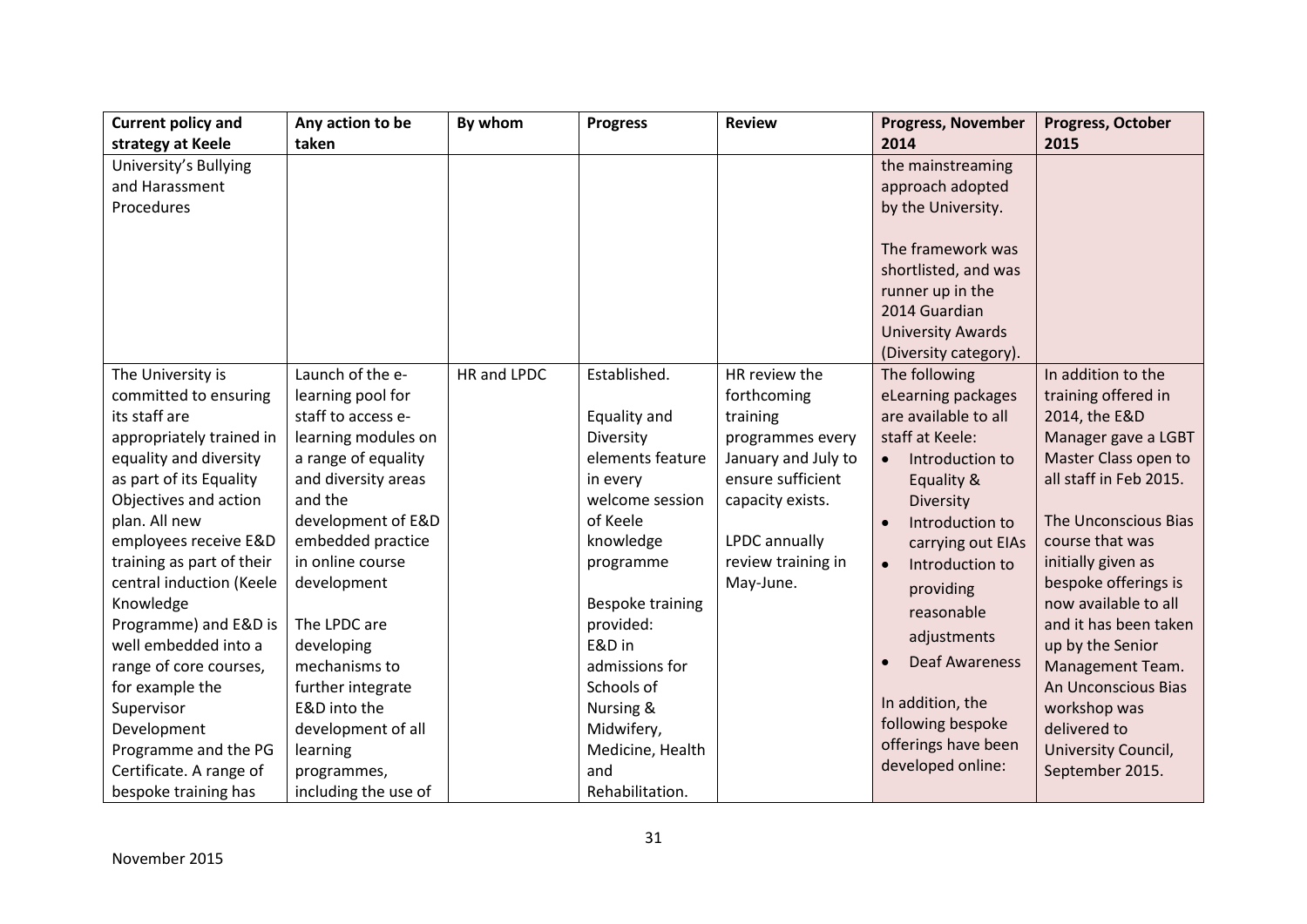| <b>Current policy and</b>                    | Any action to be                                              | By whom | <b>Progress</b>                                                       | <b>Review</b> | <b>Progress, November</b>                                                                                                                                                                                                                                                                                                                                                                                                                                                                                              | Progress, October |
|----------------------------------------------|---------------------------------------------------------------|---------|-----------------------------------------------------------------------|---------------|------------------------------------------------------------------------------------------------------------------------------------------------------------------------------------------------------------------------------------------------------------------------------------------------------------------------------------------------------------------------------------------------------------------------------------------------------------------------------------------------------------------------|-------------------|
| strategy at Keele                            | taken                                                         |         |                                                                       |               | 2014                                                                                                                                                                                                                                                                                                                                                                                                                                                                                                                   | 2015              |
| also been undertaken<br>throughout the year. | Vitae resources to<br>support the<br>researcher<br>community. |         | E-learning<br>modules in<br>development for<br><b>School Pharmacy</b> |               | $\bullet$<br>E&D for<br><b>Pharmacy Staff</b><br>E&D for staff in<br>$\bullet$<br>the admissions<br>process.<br>Face to face training<br>is also available<br>under the following<br>titles:<br><b>Unconscious</b><br>$\bullet$<br>Bias.<br>E&D in<br>$\bullet$<br>admissions (both<br>full and<br>refresher<br>course).<br>Cultural<br>$\bullet$<br>Competence<br>training.<br>Creating a<br>$\bullet$<br>positive<br>workplace<br>culture.<br>E&D elements of<br>$\bullet$<br>supporting<br>research<br>supervisors. |                   |
|                                              |                                                               |         |                                                                       |               |                                                                                                                                                                                                                                                                                                                                                                                                                                                                                                                        |                   |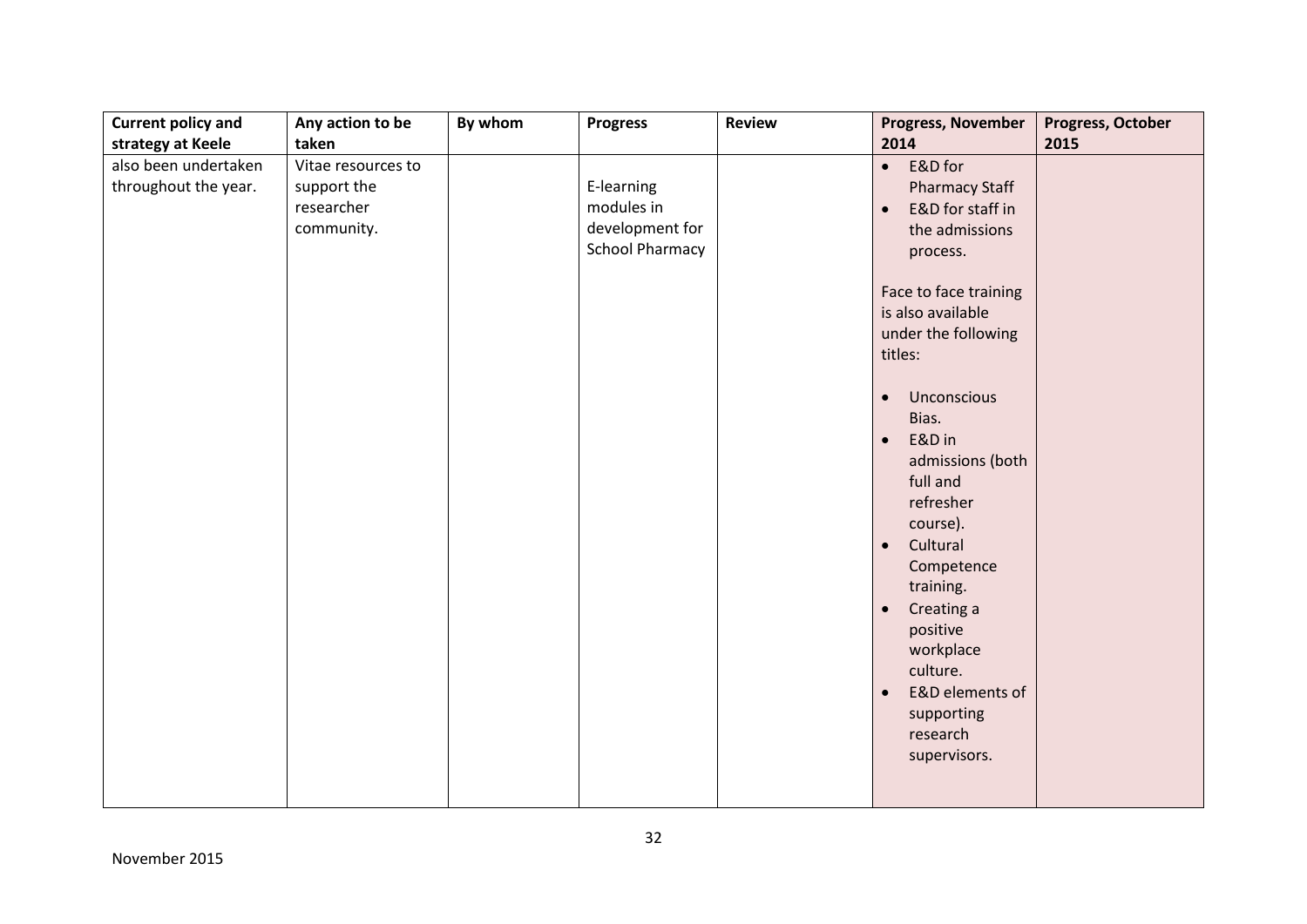| <b>Current policy and</b> | Any action to be       | By whom    | <b>Progress</b>              | <b>Review</b>       | <b>Progress, November</b> | Progress, October    |
|---------------------------|------------------------|------------|------------------------------|---------------------|---------------------------|----------------------|
| strategy at Keele         | taken                  |            |                              |                     | 2014                      | 2015                 |
|                           |                        |            |                              |                     |                           |                      |
| Recruitment and           | Current policy and     | Equalities | Analysis of                  | Annual staff        | Annual staff              | Annual report        |
| Selection policy and      | practice will be       | Manager    | recruitment and              | equality monitoring | monitoring reports        | provided to UEC      |
| processes and equality    | maintained             | Human      | selection                    | information is      | are compiled and          | through KPIs. These  |
| monitoring                |                        | Resources  | information                  | reported in April   | reported to E&D           | will be made freely  |
|                           |                        |            | indicates no                 | 2013 to the E&D     | sub-committee             | available on the     |
|                           |                        |            | barriers to                  | Committee of        | annually.                 | University web       |
|                           |                        |            | recruitment and              | Council and         |                           | pages.               |
|                           |                        |            | selection for any            | published on the    |                           |                      |
|                           |                        |            | protected group.             | University web      |                           |                      |
|                           |                        |            | All staff who                | pages               |                           |                      |
|                           |                        |            | attend interview             |                     |                           |                      |
|                           |                        |            | panels attend                |                     |                           |                      |
|                           |                        |            | mandatory<br>recruitment and |                     |                           |                      |
|                           |                        |            | selection training           |                     |                           |                      |
|                           |                        |            | to ensure the fair           |                     |                           |                      |
|                           |                        |            | selection of staff           |                     |                           |                      |
| The University supports   | Action will be taken   | Equalities | Staff equality               | A verbal report on  | In addition to the        | The Keele Women's    |
| staff equality networks:  | to improve             | Manager    | networks have                | the progress and    | staff networks            | network had two      |
| LGBT network, BME         | participation in staff |            | supported the                | activities of the   | already listed, the       | meetings. The first  |
| network, and disability   | networks               |            | University's                 | staff equality      | University has            | was to welcome all   |
| network to ensure staff   |                        |            | equality events,             | networks is taken   | established a Keele       | new female staff and |
| are supported and have    |                        |            | and have been                | to the E&D          | Women's network,          | the second was in    |
| the opportunity to be     |                        |            | involved in                  | Committee of        | with an initial launch    | recognition of       |
| involved in shaping       |                        |            | University                   | Council, which      | meeting of more           | International        |
| University decisions      |                        |            | consultations on             | meets twice a year. | than 60 members.          | Women's Day: a very  |
|                           |                        |            | new policy                   |                     |                           | successful event     |
|                           |                        |            |                              |                     |                           | attracting more than |
|                           |                        |            |                              |                     |                           | 100 attendees, with  |
|                           |                        |            |                              |                     |                           | key note lectures    |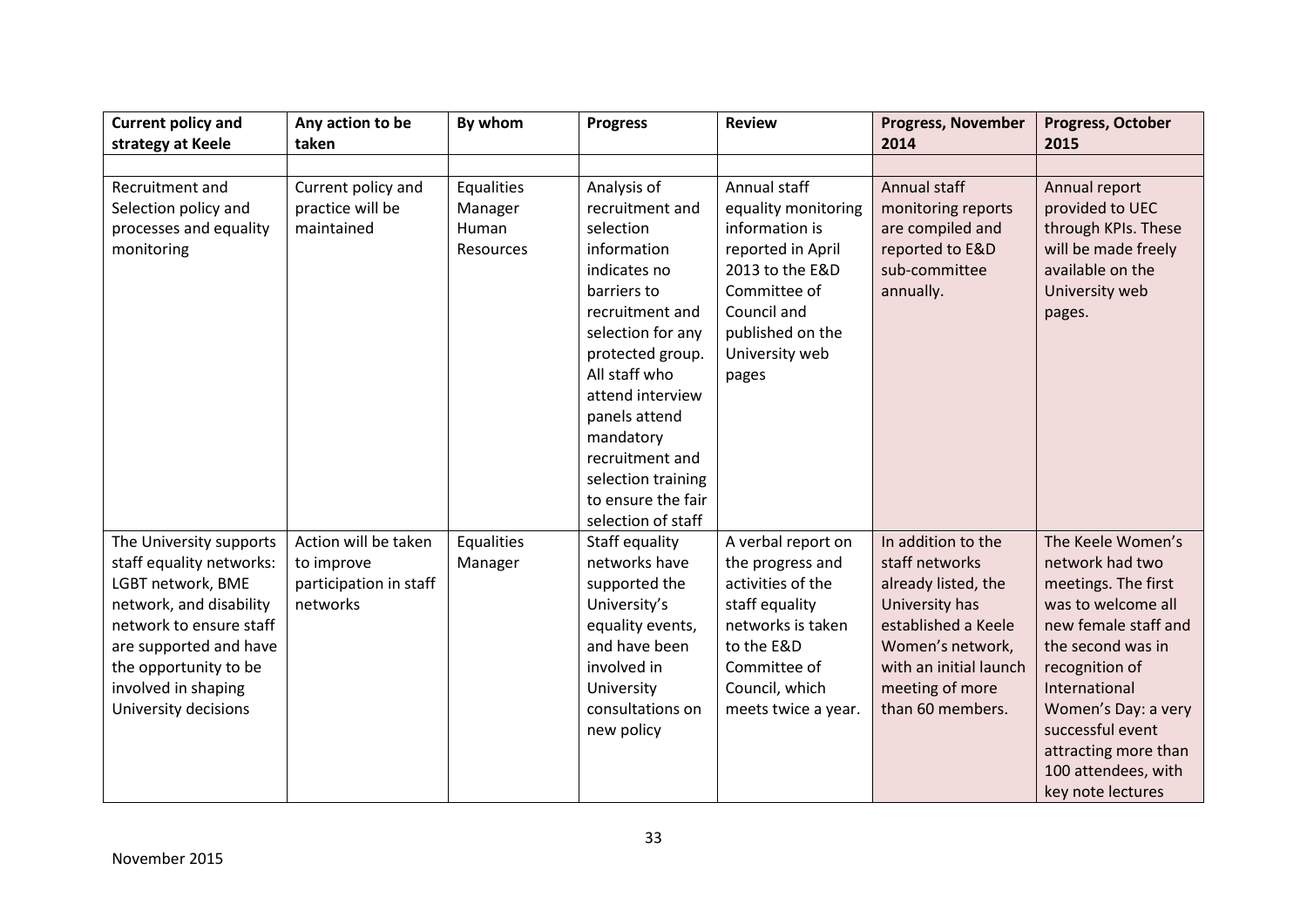| <b>Current policy and</b>  | Any action to be         | By whom    | <b>Progress</b>  | <b>Review</b>              | <b>Progress, November</b>  | Progress, October          |
|----------------------------|--------------------------|------------|------------------|----------------------------|----------------------------|----------------------------|
| strategy at Keele          | taken                    |            |                  |                            | 2014                       | 2015                       |
|                            |                          |            |                  |                            |                            | from the Rt Hon            |
|                            |                          |            |                  |                            |                            | Clare Short and the        |
|                            |                          |            |                  |                            |                            | author Elif Shafak.        |
|                            |                          |            |                  |                            |                            |                            |
|                            |                          |            |                  |                            |                            | The LGBT network           |
|                            |                          |            |                  |                            |                            | group have met             |
|                            |                          |            |                  |                            |                            | twice during the year      |
|                            |                          |            |                  |                            |                            | and have had an            |
|                            |                          |            |                  |                            |                            | input to the               |
|                            |                          |            |                  |                            |                            | <b>Stonewall Workplace</b> |
|                            |                          |            |                  |                            |                            | <b>Equality Index</b>      |
|                            |                          |            |                  |                            |                            | submission.                |
|                            |                          |            |                  |                            |                            | An additional              |
|                            |                          |            |                  |                            |                            | opportunity for            |
|                            |                          |            |                  |                            |                            | networking for some        |
|                            |                          |            |                  |                            |                            | <b>LGBT staff network</b>  |
|                            |                          |            |                  |                            |                            | members and                |
|                            |                          |            |                  |                            |                            | equality champions         |
|                            |                          |            |                  |                            |                            | was held when              |
|                            |                          |            |                  |                            |                            | Stonewall CEO, Ruth        |
|                            |                          |            |                  |                            |                            | Hunt, was given a          |
|                            |                          |            |                  |                            |                            | <b>Keele Honorary</b>      |
|                            |                          |            |                  |                            |                            | degree.                    |
|                            |                          |            |                  |                            |                            |                            |
| <b>Research Excellence</b> | The University will      | Equalities | The REF COP was  | Research and               | <b>Equality monitoring</b> | The self-service           |
| Framework Code of          | publish its Equality     | Manager    | developed with   | <b>Enterprise Services</b> | was carried out            | reporting of personal      |
| Practice                   | <b>Impact Assessment</b> | Research   | fairness,        | will review its COP        | following the REF          | data made possible         |
|                            | on the REF 2014          | Enterprise | equality, and    | and the associated         | submission, which          | in Keele People will       |
|                            | submission               | Services   | inclusion at the | EIA after REF              | demonstrated the           | facilitate                 |
|                            |                          |            | core of the      | submission to              | positive benefit of        | the collection of          |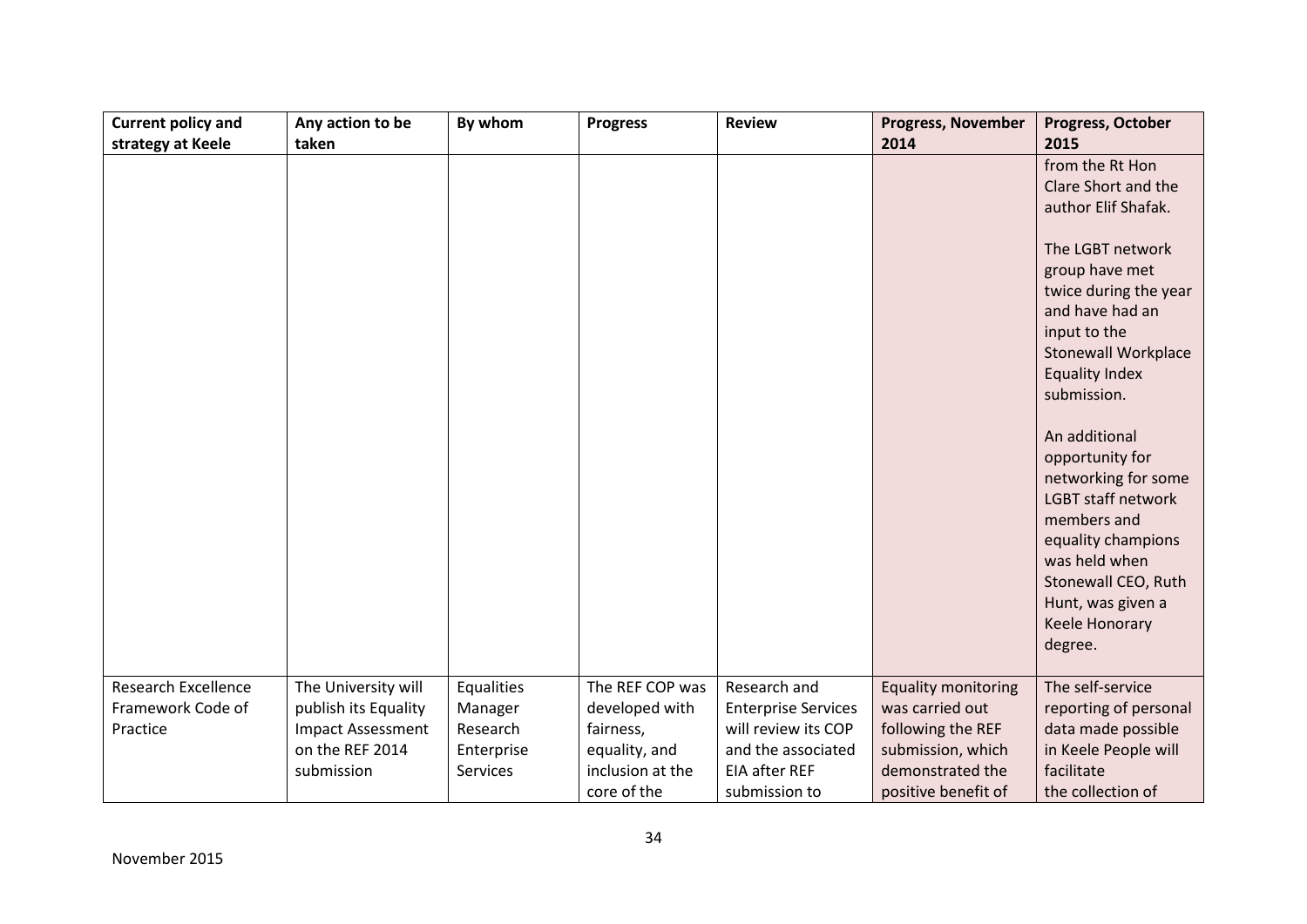| <b>Current policy and</b> | Any action to be | By whom | <b>Progress</b>  | <b>Review</b>      | <b>Progress, November</b> | <b>Progress, October</b> |
|---------------------------|------------------|---------|------------------|--------------------|---------------------------|--------------------------|
| strategy at Keele         | taken            |         |                  |                    | 2014                      | 2015                     |
|                           |                  |         | document and     | establish whether  | the code of practice      | equality data in         |
|                           |                  |         | University       | anything could     | in an equalities          | the future,              |
|                           |                  |         | approached. The  | have been          | setting.                  | thus allowing more       |
|                           |                  |         | COP was          | improved to ensure |                           | rigorous equality        |
|                           |                  |         | reviewed and     | and enhance        |                           | analysis in REF dry      |
|                           |                  |         | accepted by      | equality.          |                           | runs                     |
|                           |                  |         | external funding |                    |                           |                          |
|                           |                  |         | agency HEFCE.    |                    |                           |                          |

# **Section E: New Actions, December 2014 to November 2015 for Principle 6**

|                                                                                                                                                                                                                                                                                                                                                                                                         |                                                                                                                                   |                                                                                         | Progress, October 2015                                                                                                                                                                                                                                                                                                             |
|---------------------------------------------------------------------------------------------------------------------------------------------------------------------------------------------------------------------------------------------------------------------------------------------------------------------------------------------------------------------------------------------------------|-----------------------------------------------------------------------------------------------------------------------------------|-----------------------------------------------------------------------------------------|------------------------------------------------------------------------------------------------------------------------------------------------------------------------------------------------------------------------------------------------------------------------------------------------------------------------------------|
| strategy at Keele                                                                                                                                                                                                                                                                                                                                                                                       |                                                                                                                                   |                                                                                         |                                                                                                                                                                                                                                                                                                                                    |
| The University will publish<br>The University has a<br><b>Equality &amp; Diversity</b><br>an updated equality and<br>strategic commitment<br>Manager.<br>to the principles of<br>diversity action plan and<br><b>Equality &amp; Diversity</b><br>associated objectives, in line<br>mainstreaming<br>Reference Group.<br>with the University strategic<br>equality and diversity.<br>planning 2015-2020. | The Strategy is<br>currently<br>undergoing<br>consultation with<br>TUs, student<br>forums, Faculty<br>Leadership<br><b>Groups</b> | Strategy will be reviewed in<br>line with the University's<br>Strategic Plan 2015-2020. | <b>Working to new</b><br>strategy $2015 - 2020$<br>with the new E&D<br>action planning group,<br>which involves leads<br>from a number of<br>different areas (HR,<br>Student Support,<br><b>Estates, Health &amp;</b><br>Safety, LPDC,<br>Marketing and Planning<br>& Academic<br>Administration). The<br>aim of the group will be |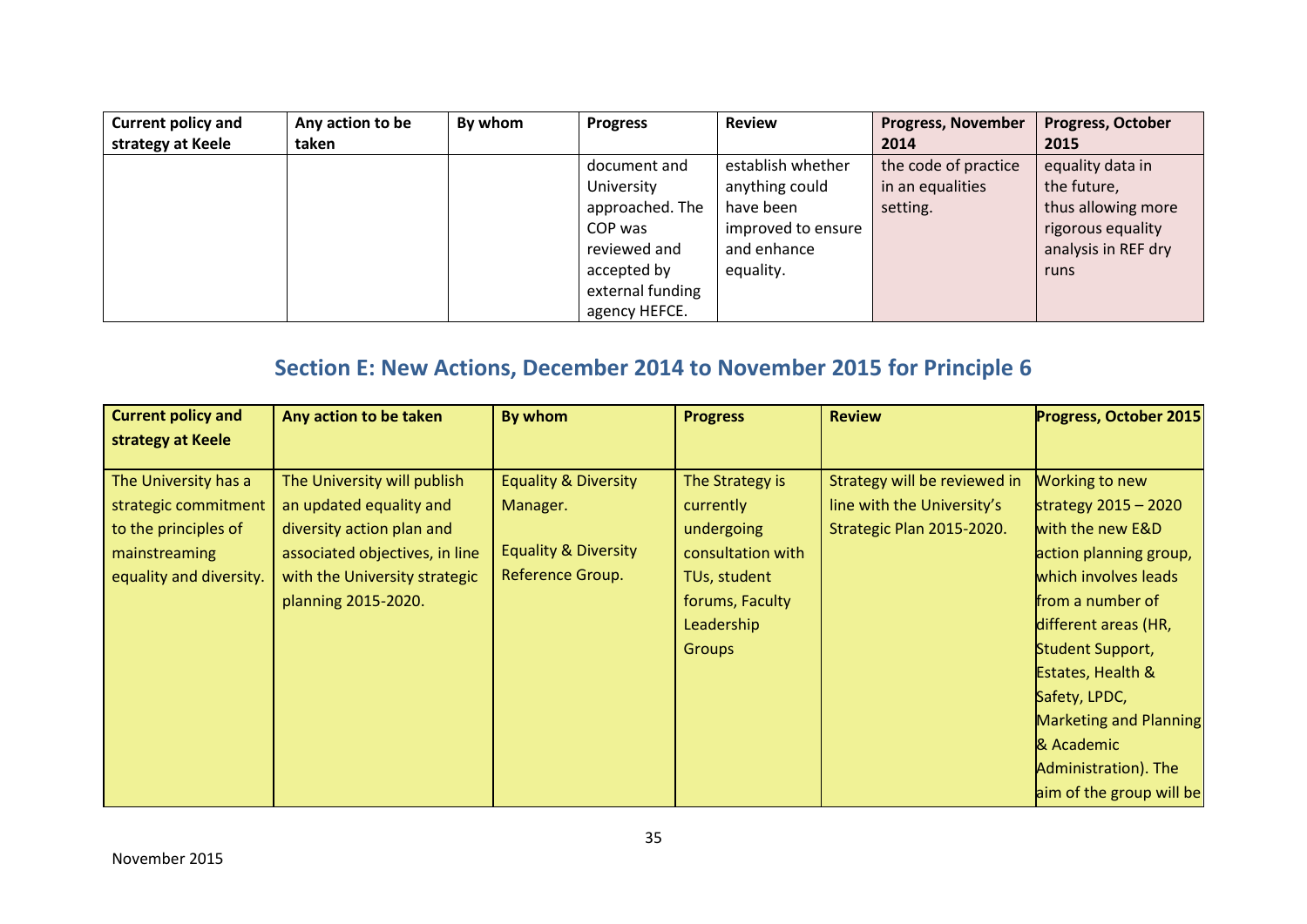|                                                          |                                 |                                 |                           |                                | to ensure appropriate    |
|----------------------------------------------------------|---------------------------------|---------------------------------|---------------------------|--------------------------------|--------------------------|
|                                                          |                                 |                                 |                           |                                | actions are embedded     |
|                                                          |                                 |                                 |                           |                                | across the University.   |
| The University has a                                     | The University will review      | <b>Equality &amp; Diversity</b> | The University has        | Athena SWAN feedback to        | The University Self      |
| strategic commitment                                     | the action plans from recent    | Manager.                        | received a Bronze         | be reviewed by SAT in          | <b>Assessment Team</b>   |
| contained within its                                     | submissions, and progress       |                                 | <b>Athena SWAN</b>        | January 2015.                  | continues to meet at     |
| <b>Equality Objectives to</b>                            | against them.                   | Athena SWAN support             | renewal                   |                                | least 4 times per year   |
|                                                          |                                 | officer.                        | (November 2014)           | Staff and student data to be   | and monitor staff and    |
| progress the                                             |                                 |                                 | and has received          | reviewed by SAT in January     |                          |
| <b>University towards</b><br><b>Silver Status of the</b> |                                 | <b>University and School</b>    | detailed feedback.        | 2015 and, annually (in         | student data. A high-    |
| <b>Athena SWAN</b>                                       |                                 | SAT <sub>s</sub> .              |                           | January) from then on.         | light of the last        |
|                                                          |                                 |                                 |                           |                                | academic year has        |
| Charter.                                                 |                                 |                                 |                           |                                | been that promotions     |
|                                                          |                                 |                                 |                           |                                | to senior lecturer were  |
|                                                          |                                 |                                 |                           |                                | significantly increased  |
|                                                          |                                 |                                 |                           |                                | for female staff and the |
|                                                          |                                 |                                 |                           |                                | percentage of those      |
|                                                          |                                 |                                 |                           |                                | promoted staff who are   |
|                                                          |                                 |                                 |                           |                                | female slightly          |
|                                                          |                                 |                                 |                           |                                | exceeded that            |
|                                                          |                                 |                                 |                           |                                | expected from their      |
|                                                          |                                 |                                 |                           |                                | representation at the    |
|                                                          |                                 |                                 |                           |                                | lecturer level.          |
|                                                          | The University will continue    | <b>Equality &amp; Diversity</b> | The SHAR has              | <b>Athena SWAN submissions</b> | The results of the       |
|                                                          | to submit individual School     | Manager.                        | submitted a first         | are self-critical and thus     | November 2014 School     |
|                                                          | <b>Athena SWAN applications</b> |                                 | <b>Bronze</b>             | provide a review in            | submissions were         |
|                                                          | for new Awards/renewals         | <b>Athena SWAN support</b>      | <b>Application in Nov</b> | themselves (at least one       | mixed. The School of     |
|                                                          |                                 | officer.                        | 2014 and the              | submission every 3 years       | <b>Health and</b>        |
|                                                          |                                 |                                 |                           |                                |                          |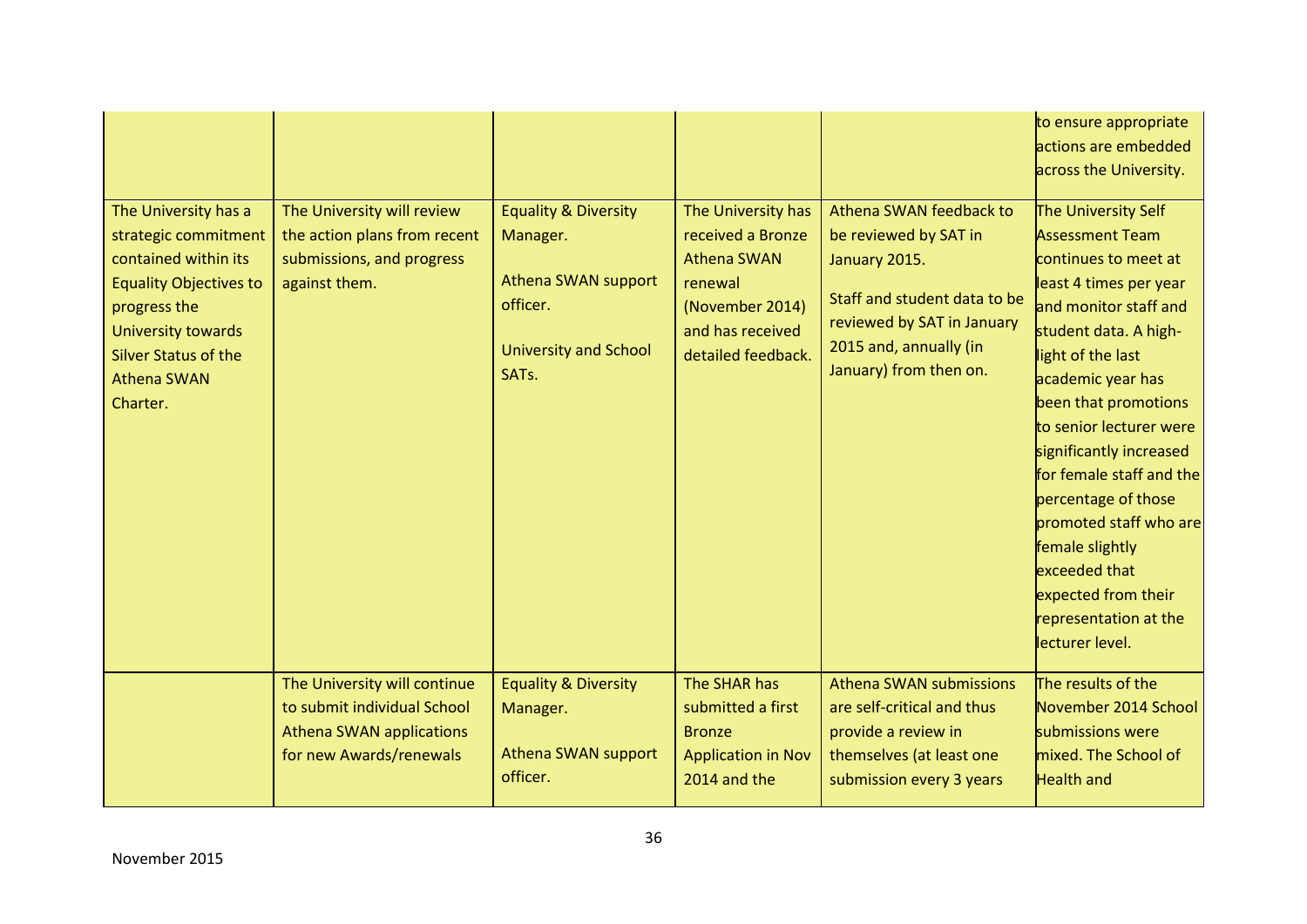|  | <b>University and School</b> | School of               | per school).              | <b>Rehabilitation were</b>     |
|--|------------------------------|-------------------------|---------------------------|--------------------------------|
|  | SATs.                        | <b>Medicine and</b>     |                           | successful at Bronze.          |
|  |                              | <b>ISTM submitted</b>   | November 2014 - confirm   | However, the School of         |
|  |                              | their first Silver      | two submissions have been | <b>Medicine and ISTM</b>       |
|  |                              | application in Nov      | sent to Athena SWAN       | were not successful in         |
|  |                              | 2014. The School        | (done).                   | achieving the higher           |
|  |                              | of Computing &          |                           | Silver level award and         |
|  |                              | <b>Mathematics will</b> | April 2015 - confirm      | had to accept the lower        |
|  |                              | submit for a            | submission of Computing & | level (Bronze award).          |
|  |                              | Bronze award in         | Maths documentation to    |                                |
|  |                              | April 2015 and          | Athena SWAN.              | In April 2015,                 |
|  |                              | <b>Nursing &amp;</b>    |                           | <b>Computing &amp; Maths</b>   |
|  |                              | Midwifery will          | November 2015 - confirm   | and Pharmacy                   |
|  |                              | submit in               | submission of Nursing and | submitted for initial          |
|  |                              | November 2015.          | Midwifery documentation.  | awards: neither have           |
|  |                              |                         |                           | been successful but the        |
|  |                              |                         |                           | feedback has given             |
|  |                              |                         |                           | scope for advancement          |
|  |                              |                         |                           | and resubmission will          |
|  |                              |                         |                           | take place in April            |
|  |                              |                         |                           | 2016. The School of            |
|  |                              |                         |                           | Physical and                   |
|  |                              |                         |                           | <b>Geographical Sciences</b>   |
|  |                              |                         |                           | have renewed but at            |
|  |                              |                         |                           | the lower (Bronze)             |
|  |                              |                         |                           | level.                         |
|  |                              |                         |                           |                                |
|  |                              |                         |                           | In November 2015,              |
|  |                              |                         |                           | <b>Nursing &amp; Midwifery</b> |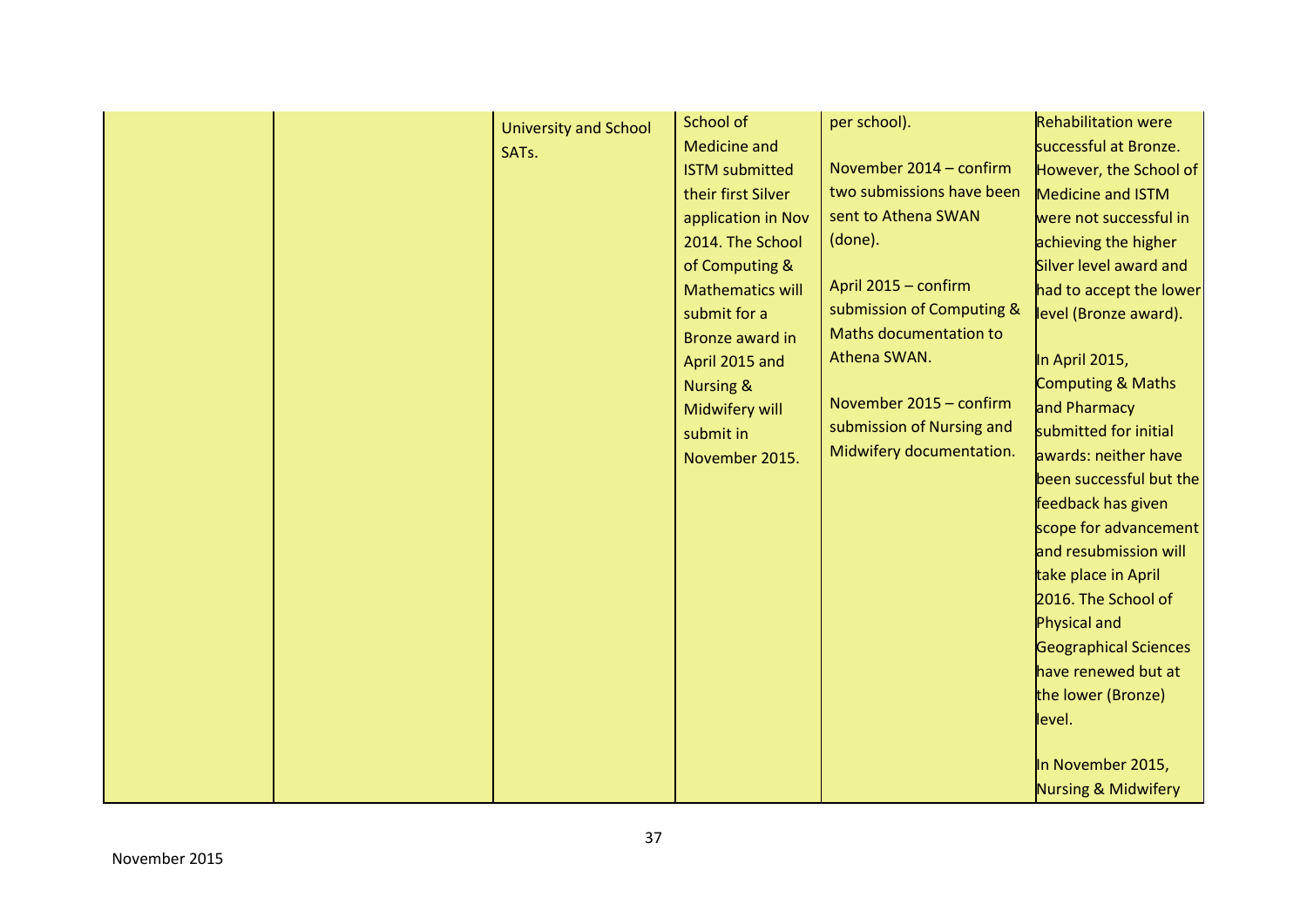|                                                                                                                                                                                                                                 |                                                                                                                         |                                                                                                                           |                                                                                                                                                                                                                                                                                                                                                                                                                                                                                         | will apply for initial<br>awards and the<br><b>Institute for Primary</b><br>Care will apply for the<br>highest level of award<br>(Gold), as they have<br>developed further from<br>the Silver standard. The<br>School of Law plan to<br>submit for Bronze next<br>year. |
|---------------------------------------------------------------------------------------------------------------------------------------------------------------------------------------------------------------------------------|-------------------------------------------------------------------------------------------------------------------------|---------------------------------------------------------------------------------------------------------------------------|-----------------------------------------------------------------------------------------------------------------------------------------------------------------------------------------------------------------------------------------------------------------------------------------------------------------------------------------------------------------------------------------------------------------------------------------------------------------------------------------|-------------------------------------------------------------------------------------------------------------------------------------------------------------------------------------------------------------------------------------------------------------------------|
| The University will continue<br>to support the humanities,<br>arts and social sciences in<br>achieving modified Athena<br>SWAN awards and<br>maintaining existing Gender<br><b>Equality charter Mark (GEM)</b><br>action plans. | <b>Equality &amp; Diversity</b><br>Manager.<br>Athena SWAN support<br>officer.<br><b>University and School</b><br>SATs. | The School of<br><b>Humanities was</b><br>awarded a Bronze<br><b>Gender Equality</b><br>charter Mark in<br>December 2014. | <b>GEM</b> (and the proposed<br>modified Athena SWAN)<br>submissions are self-critical<br>and thus provide a review in $\vert$ of Law will be the first<br>themselves.<br>3 times per year, the<br><b>Gender Equality Charter</b><br>Mark action plan for the<br><b>School of Humanities will be</b><br>reviewed including analysis<br>of whether measurable<br>aims have been met.<br>Liaise with Heads of other<br><b>Humanities and Social</b><br><b>Science Schools by February</b> | <b>GEM has now been</b><br>merged with Athena<br><b>SWAN and The School</b><br>to apply for an award in<br>2016 (see action<br>above).<br>A Further School will be<br>identified for<br>submission in April<br>2016.                                                    |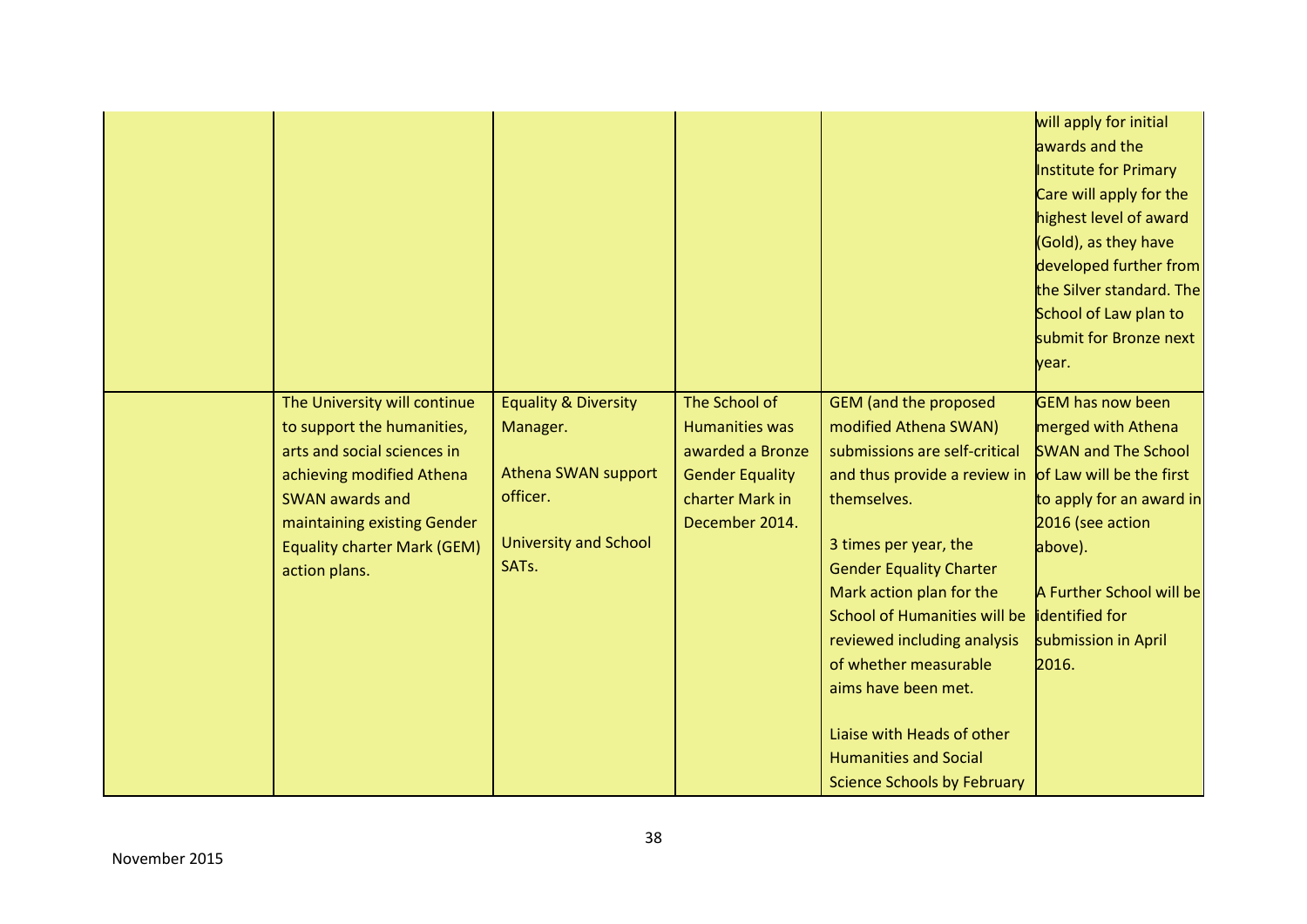|                                                                                                                                                          |                                                                                                                                                       |                                             |                                                                                                              | 2015.<br>Identify another school to<br>work towards the modified<br>Athena SWAN awards by<br>April 2015.                                                                                                    |                                                                                                                                                                                                                                                                                                                                  |
|----------------------------------------------------------------------------------------------------------------------------------------------------------|-------------------------------------------------------------------------------------------------------------------------------------------------------|---------------------------------------------|--------------------------------------------------------------------------------------------------------------|-------------------------------------------------------------------------------------------------------------------------------------------------------------------------------------------------------------|----------------------------------------------------------------------------------------------------------------------------------------------------------------------------------------------------------------------------------------------------------------------------------------------------------------------------------|
| The University has a<br>commitment to<br>support gender<br>equality and make<br>opportunities<br>available to women<br>researchers and<br><b>leaders</b> | Opportunities on<br>development programmes<br>such as Springboard and<br>Aurora will be made<br>available to women<br>researchers and leaders.        | <b>LPDC</b>                                 | 15 places secured<br>for the Aurora<br>programme<br>2014/2015.                                               | Aurora, Springboard and<br>other mentoring schemes to<br>be reported on by LPDC to<br>the University SAT, January<br>2015 and reviews to<br>continue annually from then of mentoring outside of<br>onwards. | <b>LPDC</b> reported on<br><b>Mentoring schemes to</b><br>the University SAT.<br><b>Work continues to</b><br>broaden the availability<br>existing Aurora and<br>Springboard schemes.<br>The Keele Forward<br>initiative is being<br>developed to build<br>capacity for and<br>accessibility to<br>leadership/committee<br>roles. |
| The University has a<br>strategic commitment<br>towards<br>internationalisation<br>and to fostering good<br>relations on campus.                         | Building on the success of<br>the Keele Unity events, the<br>University will continue to<br>plan and deliver against at<br>least 4 Keele Unity events | <b>Equality &amp; Diversity</b><br>manager. | <b>The University</b><br>developed public<br>displays for Black<br><b>History Month</b><br>(Oct 2014), World | An evaluation of Keele's<br>equality events is reported<br>to the Equality and Diversity<br>Reference Group. Date of<br>next review/evaluation is in                                                        | Annual events will now<br>be reported to the E&D<br><b>Action Planning Group</b><br>and further integration<br>of staff and student                                                                                                                                                                                              |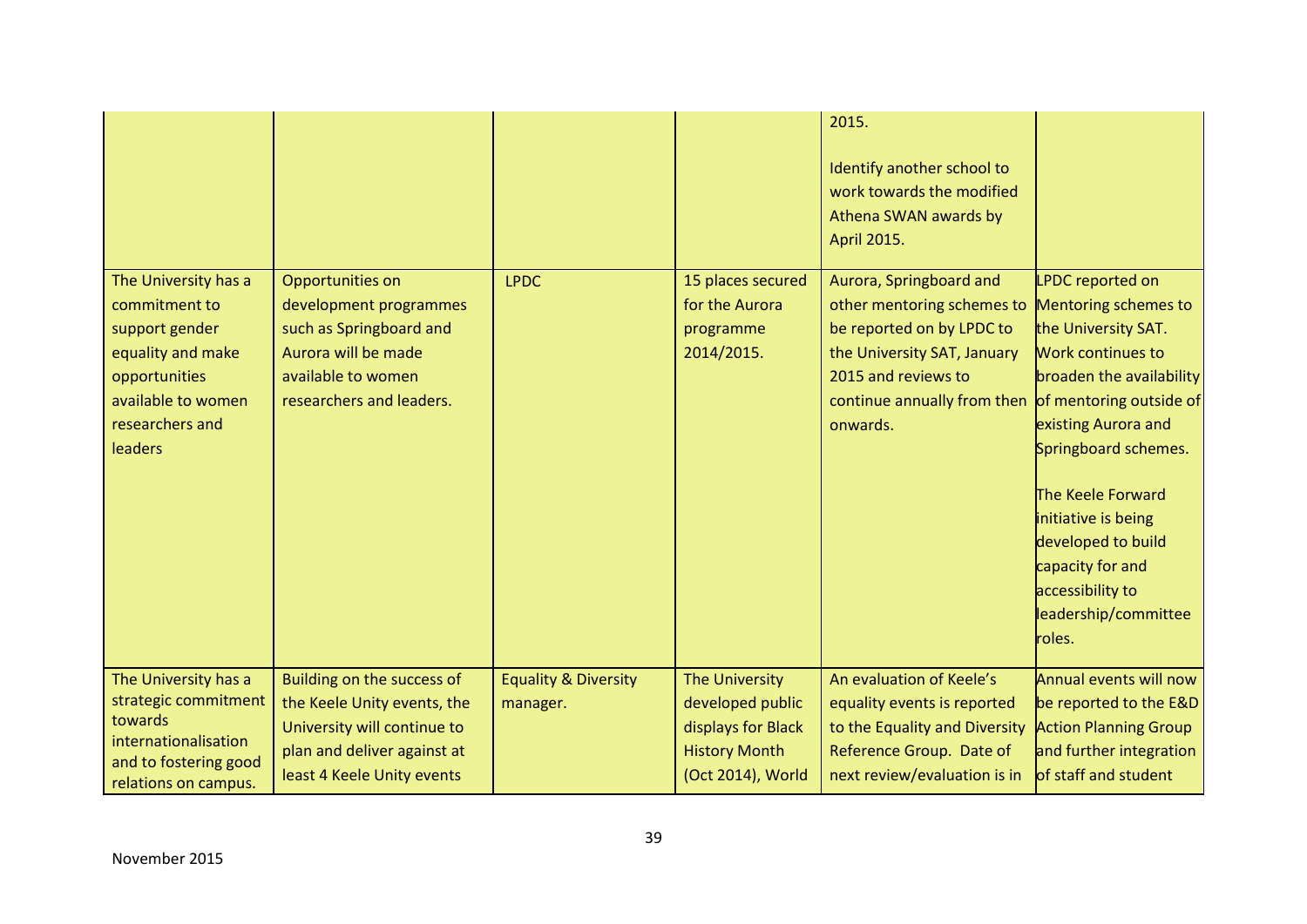|                                                                                                                                                                                                                                                                                                                                                                                                                                                                    | each year, and evaluate their<br>effectiveness.                                                                                                                                                                                                                                                                                                                                                                                                        |                                                            | <b>AIDS Day (Dec</b><br>2014) and<br><b>International Day</b><br>of Human Rights<br>(Dec 2014).<br>Forthcoming<br>events include<br><b>LGBT History</b><br>month (Feb 2015). | April 2015.                                                                | events is proposed with<br>a new part-time post to<br>promote E&D within<br>student support.                                                                               |
|--------------------------------------------------------------------------------------------------------------------------------------------------------------------------------------------------------------------------------------------------------------------------------------------------------------------------------------------------------------------------------------------------------------------------------------------------------------------|--------------------------------------------------------------------------------------------------------------------------------------------------------------------------------------------------------------------------------------------------------------------------------------------------------------------------------------------------------------------------------------------------------------------------------------------------------|------------------------------------------------------------|------------------------------------------------------------------------------------------------------------------------------------------------------------------------------|----------------------------------------------------------------------------|----------------------------------------------------------------------------------------------------------------------------------------------------------------------------|
| The University is<br>committed to<br>ensuring its staff are<br>appropriately trained<br>in equality and<br>diversity as part of its<br><b>Equality Objectives</b><br>and action plan. All<br>new employees<br>receive E&D training<br>as part of their<br>central induction<br>(Keele Knowledge<br>Programme) and E&D<br>is well embedded into<br>a range of core<br>courses, for example<br>the Supervisor<br>Development<br>Programme and the<br>PG Certificate. | The University will continue<br>to offer a mixture of face to<br>face, online and blended<br>learning to support the<br><b>Equality and Diversity</b><br>agenda.<br>Where appropriate, bespoke<br>equality and diversity<br>training will be provided to<br>supplement existing training<br>and development<br>opportunities.<br>The University will ensure<br>that equality, diversity and<br>inclusive programme design<br>are mainstreamed into the | <b>Equality &amp; Diversity</b><br>Manager.<br><b>LPDC</b> | First equality and<br>diversity session<br>to be rolled out in<br><b>TLHE programme</b><br>in Nov 2014.                                                                      | Reviewed annually (by<br>(summer 2015) ahead of the<br>next academic year. | The Keele Welcome<br>programme continues<br>to develop the E&D<br>training of all new staff<br>members and now<br>includes a brief<br>introduction to<br>unconscious bias. |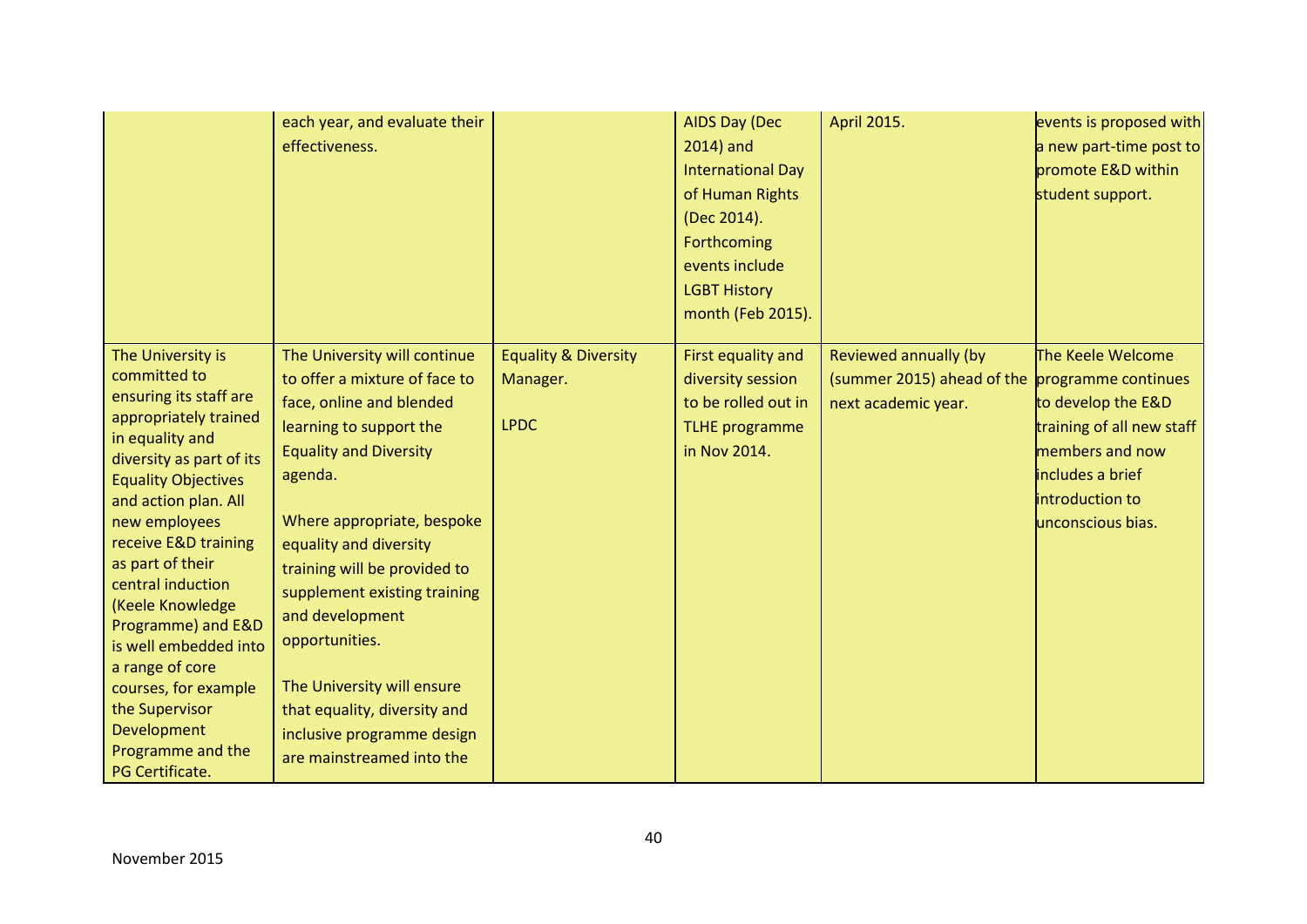|                                                                                                                                                                                                                                                                   | <b>TLHE Programme.</b>                                                                                                        |                                                                                    |                                                                                                                                                                                           |                                                                                               |                                                                                                                                                                                                                                                 |
|-------------------------------------------------------------------------------------------------------------------------------------------------------------------------------------------------------------------------------------------------------------------|-------------------------------------------------------------------------------------------------------------------------------|------------------------------------------------------------------------------------|-------------------------------------------------------------------------------------------------------------------------------------------------------------------------------------------|-----------------------------------------------------------------------------------------------|-------------------------------------------------------------------------------------------------------------------------------------------------------------------------------------------------------------------------------------------------|
| <b>Training is provided</b><br>re. Recruitment and<br>Selection policy and<br>processes and<br>equality monitoring.                                                                                                                                               | The University will roll out<br><b>Unconscious Bias training to</b><br>support ongoing recruitment<br>and selection training. | <b>Equality &amp; Diversity</b><br>Manager.<br><b>HR Managers and</b><br>Advisers. | <b>Pilot Unconscious</b><br><b>Bias workshop</b><br>was undertaken<br>for International<br><b>Women's Day</b><br>2014, using ECU<br>materials.                                            | Reviewed annually (by<br>(summer 2015) ahead of the R&S training to be<br>next academic year. | <b>Employees undertaking</b><br>signposted to<br><b>Unconscious Bias</b><br>training / website                                                                                                                                                  |
|                                                                                                                                                                                                                                                                   |                                                                                                                               |                                                                                    | <b>Unconscious Bias</b><br>training delivered<br>to all operational<br>HR staff, School<br><b>Boards in Life</b><br><b>Sciences and</b><br>Humanities.                                    |                                                                                               |                                                                                                                                                                                                                                                 |
| <b>The University</b><br>supports staff<br>equality networks:<br>LGBT network, BME<br>network, disability<br>network and<br>Women's network to<br>ensure staff are<br>supported and have<br>the opportunity to be<br>involved in shaping<br>University decisions. | The University will continue<br>to support a wide range of<br>initiatives to support staff<br>networks.                       | <b>Equality &amp; Diversity</b><br>Manager.                                        | The University is<br>continuing to<br>promote the<br>benefits of staff<br>network<br>membership and<br>has engaged with<br>the Stonewall<br><b>Diversity</b><br>Champions<br>programme to | <b>Effectiveness of network</b><br>events will be monitored by<br>feedback.                   | The IWD event in 2015<br>received many positive<br>comments, for the<br>speakers (both Keynote<br>and local). The event in<br>2016 will follow the<br>same format but more<br>will be made of the<br>networking lunch.<br>The event held around |